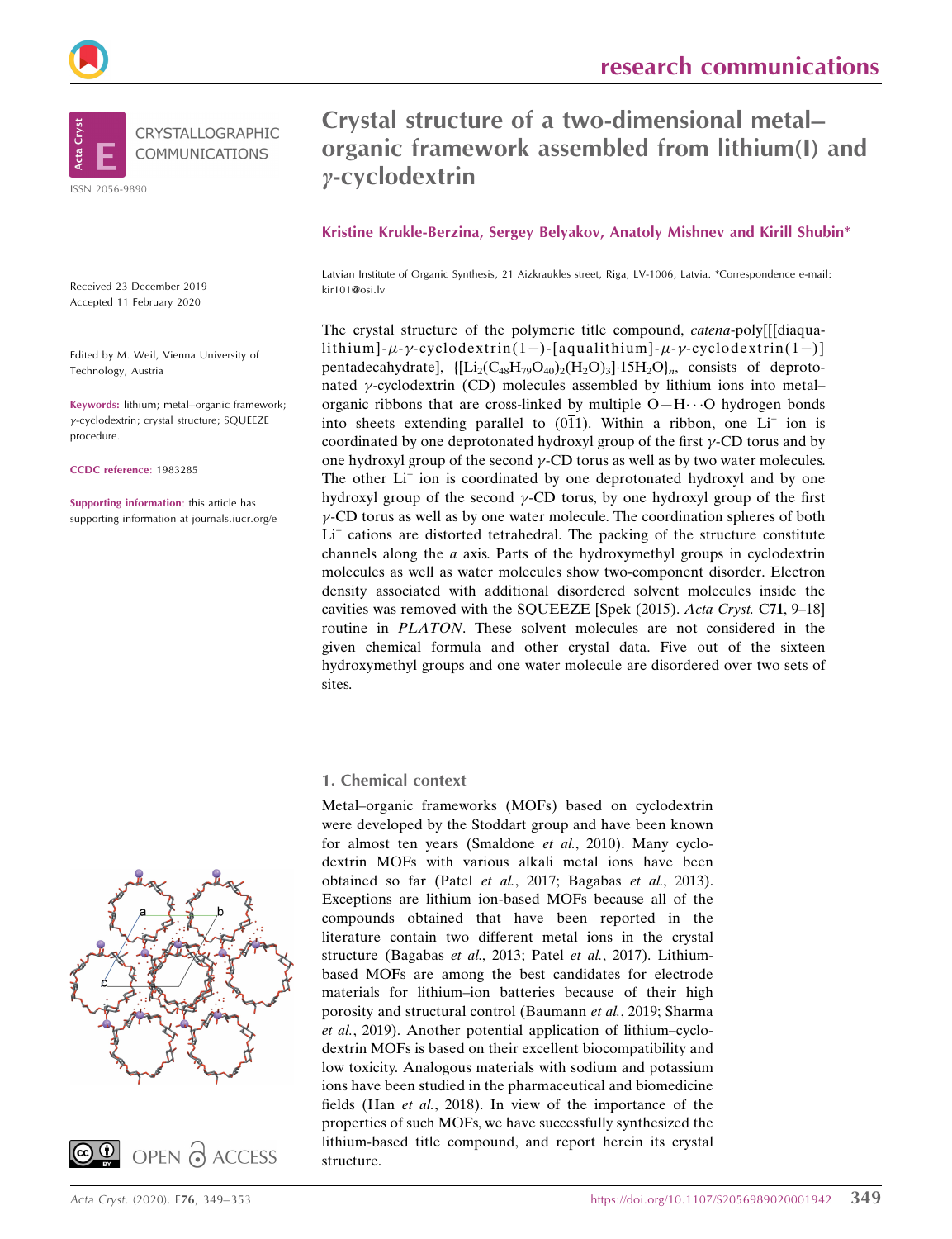### research communications



#### 1.1. Structural commentary

The structure comprises of two deprotonated  $\gamma$ -cyclodextrin ( $\gamma$ -CD) molecules, two lithium cations and eighteen water molecules in the asymmetric unit (Fig. 1). To distinguish between the first and the second  $\gamma$ -CD molecule, we have assigned the names CD-AH and CD-IP, respectively, and have defined the side of the  $\gamma$ -CD toroid containing the hydroxymethyl groups as the 'top' and the opposite side, having



Figure 1

The asymmetric unit of the title compound drawn with displacement ellipsoids at the 50% probability level. Except for the two Li and coordinating O sites, atomic labels are not shown for clarity.

hydroxyl groups, as the 'bottom'. Other details of the labelling scheme used are given in the Refinement section.

Both  $Li<sup>+</sup>$  ions are coordinated by four oxygen atoms in the form of distorted tetrahedra. The  $Li<sup>+</sup>$  cation is bonded to an oxygen atom of a deprotonated hydroxyl group belonging to the first  $\gamma$ -CD torus [Li1–O3A = 1.977 (6) Å], to an oxygen atom of a hydroxyl group belonging to the second  $\gamma$ -CD molecule through a dative bond  $[L_11 - Q_2] = 1.921$  (6)  $\AA$ , and to two water molecules  $[Li] - O1W = 1.908$  (6) A,  $Li1 - O2W$  $= 1.882$  (6) A<sup> $\rm A$ </sup>. The Li<sup>2+</sup> ion is bonded to one deprotonated hydroxyl oxygen atom and to one hydroxyl oxygen atom of the second  $\gamma$ -CD torus [Li2–O3K = 1.979 (7)  $\AA$  and Li2–  $O2J = 1.902$  (8) Å, respectively], to a hydroxyl oxygen atom of the first  $\gamma$ -CD torus of another unit cell [Li2–O3E(x, y + 1,  $(z + 1) = 1.973$  (8) Å, as well as to one water molecule [Li2- $O11W = 1.954$  (8) A<sup> $\dot{A}$ </sup>. All hydroxyl groups in a CD-AH fragment form intramolecular  $O-H\cdots O$  hydrogen bonds of medium strength between adjacent glucose units around the bottom of the  $\gamma$ -CD torus (Table 1). In a CD-IP fragment, oxygen atoms O3K and O2J do not participate in intramolecular hydrogen bonding but coordinate to the  $Li2^+$ cation. Five out of the sixteen hydroxymethyl groups (in the A,  $E, H, J$  and  $K$  glucose units) and one water molecule are disordered over two sets of sites.

### 2. Supramolecular features

In the crystal structure, the deprotonated  $\gamma$ -CD molecules are linked by the lithium cations into infinite ribbons (Fig. 2) running parallel to [011] and consolidated by  $O-H\cdots O$ hydrogen bonds into sheets extending parallel to  $(0\overline{1}1)$ . Therefore the crystal structure can be described as that of a two-dimensional MOF. It should be noted that in the asymmetric unit, the top and bottom of the CD-IP torus have inverted positions relative to the top and bottom of the CD-AH torus. The crystal packing shows that in the sheets there are additional 'bottom-to-bottom' intermolecular hydrogenbonding interactions between adjacent tori. However, not all the hydroxyl groups participate in these interactions. For instance, oxygen atoms O2C, O3F, O2H and O2K do not form intermolecular hydrogen bonds. On the other hand, oxygen atom O2G takes part in two intermolecular hydrogen bonds.



Figure 2

Ribbons of  $\gamma$ -CD tori and lithium ions consolidated by O-H $\cdots$ O hydrogen bonds (not shown) into sheets extending parallel to (011).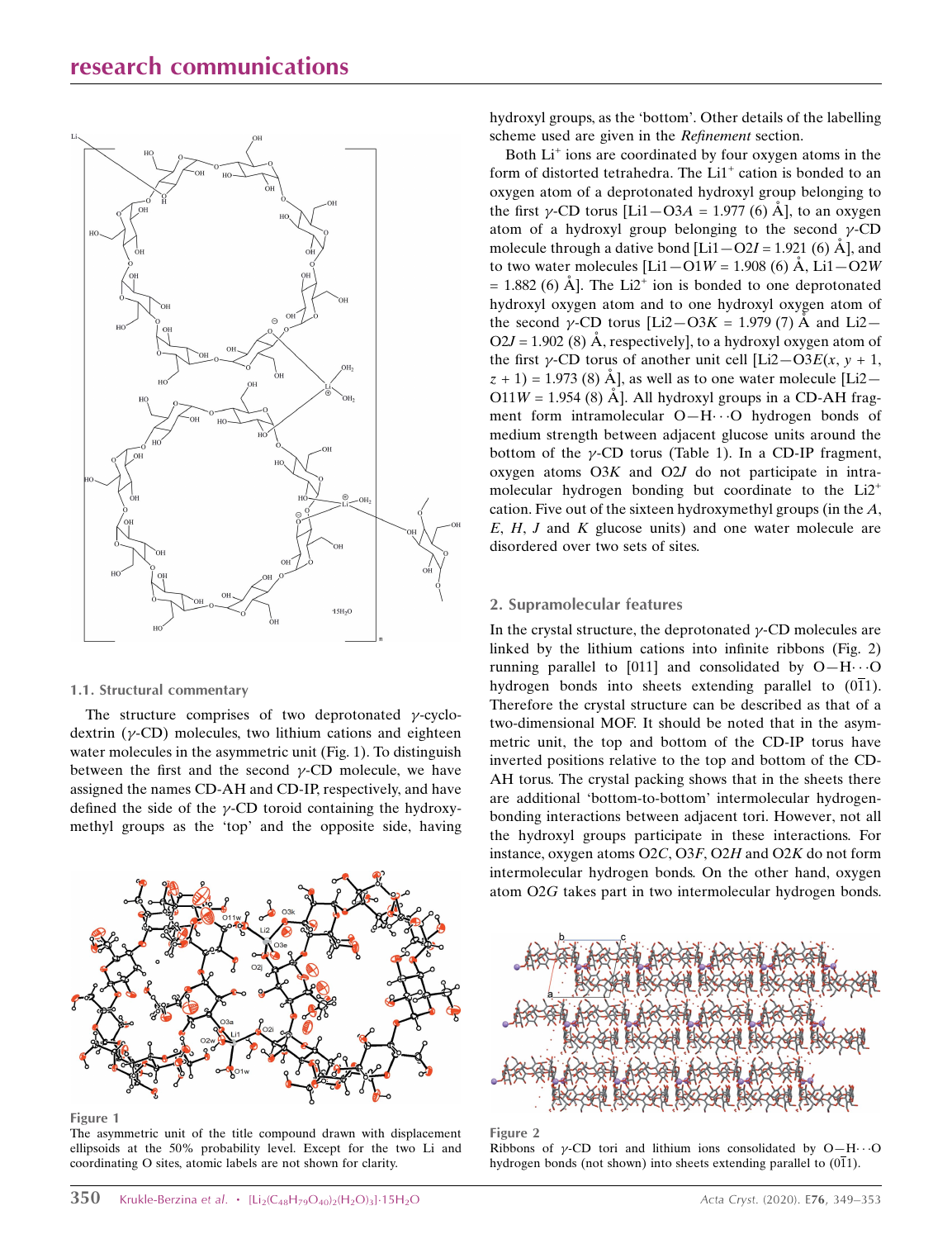Table 1 Hydrogen-bond geometry  $(\AA, \degree)$ .

| $D - H \cdots A$                        | $D-H$   | $H \cdot \cdot \cdot A$ | $D\cdots A$ | $D - H \cdots A$ |
|-----------------------------------------|---------|-------------------------|-------------|------------------|
| $O2K - H171 \cdots O3B^i$               | 0.82    | 1.89                    | 2.688(3)    | 165              |
| $O2P - H154 \cdots O3I$                 | 0.82    | 2.07                    | 2.799(4)    | 148              |
| $O3B - H79 \cdots O2C$                  | 0.82    | 2.20                    | 2.698(3)    | 119              |
| $O3C - H83 \cdots O3P^{ii}$             | 0.82    | 1.99                    | 2.774(3)    | 161              |
| $O3L - H170 \cdots O2K$                 | 0.82    | 2.04                    | 2.788(3)    | 152              |
| $O3H - H70 \cdots O2A$                  | 0.82    | 2.07                    | 2.533(3)    | 116              |
| $O3O - H157 \cdots O2N$                 | 0.82    | 2.11                    | 2.915(3)    | 168              |
| $O2O - H158 \cdots O3B^{iii}$           | 0.82    | 1.64                    | 2.450(3)    | 167              |
| $O3G - H67 \cdots O2PIV$                | 0.82    | 2.00                    | 2.714(3)    | 146              |
| $O3D - H88 \cdots O2E$                  | 0.82    | 2.15                    | 2.702(4)    | 125              |
| $O2D - H87 \cdots O3C$                  | 0.82    | 2.05                    | 2.819(3)    | 156              |
| $O3M - H165 \cdots O3G^{iii}$           | 0.82    | 2.04                    | 2.820(3)    | 160              |
| $O6G - H65 \cdots O6M^v$                | 0.82    | 1.87                    | 2.636(4)    | 154              |
| $O3P - H153 \cdots O2O$                 | 0.82    | 1.82                    | 2.611(3)    | 163              |
| $O2B - H80 \cdots O3O^{ii}$             | 0.82    | 1.98                    | 2.772(3)    | 161              |
| $O2L - H169 \cdots O3M$                 | 0.82    | 2.15                    | 2.888(4)    | 149              |
| $O2C - H84 \cdots O3W$ <sup>vi</sup>    | 0.82    | 2.42                    | 3.116(4)    | 144              |
| $O1W - H18B \cdots O2G$ <sup>vii</sup>  | 0.86    | 1.93                    | 2.781(4)    | 169              |
| $O2H - H71 \cdots O3H$                  | 0.82    | 2.38                    | 2.813(3)    | 113              |
| $O6I - H148 \cdots O6C$ <sup>viii</sup> | 0.82    | 1.95                    | 2.735(4)    | 161              |
| $O2I - H149 \cdots O4J$                 | 0.82    | 2.43                    | 2.818(3)    | 110              |
| $O2I - H149 \cdots O3J$                 | 0.82    | 1.92                    | 2.689(4)    | 156              |
| $O3J - H176 \cdots O2E^{iii}$           | 0.82    | 1.78                    | 2.570(4)    | 161              |
| $O2A - H73 \cdots O3J$                  | 0.82    | 1.64                    | 2.448(3)    | 167              |
| $O2N - H162 \cdots O2A^{m}$             | 0.82    | 1.96                    | 2.768(3)    | 170              |
| $O6L - H168 \cdots O7W^{ix}$            | 0.82    | 1.98                    | 2.771(4)    | 161              |
| $O6C - H82 \cdots O17W^{vi}$            | 0.82    | 2.18                    | 2.838(6)    | 137              |
| $O3I - H150 \cdots O3D^{m}$             | 0.82    | 2.03                    | 2.817(3)    | 160              |
| $O6F - H61 \cdots O5Biv$                | 0.82    | 1.93                    | 2.674(3)    | 151              |
| $O2G - H66 \cdots O3F$                  | 0.82    | 2.17                    | 2.883(5)    | 146              |
| $O11W - H18C \cdots O2C$ <sup>i</sup>   | 0.87    | 1.96                    | 2.753(4)    | 151              |
| $O11W - H18D \cdots O16W$               | 0.86    | 2.35                    | 2.793(9)    | 112              |
| $O2W - H17A \cdots O8W$                 | 0.87    | 2.03                    | 2.723(4)    | 135              |
| $O2W - H17B \cdots O10W$                | 0.87    | 2.53                    | 3.306(9)    | 149              |
| $O2J - H174 \cdots O3H$                 | 0.86(1) | 1.85(1)                 | 2.677(3)    | 160(2)           |
| $O2M - H166 \cdots O3N$                 | 0.82    | 2.10                    | 2.852(4)    | 153              |
| $O6B - H78 \cdots O9W^{x}$              | 0.82    | 1.93                    | 2.732(4)    | 164              |
| $O3E - H59 \cdots O2F$                  | 0.82    | 2.04                    | 2.705(4)    | 137              |
| $O2E - H57 \cdots O3J^{n}$              | 0.82    | 1.77                    | 2.570(4)    | 163              |
| $O6D - H86 \cdots O5D$                  | 0.82    | 2.38                    | 2.789(4)    | 112              |
| $O6D - H86 \cdots O5Wv$                 | 0.82    | 2.15                    | 2.767(5)    | 132              |
| $O6P - H152 \cdots O6B$ <sup>viii</sup> | 0.82    | 1.89                    | 2.710(4)    | 179              |
| $O6H1 - H69A \cdots O17W$               | 0.82    | 2.49                    | 3.229(14)   | 150              |
| $O6H2 - H69B \cdots O6N^v$              | 0.82    | 2.32                    | 2.969(9)    | 137              |
| $O6N - H160 \cdots O14W^{m}$            | 0.82    | 1.97                    | 2.714(10)   | 151              |
| $O6A2 - H76B \cdots O14W^{x_1}$         | 1.19    | 2.11                    | 3.276(14)   | 166              |
| $O6A1 - H76A \cdots O6N^v$              | 0.82    | 1.94                    | 2.755(7)    | 170              |
|                                         |         |                         |             |                  |

Symmetry codes: (i)  $x, y + 1, z$ ; (ii)  $x, y - 1, z - 1$ ; (iii)  $x, y + 1, z + 1$ ; (iv)  $x, y, z - 1$ ; (vi)  $x - 1, y - 1, z - 1$ ; (vi)  $x, y - 1, z$ ; (vii)  $x, y, z + 1$ ; (viii)  $x + 1, y + 1, z + 1$ ; (ix)  $x + 1$ ,  $y + 1$ , z; (x)  $x - 1$ ,  $y - 1$ , z; (xi)  $x - 1$ , y, z.

On the whole, the strength of the hydrogen bonds in 'bottomto-bottom' interactions are moderate to weak since most of these bonds are bifurcated, giving rise to both intra- and intermolecular bonds. The ribbons formed by the lithium cations and  $\gamma$ -CD molecules are mainly assembled into sheets by means of 'top-to-top' intermolecular hydrogen-bonding interactions between adjacent tori. In the 'top-to-top' interactions it is possible to distinguish three direct hydrogen bonds of moderate strength  $(O6I - H148\cdots O6C, O6P H152\cdots$  O6B, O6G-H65 $\cdots$ O6M, Table 1), two interactions by means of water molecules O5W and O7W, and one interaction through two water molecules, O7W and O8W. Adjacent sheets are interconnected through additional  $O-H\cdots O$ 



Figure 3 Channels formed by  $\gamma$ -CD rings along the *a* axis.

hydrogen bonds, involving mainly water molecules lying at the outsides of the sheets, e.g. O4W, O9W, O10W.

A remarkable feature of the crystal packing is the formation of channels along the a axis (Fig. 3). These channels are filled with disordered solvent molecules that could not be modelled on basis of the current diffraction data (see Refinement section for details).

### 3. Database survey

A search in the Cambridge Structural Database (CSD, Version 5.40, update November 2018; Groom et al., 2016) revealed 15 entries containing cyclodextrin moieties with lithium cations. The number of entries with cyclodextrin derivatives that contain solely lithium as a metal ion is two, viz. CYDXLI10 (Noltemeyer & Saenger, 1980) and FEJFIJ (Kamitori et al., 1987). However, in both cases they do not form a polymeric coordination compound. There are also two metal–organic frameworks built on coordination of lithium cations, but in each case lithium is assisted by another metal, viz. manganese in FEVPEC (Geisselmann et al., 2005) and copper in YAPKOP (Fuchs et al., 1993). All other crystal structures containing lithium and cyclodextrin also contain a transition or a main group metal that forms metal–organic frameworks or dimers.

### 4. Synthesis and crystallization

All solvents and chemicals were obtained from commercial sources and were used without additional purification. The synthetic procedure was analogous to that reported for the sodium compound (Newton et al., 2016). Oxidovanadium(IV) sulfate hydrate  $(55 \text{ mg}, 0.25 \text{ mmol})$  and  $\gamma$ -cyclodextrin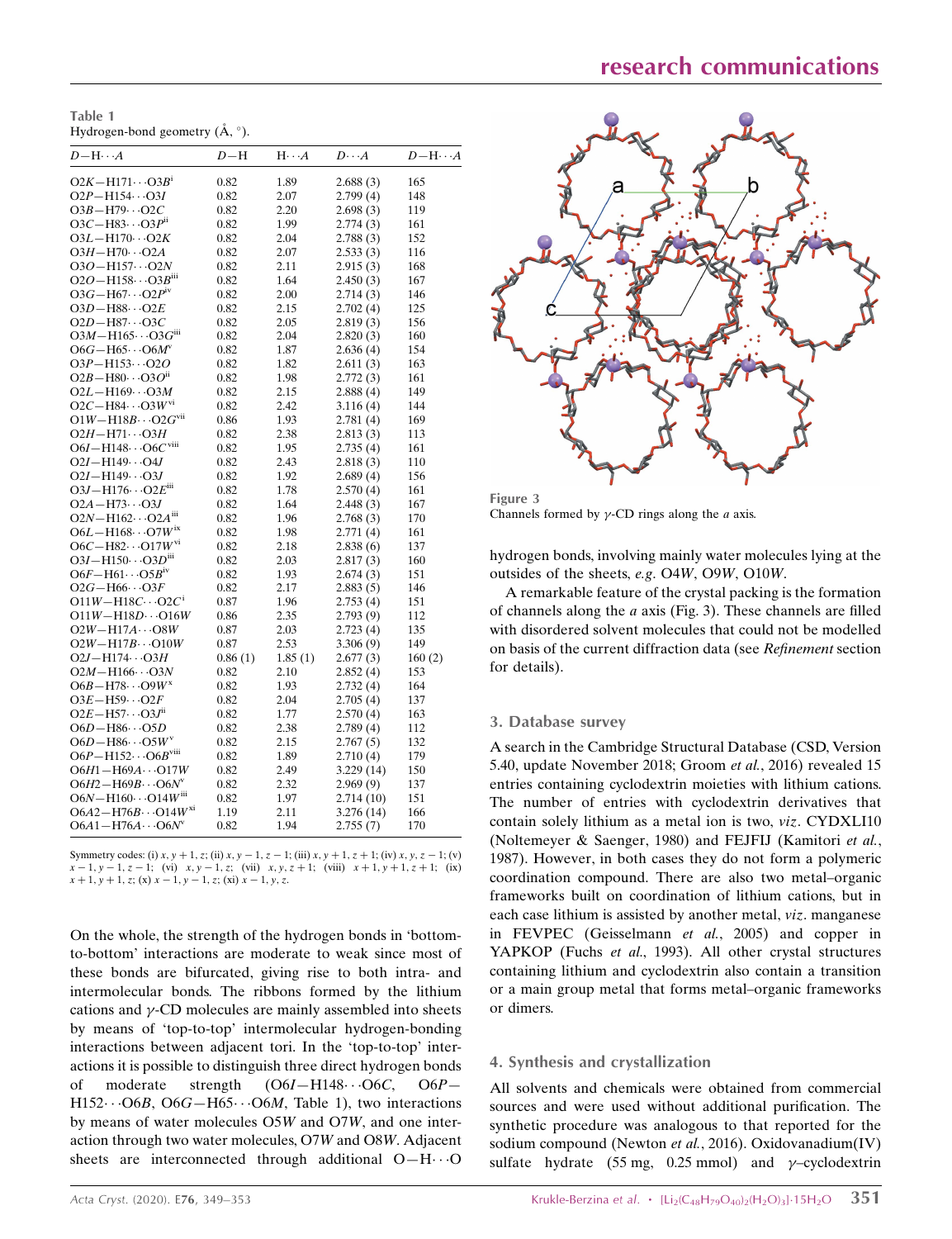## research communications

Table 2 Experimental details.

| Crystal data                                                                |                                                                                                            |
|-----------------------------------------------------------------------------|------------------------------------------------------------------------------------------------------------|
| Chemical formula                                                            | $[\text{Li}_2(\text{C}_{48}\text{H}_{79}\text{O}_{40})_2(\text{H}_2\text{O})_3]\cdot 15\text{H}_2\text{O}$ |
| $M_{\rm r}$                                                                 | 2930.26                                                                                                    |
| Crystal system, space group                                                 | Triclinic, P1                                                                                              |
| Temperature $(K)$                                                           | 160                                                                                                        |
| $a, b, c$ (A)                                                               | 15.00386 (18), 17.0413 (2),<br>17.64915 (15)                                                               |
| $\alpha, \beta, \gamma$ (°)                                                 | 117.0411 (10), 96.8906 (9),<br>96.8281 (10)                                                                |
| $V(\AA^3)$                                                                  | 3912.77 (8)                                                                                                |
| Z                                                                           | 1                                                                                                          |
| Radiation type                                                              | $Cu$ $K\alpha$                                                                                             |
| $\mu$ (mm <sup>-1</sup> )                                                   | 0.99                                                                                                       |
| Crystal size (mm)                                                           | $0.20 \times 0.12 \times 0.06$                                                                             |
| Data collection                                                             |                                                                                                            |
| Diffractometer                                                              | XtaLAB Synergy, Dualflex, HyPix                                                                            |
| Absorption correction                                                       | Multi-scan (CrysAlis PRO; Rigaku<br>OD, 2018)                                                              |
| $T_{\min}, T_{\max}$                                                        | 0.882, 1.000                                                                                               |
| No. of measured, independent and<br>observed $[I > 2\sigma(I)]$ reflections | 73131, 24072, 22828                                                                                        |
| $R_{\text{int}}$                                                            | 0.040                                                                                                      |
| $(\sin \theta/\lambda)_{\text{max}}$ $(\AA^{-1})$                           | 0.631                                                                                                      |
| Refinement                                                                  |                                                                                                            |
| $R[F^2 > 2\sigma(F^2)], wR(F^2), S$                                         | 0.046, 0.133, 1.04                                                                                         |
| No. of reflections                                                          | 24072                                                                                                      |
| No. of parameters                                                           | 1881                                                                                                       |
| No. of restraints                                                           | 1760                                                                                                       |
| H-atom treatment                                                            | H atoms treated by a mixture of<br>independent and constrained<br>refinement                               |
| $\Delta\rho_{\text{max}}$ , $\Delta\rho_{\text{min}}$ (e $\rm \AA^{-3}$ )   | $0.52, -0.44$                                                                                              |
| Absolute structure                                                          | Flack $x$ determined using 7110                                                                            |
|                                                                             | quotients $[(I^*)-(I^-)]/[(I^*)+(I^-)]$<br>(Parsons <i>et al.</i> , 2013)                                  |
| Absolute structure parameter                                                | 0.07(6)                                                                                                    |
|                                                                             |                                                                                                            |

Computer programs: CrysAlis PRO (Rigaku OD, 2018), SHELXT2014/4 (Sheldrick, 2015a), OLEX2 (Dolomanov et al., 2009), Mercury (Macrae et al., 2020) and publCIF (Westrip, 2010).

(70 mg, 0.054 mmol) were suspended in water (1.0 ml). Lithium hydroxide (31 mg, 1.29 mmol) and  $\gamma$ -cyclodextrin (70 mg, 0.054 mmol) were dissolved in water (0.5 ml) and added to the suspension. After stirring for several minutes, the solid oxidovanadium(IV) sulfate dissolved to yield a green solution. The flask containing this solution was placed into a sealable container filled with acetone, and crystals were obtained by the vapour diffusion method. The precipitate contained crystals of two different forms. Whereas the large colourless cuboid crystals were not suitable for X-ray diffraction studies since their diffraction intensities were limited to  $2 \text{ Å}$ , the smaller plate-like colourless crystals were of good quality and were subjected to single-crystal X-ray diffraction analysis.

### 5. Refinement

Crystal data, data collection and structure refinement details are summarized in Table 2. The atom numbering scheme is as follows: The atoms in the p-glucopyranoside units are numbered according to the rules for sugars, and a suffix from A to  $P$  is added at the end of the label to distinguish sixteen different glucose units. Labels of water molecules are marked with a letter W at the end.

Several disordered atomic fragments and solvent molecules, as well as a large number of water molecules are present in the crystal structure. To make the refinement stable, it was necessary to apply restraints for the bond lengths (DFIX, SADI), bond angles (DANG), and displacement parameters (SIMU, ISOR) of the disordered moieties. Hydrogen-atom positions of the hydroxyl groups were calculated geometrically and refined using the riding-model approximation, with  $U_{\text{iso}}(H) = 1.5U_{\text{eq}}(O)$ . Five out of sixteen hydroxymethyl groups in the two  $\gamma$ -CD moieties were found to be disordered over two sets of sites. Eighteen oxygen atoms belonging to water molecules were localized from difference-Fourier maps in the space outside the lithium  $\gamma$ -CD ribbons. Water oxygen atoms O12W and O13W represent two-component positional disorder of a water molecule with refined occupancy factors of 0.578 (12) and 0.422 (12), respectively. Hydrogen atoms were reliably assigned for only eleven of the water molecules. For the other water molecules, modelling of hydrogen atoms lead to unstable refinements, and therefore these oxygen atoms were left as isolated.

Electron density associated with additional disordered solvent molecules inside the cavities was removed by means of the SQUEEZE procedure of PLATON program (Spek, 2015). The solvent-accessible volume is 845  $\AA$ <sup>3</sup>, the number of electrons in the cavities being 237. Since the solvent did not contain exclusively water but was a mixture of water and acetone, it was not possible to determine its content from these numbers. Therefore the chemical formula and crystal data given in Table 2 do not take into account these solvent molecules.

### Acknowledgements

The authors thank Jakub Wojciechowski from Rigaku Europe SE for his help and training in modelling disorder using OLEX2 software.

#### Funding information

Funding for this research was provided by: European Regional Development Fund (grant No. 1.1.1.1/16/A/288).

#### References

- [Bagabas, A. A., Frasconi, M., Iehl, J., Hauser, B., Farha, O. K., Hupp,](http://scripts.iucr.org/cgi-bin/cr.cgi?rm=pdfbb&cnor=wm5534&bbid=BB1) [J. T., Hartlieb, K. J., Botros, Y. Y. & Stoddart, J. F. \(2013\).](http://scripts.iucr.org/cgi-bin/cr.cgi?rm=pdfbb&cnor=wm5534&bbid=BB1) Inorg. Chem. 52[, 2854–2861.](http://scripts.iucr.org/cgi-bin/cr.cgi?rm=pdfbb&cnor=wm5534&bbid=BB1)
- [Baumann, A. E., Burns, D. A., Liu, B. & Thoi, V. S. \(2019\).](http://scripts.iucr.org/cgi-bin/cr.cgi?rm=pdfbb&cnor=wm5534&bbid=BB8) Commun. Chem. 2[, article No. 86. https://doi.org/10.1038/s42004-019-0184-6](http://scripts.iucr.org/cgi-bin/cr.cgi?rm=pdfbb&cnor=wm5534&bbid=BB8)
- [Dolomanov, O. V., Bourhis, L. J., Gildea, R. J., Howard, J. A. K. &](http://scripts.iucr.org/cgi-bin/cr.cgi?rm=pdfbb&cnor=wm5534&bbid=BB2) [Puschmann, H. \(2009\).](http://scripts.iucr.org/cgi-bin/cr.cgi?rm=pdfbb&cnor=wm5534&bbid=BB2) J. Appl. Cryst. 42, 339–341.
- Fuchs, R., Habermann, N. & Klüfers, P. (1993). Angew. Chem. Int. Ed. Engl. 32[, 852–854.](http://scripts.iucr.org/cgi-bin/cr.cgi?rm=pdfbb&cnor=wm5534&bbid=BB3)
- Geisselmann, A., Klüfers, P., Kropfgans, C., Mayer, P. & Piotrowski, H. (2005). [Angew. Chem. Int. Ed.](http://scripts.iucr.org/cgi-bin/cr.cgi?rm=pdfbb&cnor=wm5534&bbid=BB4) 44, 924–927.
- [Groom, C. R., Bruno, I. J., Lightfoot, M. P. & Ward, S. C. \(2016\).](http://scripts.iucr.org/cgi-bin/cr.cgi?rm=pdfbb&cnor=wm5534&bbid=BB5) Acta Cryst. B72[, 171–179.](http://scripts.iucr.org/cgi-bin/cr.cgi?rm=pdfbb&cnor=wm5534&bbid=BB5)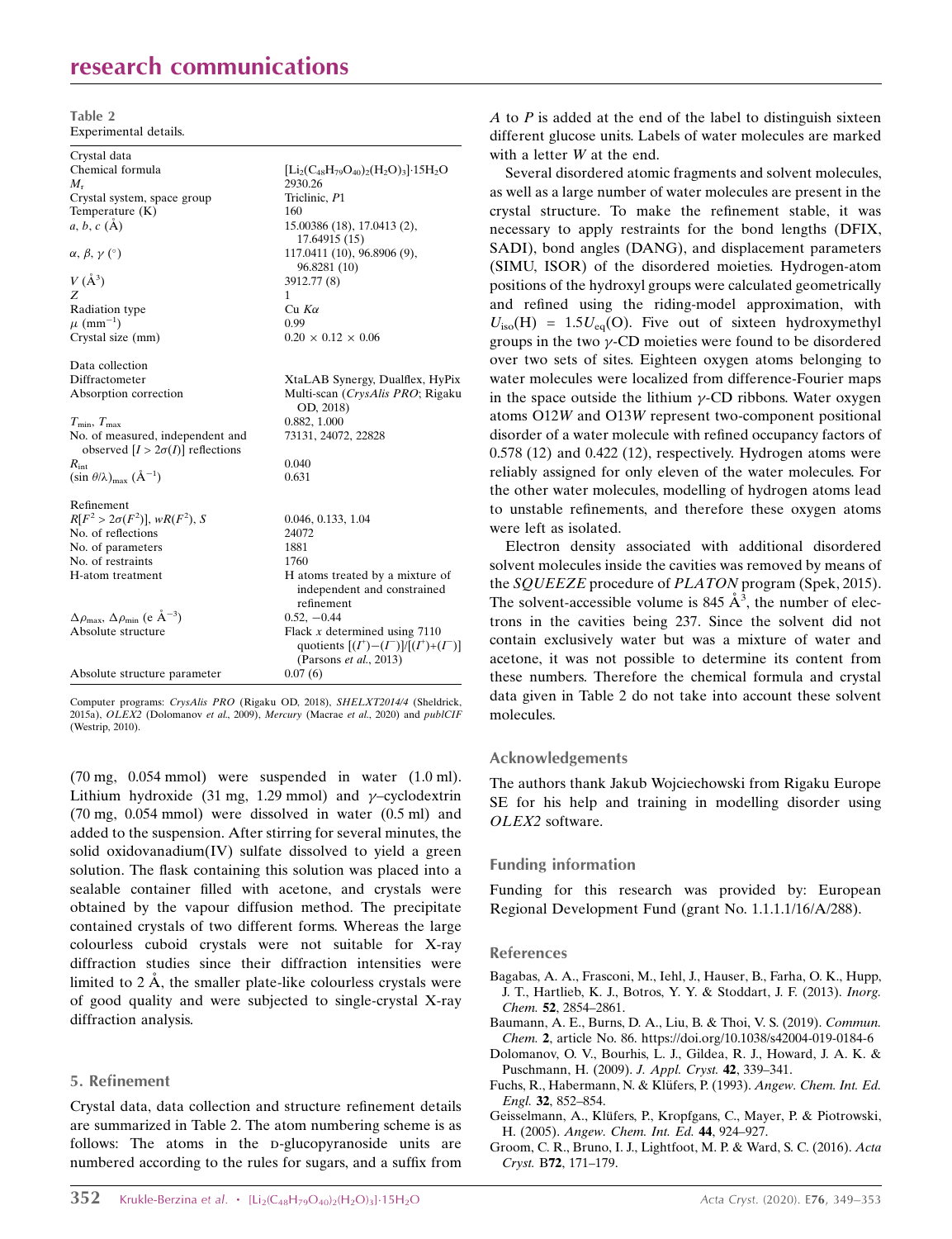- [Han, Y., Liu, W., Huang, J., Qiu, S., Zhong, H., Liu, D. & Liu, J. \(2018\).](http://scripts.iucr.org/cgi-bin/cr.cgi?rm=pdfbb&cnor=wm5534&bbid=BB17) [Pharmaceutics](http://scripts.iucr.org/cgi-bin/cr.cgi?rm=pdfbb&cnor=wm5534&bbid=BB17), 10, E271.
- [Kamitori, S., Hirotsu, K. & Higuchi, T. \(1987\).](http://scripts.iucr.org/cgi-bin/cr.cgi?rm=pdfbb&cnor=wm5534&bbid=BB7) J. Am. Chem. Soc. 109, [2409–2414.](http://scripts.iucr.org/cgi-bin/cr.cgi?rm=pdfbb&cnor=wm5534&bbid=BB7)
- [Macrae, C. F., Sovago, I., Cottrell, S. J., Galek, P. T. A., McCabe, P.,](http://scripts.iucr.org/cgi-bin/cr.cgi?rm=pdfbb&cnor=wm5534&bbid=BB9) [Pidcock, E., Platings, M., Shields, G. P., Stevens, J. S., Towler, M. &](http://scripts.iucr.org/cgi-bin/cr.cgi?rm=pdfbb&cnor=wm5534&bbid=BB9) [Wood, P. A. \(2020\).](http://scripts.iucr.org/cgi-bin/cr.cgi?rm=pdfbb&cnor=wm5534&bbid=BB9) J. Appl. Cryst. 53, 226–235.
- [Newton, G. N., Hoshino, N., Matsumoto, T., Shiga, T., Nakano, M.,](http://scripts.iucr.org/cgi-bin/cr.cgi?rm=pdfbb&cnor=wm5534&bbid=BB10) [Nojiri, H., Wernsdorfer, W., Furukawa, Y. & Oshio, H. \(2016\).](http://scripts.iucr.org/cgi-bin/cr.cgi?rm=pdfbb&cnor=wm5534&bbid=BB10) Chem. Eur. J. 22[, 14205–14212.](http://scripts.iucr.org/cgi-bin/cr.cgi?rm=pdfbb&cnor=wm5534&bbid=BB10)
- [Noltemeyer, M. & Saenger, W. \(1980\).](http://scripts.iucr.org/cgi-bin/cr.cgi?rm=pdfbb&cnor=wm5534&bbid=BB11) J. Am. Chem. Soc. 102, 2710– [2722.](http://scripts.iucr.org/cgi-bin/cr.cgi?rm=pdfbb&cnor=wm5534&bbid=BB11)
- [Parsons, S., Flack, H. D. & Wagner, T. \(2013\).](http://scripts.iucr.org/cgi-bin/cr.cgi?rm=pdfbb&cnor=wm5534&bbid=BB12) Acta Cryst. B69, 249– [259.](http://scripts.iucr.org/cgi-bin/cr.cgi?rm=pdfbb&cnor=wm5534&bbid=BB12)
- [Patel, H. A., Islamoglu, T., Liu, Z., Nalluri, S. K. M., Samanta, A.,](http://scripts.iucr.org/cgi-bin/cr.cgi?rm=pdfbb&cnor=wm5534&bbid=BB13) [Anamimoghadam, O., Malliakas, C. D., Farha, O. K. & Stoddart,](http://scripts.iucr.org/cgi-bin/cr.cgi?rm=pdfbb&cnor=wm5534&bbid=BB13) J. F. (2017). [J. Am. Chem. Soc.](http://scripts.iucr.org/cgi-bin/cr.cgi?rm=pdfbb&cnor=wm5534&bbid=BB13) 139, 11020–11023.
- Rigaku OD (2018). CrysAlis PRO. [Rigaku Oxford Diffraction,](http://scripts.iucr.org/cgi-bin/cr.cgi?rm=pdfbb&cnor=wm5534&bbid=BB14) [Yarnton, UK.](http://scripts.iucr.org/cgi-bin/cr.cgi?rm=pdfbb&cnor=wm5534&bbid=BB14)
- [Sharma, N., Szunerits, S., Boukherroub, R., Ye, R., Melinte, S.,](http://scripts.iucr.org/cgi-bin/cr.cgi?rm=pdfbb&cnor=wm5534&bbid=BB15) [Thotiyl, M. O. & Ogale, S. \(2019\).](http://scripts.iucr.org/cgi-bin/cr.cgi?rm=pdfbb&cnor=wm5534&bbid=BB15) ACS Appl. Energ. Mater. 2, 4450– [4457.](http://scripts.iucr.org/cgi-bin/cr.cgi?rm=pdfbb&cnor=wm5534&bbid=BB15)
- [Sheldrick, G. M. \(2015\).](http://scripts.iucr.org/cgi-bin/cr.cgi?rm=pdfbb&cnor=wm5534&bbid=BB16) Acta Cryst. C71, 3–8.
- [Smaldone, R. A., Forgan, R. S., Furukawa, H., Gassensmith, J. J.,](http://scripts.iucr.org/cgi-bin/cr.cgi?rm=pdfbb&cnor=wm5534&bbid=BB17) [Slawin, A. M. Z., Yaghi, O. M. & Stoddart, J. F. \(2010\).](http://scripts.iucr.org/cgi-bin/cr.cgi?rm=pdfbb&cnor=wm5534&bbid=BB17) Angew. [Chem. Int. Ed.](http://scripts.iucr.org/cgi-bin/cr.cgi?rm=pdfbb&cnor=wm5534&bbid=BB17) 49, 8630–8634.
- [Spek, A. L. \(2015\).](http://scripts.iucr.org/cgi-bin/cr.cgi?rm=pdfbb&cnor=wm5534&bbid=BB18) Acta Cryst. C71, 9–18.
- [Westrip, S. P. \(2010\).](http://scripts.iucr.org/cgi-bin/cr.cgi?rm=pdfbb&cnor=wm5534&bbid=BB19) J. Appl. Cryst. 43, 920–925.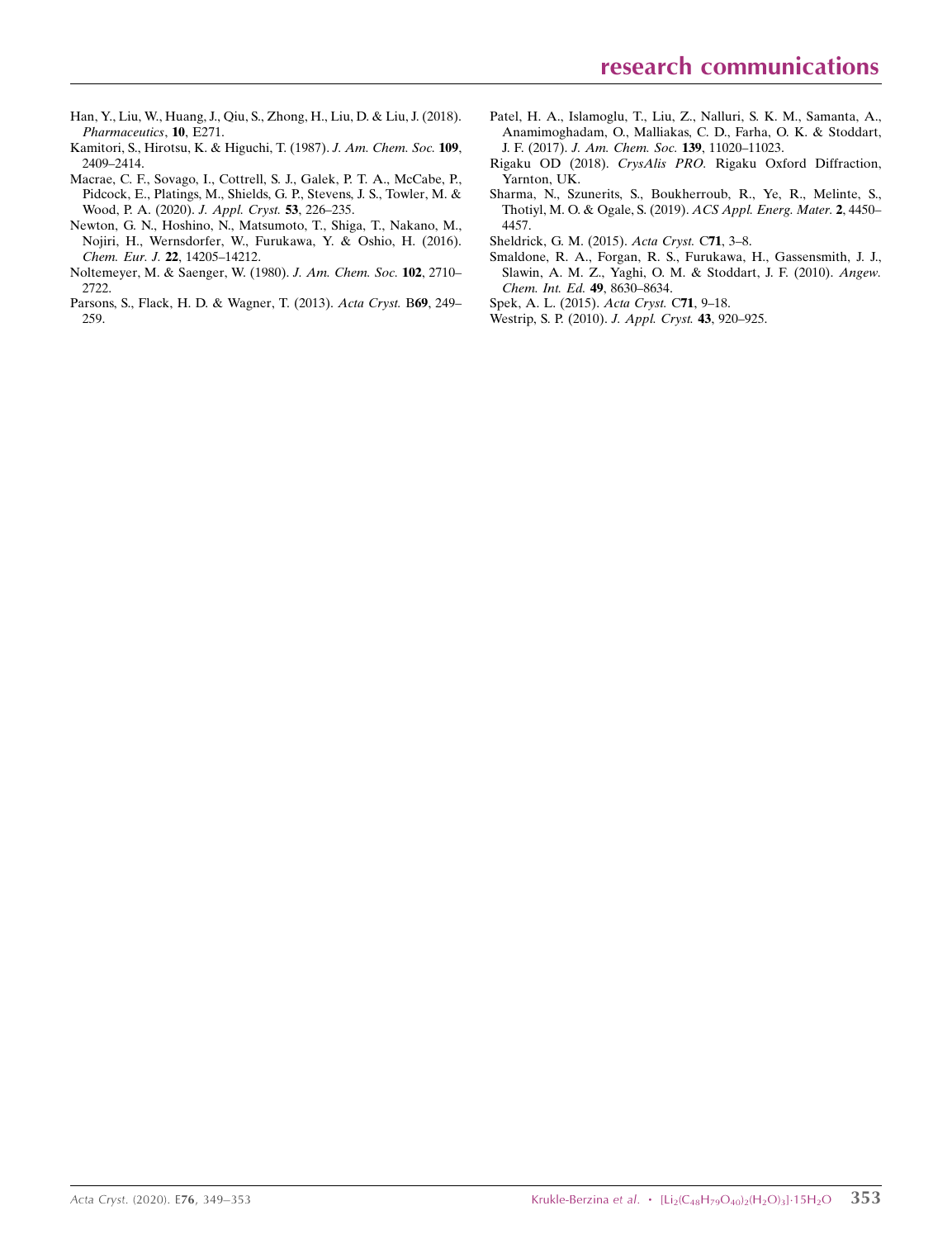### *Acta Cryst.* (2020). E**76**, 349-353 [https://doi.org/10.1107/S2056989020001942]

## **Crystal structure of a two-dimensional metal–organic framework assembled from lithium(I) and** *γ***-cyclodextrin**

### **Kristine Krukle-Berzina, Sergey Belyakov, Anatoly Mishnev and Kirill Shubin**

### **Computing details**

Data collection: *CrysAlis PRO* (Rigaku OD, 2018); cell refinement: *CrysAlis PRO* (Rigaku OD, 2018); data reduction: *CrysAlis PRO* (Rigaku OD, 2018); program(s) used to solve structure: *SHELXT2014/4* (Sheldrick, 2015a); program(s) used to refine structure: *OLEX2* (Dolomanov *et al.*, 2009); molecular graphics: *OLEX2* (Dolomanov *et al.*, 2009) and *Mercury* (Macrae *et al.*, 2020); software used to prepare material for publication: *publCIF* (Westrip, 2010).

*catena***-Poly[[[diaqualithium]-***µ***-***γ***-cyclodextrin(1-)-[aqualithium]-***µ***-***γ***-cyclodextrin(1-)] pentadecahydrate]** 

### *Crystal data*

| $[Li_2(C_{48}H_{79}O_{40})_2(H_2O)_3]$ 15H <sub>2</sub> O |
|-----------------------------------------------------------|
| $M_r = 2930.26$                                           |
| Triclinic, P1                                             |
| $a = 15.00386(18)$ Å                                      |
| $b = 17.0413$ (2) Å                                       |
| $c = 17.64915(15)$ Å                                      |
| $\alpha$ = 117.0411 (10) <sup>o</sup>                     |
| $\beta$ = 96.8906 (9) <sup>o</sup>                        |
| $\gamma = 96.8281(10)$ °                                  |
| $V = 3912.77(8)$ Å <sup>3</sup>                           |

### *Data collection*

XtaLAB Synergy, Dualflex, HyPix diffractometer Radiation source: micro-focus sealed X-ray tube *ω* scans Absorption correction: multi-scan (*CrysAlisPro*; Rigaku OD, 2018)  $T_{\text{min}} = 0.882, T_{\text{max}} = 1.000$ 73131 measured reflections

### *Refinement*

 $Z = 1$  $F(000) = 1545$  $D_x = 1.237$  Mg m<sup>-3</sup> Cu *Kα* radiation, *λ* = 1.54184 Å Cell parameters from 50853 reflections  $\theta$  = 3.7–76.2°  $\mu$  = 0.99 mm<sup>-1</sup> *T* = 160 K Block, colourless  $0.20 \times 0.12 \times 0.06$  mm

24072 independent reflections 22828 reflections with  $I > 2\sigma(I)$  $R_{\text{int}} = 0.040$  $\theta_{\text{max}} = 76.6^{\circ}, \theta_{\text{min}} = 3.0^{\circ}$  $h = -18 \rightarrow 18$  $k = -21 \rightarrow 21$ *l* = −17→22

H atoms treated by a mixture of independent and constrained refinement  $w = 1/[\sigma^2 (F_o^2) + (0.0977P)^2 + 0.4036P]$ where  $P = (F_o^2 + 2F_c^2)/3$  $(\Delta/\sigma)_{\text{max}} = 0.005$  $Δρ<sub>max</sub> = 0.52 e Å<sup>-3</sup>$  $\Delta \rho_{\rm min} = -0.44 \text{ e A}^{-3}$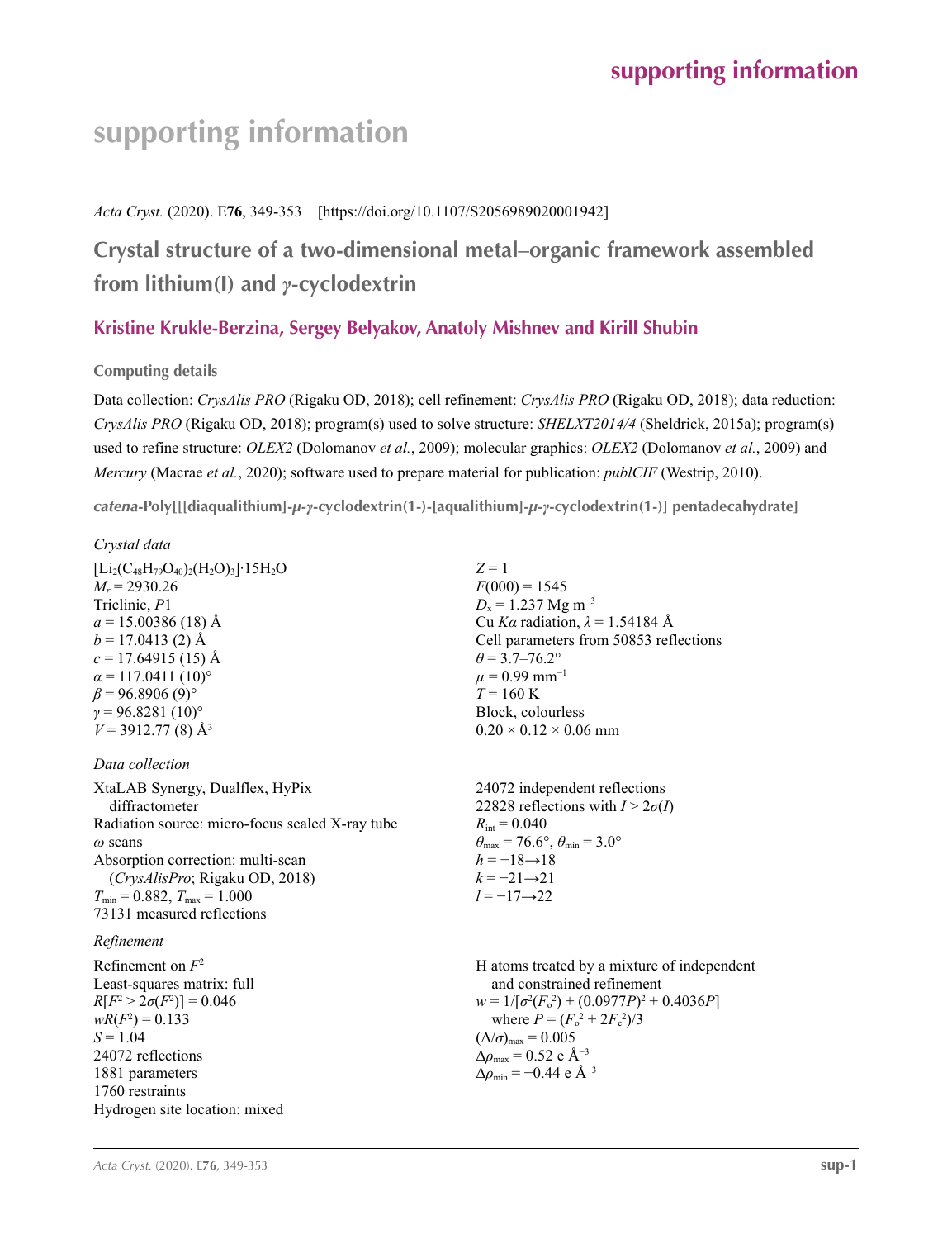Absolute structure: Flack *x* determined using 7110 quotients  $[(I^+)(I)]/[(I^+)+(I)]$  (Parsons *et al.*, 2013) Absolute structure parameter: 0.07 (6)

### *Special details*

**Geometry**. All esds (except the esd in the dihedral angle between two l.s. planes) are estimated using the full covariance matrix. The cell esds are taken into account individually in the estimation of esds in distances, angles and torsion angles; correlations between esds in cell parameters are only used when they are defined by crystal symmetry. An approximate (isotropic) treatment of cell esds is used for estimating esds involving l.s. planes.

|                  | $\boldsymbol{x}$ | $\mathcal{Y}$  | $\boldsymbol{Z}$ | $U_{\rm iso}$ */ $U_{\rm eq}$ | Occ. (2) |
|------------------|------------------|----------------|------------------|-------------------------------|----------|
| Li1              | 0.4576(4)        | 0.3327(4)      | 0.5304(4)        | 0.0269(10)                    |          |
| Li <sub>2</sub>  | 0.4710(5)        | 0.6996(5)      | 0.4054(5)        | 0.0458(15)                    |          |
| O <sub>4</sub> G | 0.33893(14)      | 0.36201(14)    | $-0.02301(14)$   | 0.0227(4)                     |          |
| O <sub>4</sub> B | 0.25943(14)      | $-0.16976(13)$ | 0.18179(14)      | 0.0231(4)                     |          |
| O <sub>4</sub> I | 0.69022(14)      | 0.63042(14)    | 0.86918(15)      | 0.0250(4)                     |          |
| O <sub>5</sub> L | 0.88522(13)      | 1.24020(14)    | 0.70450(15)      | 0.0257(4)                     |          |
| O <sub>4</sub> M | 0.77825(14)      | 1.26949(14)    | 0.79513(14)      | 0.0233(4)                     |          |
| O <sub>5</sub> D | 0.13849(14)      | $-0.42259(16)$ | $-0.22411(15)$   | 0.0273(4)                     |          |
| O <sub>4</sub> C | 0.24639(14)      | $-0.35567(14)$ | $-0.09445(14)$   | 0.0241(4)                     |          |
| O <sub>4</sub> L | 0.74348(15)      | 1.02740(13)    | 0.53319(14)      | 0.0248(4)                     |          |
| O2K              | 0.57505(14)      | 0.97489(14)    | 0.42374(15)      | 0.0265(4)                     |          |
| H171             | 0.528720         | 0.950440       | 0.385696         | $0.040*$                      |          |
| O5B              | 0.22827(13)      | 0.03758(13)    | 0.36190(14)      | 0.0235(4)                     |          |
| O <sub>4</sub> P | 0.69882(13)      | 0.88077(13)    | 1.11826(14)      | 0.0228(4)                     |          |
| O <sub>2</sub> P | 0.54964(15)      | 0.57295(15)    | 0.93057(16)      | 0.0295(5)                     |          |
| H154             | 0.546770         | 0.573920       | 0.884320         | $0.044*$                      |          |
| O3B              | 0.44096(13)      | $-0.09424(14)$ | 0.28231(15)      | 0.0239(4)                     |          |
| H79              | 0.423187         | $-0.131089$    | 0.297725         | $0.036*$                      |          |
| O <sub>3</sub> C | 0.38207(13)      | $-0.37652(14)$ | 0.01378(15)      | 0.0251(4)                     |          |
| H83              | 0.434846         | $-0.350973$    | 0.039096         | $0.038*$                      |          |
| O <sub>5</sub> C | 0.14806(13)      | $-0.29665(15)$ | 0.10169(14)      | 0.0267(4)                     |          |
| O <sub>4</sub> H | 0.31547(15)      | 0.33194(14)    | 0.21361(15)      | 0.0268(4)                     |          |
| O <sub>4</sub> F | 0.34970(16)      | 0.16664(16)    | $-0.28587(15)$   | 0.0303(5)                     |          |
| O <sub>4</sub> A | 0.30249(14)      | 0.12114(14)    | 0.30616(15)      | 0.0245(4)                     |          |
| O <sub>3</sub> L | 0.63979(14)      | 1.15876 (14)   | 0.52991(15)      | 0.0266(4)                     |          |
| H170             | 0.606220         | 1.109199       | 0.508305         | $0.040*$                      |          |
| 050              | 0.78269(14)      | 0.99495(14)    | 1.25126(15)      | 0.0250(4)                     |          |
| O5K              | 0.80409(14)      | 0.92478(14)    | 0.42205(17)      | 0.0296(5)                     |          |
| O <sub>4</sub> J | 0.69125(16)      | 0.57746(15)    | 0.59780(16)      | 0.0301(5)                     |          |
| O <sub>3</sub> A | 0.45578(14)      | 0.26648(14)    | 0.40452(15)      | 0.0256(4)                     |          |
| O3H              | 0.48013(13)      | 0.43926(15)    | 0.22488(14)      | 0.0246(4)                     |          |
| H70              | 0.493145         | 0.396666       | 0.230719         | $0.037*$                      |          |
| <b>O3O</b>       | 0.54312(14)      | 1.08832(15)    | 1.22884(17)      | 0.0290(5)                     |          |
| H157             | 0.555526         | 1.141159       | 1.240219         | $0.044*$                      |          |
| <b>O2O</b>       | 0.53771(14)      | 0.90287(14)    | 1.17899(16)      | 0.0286(5)                     |          |

*Fractional atomic coordinates and isotropic or equivalent isotropic displacement parameters (Å<sup>2</sup>)*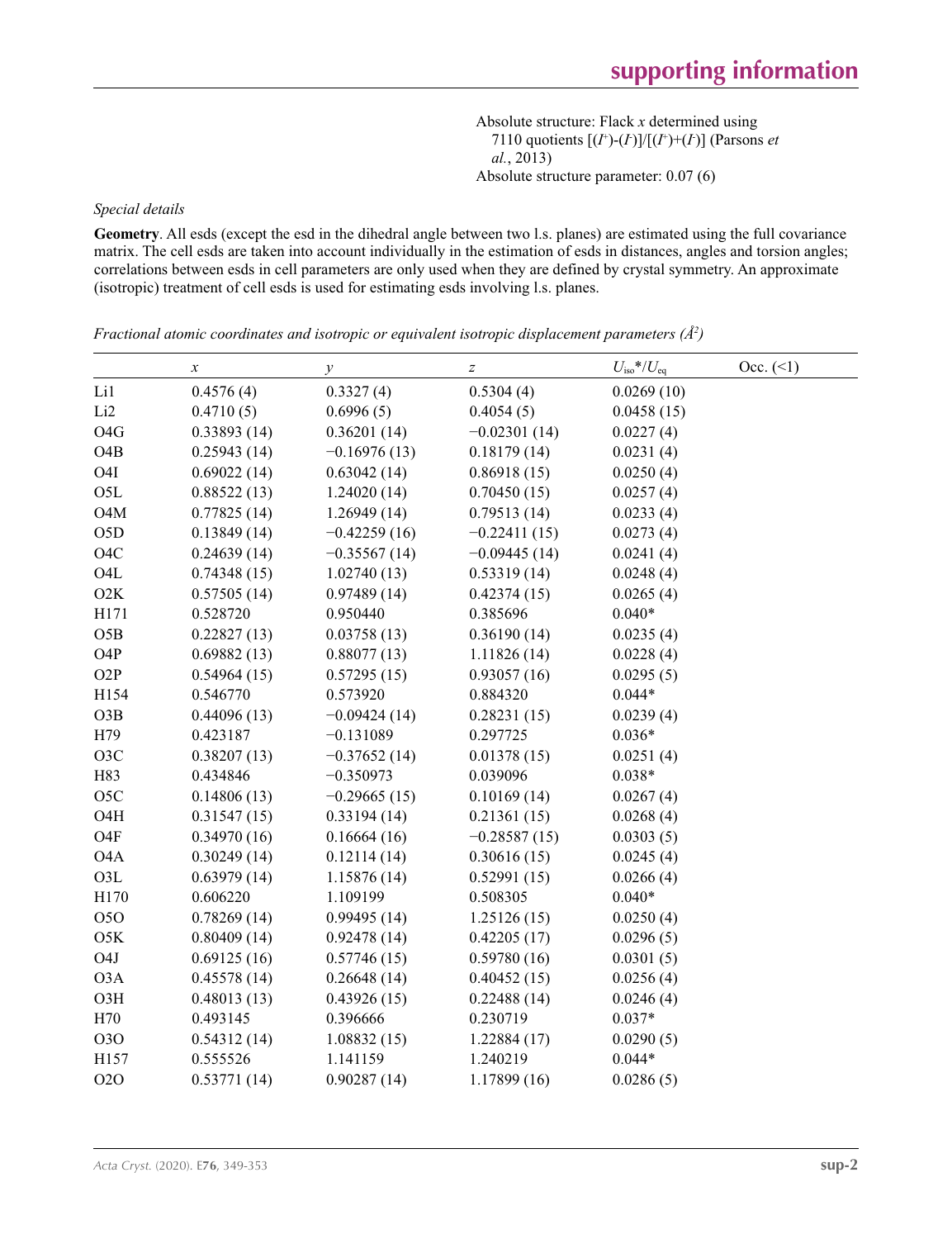| H158             | 0.500860    | 0.907893       | 1.210907       | $0.043*$  |
|------------------|-------------|----------------|----------------|-----------|
| O3G              | 0.49582(14) | 0.41048(15)    | $-0.07879(15)$ | 0.0277(4) |
| H <sub>67</sub>  | 0.488399    | 0.457056       | $-0.079508$    | $0.042*$  |
| O <sub>4</sub> K | 0.69440(17) | 0.73763(15)    | 0.45141(15)    | 0.0305(5) |
| O <sub>5</sub> H | 0.23991(15) | 0.42572(18)    | 0.07078(16)    | 0.0324(5) |
| O <sub>3</sub> D | 0.38241(15) | $-0.45261(15)$ | $-0.31235(15)$ | 0.0270(4) |
| H88              | 0.362129    | $-0.467210$    | $-0.363160$    | $0.040*$  |
| O2D              | 0.35733(16) | $-0.47881(15)$ | $-0.16802(15)$ | 0.0294(5) |
| H87              | 0.366213    | $-0.436692$    | $-0.118678$    | $0.044*$  |
| O5P              | 0.79307(14) | 0.67996(15)    | 0.99836(16)    | 0.0307(5) |
| <b>O4O</b>       | 0.70942(14) | 1.17643(14)    | 1.21559(14)    | 0.0247(4) |
| O3M              | 0.66831(16) | 1.39076 (17)   | 0.87463(16)    | 0.0325(5) |
| H165             | 0.625494    | 1.409037       | 0.897862       | $0.049*$  |
| O <sub>6</sub> G | 0.14077(16) | 0.37150(17)    | $-0.15454(17)$ | 0.0332(5) |
| H65              | 0.102961    | 0.391534       | $-0.124551$    | $0.050*$  |
| O <sub>5</sub> I | 0.78573(15) | 0.52567(15)    | 0.67182(15)    | 0.0283(4) |
| O3P              | 0.55256(14) | 0.73672(14)    | 1.08289(16)    | 0.0280(5) |
| H153             | 0.558371    | 0.789660       | 1.118925       | $0.042*$  |
| O2B              | 0.47351(13) | 0.10068(14)    | 0.37156(16)    | 0.0250(4) |
| H80              | 0.4858(8)   | 0.0854(10)     | 0.323(3)       | $0.037*$  |
| O <sub>4</sub> N | 0.76379(15) | 1.32522(15)    | 1.07547(15)    | 0.0270(4) |
| O <sub>4</sub> D | 0.27014(15) | $-0.34672(15)$ | $-0.34911(15)$ | 0.0276(4) |
| O2L              | 0.67061(16) | 1.31983(15)    | 0.69207(16)    | 0.0308(5) |
| H169             | 0.662053    | 1.319167       | 0.736814       | $0.046*$  |
| O5N              | 0.81545(16) | 1.31182(16)    | 1.27765(16)    | 0.0320(5) |
| O <sub>5</sub> A | 0.22133(15) | 0.31348(16)    | 0.30186(18)    | 0.0318(5) |
| O2C              | 0.38417(15) | $-0.27426(15)$ | 0.20083(15)    | 0.0279(4) |
| H84              | 0.419054    | $-0.309855$    | 0.189874       | $0.042*$  |
| O1W              | 0.48557(15) | 0.24468(16)    | 0.56322(16)    | 0.0303(5) |
| <b>H18A</b>      | 0.445451    | 0.195735       | 0.534311       | $0.045*$  |
| H18B             | 0.480260    | 0.261930       | 0.616067       | $0.045*$  |
| O5M              | 0.88729(15) | 1.36866 (19)   | 1.02618(16)    | 0.0336(5) |
| O2H              | 0.48761(15) | 0.49678(16)    | 0.09911(16)    | 0.0315(5) |
| H71              | 0.529032    | 0.486102       | 0.125594       | $0.047*$  |
| O5G              | 0.25089(15) | 0.26615(15)    | $-0.25711(15)$ | 0.0276(4) |
| O6I              | 0.88926(16) | 0.52360(17)    | 0.80971(17)    | 0.0339(5) |
| H148             | 0.924438    | 0.534406       | 0.854085       | $0.051*$  |
| O4E              | 0.32910(18) | $-0.13183(17)$ | $-0.42103(18)$ | 0.0362(5) |
| O <sub>2</sub> I | 0.54292(17) | 0.44324(17)    | 0.57023(17)    | 0.0365(6) |
| H <sub>149</sub> | 0.540797    | 0.483110       | 0.556604       | $0.055*$  |
| O3J              | 0.53090(15) | 0.53372(16)    | 0.47931(16)    | 0.0310(5) |
| H176             | 0.493507    | 0.562976       | 0.503116       | $0.046*$  |
| O5F              | 0.2875(2)   | $-0.04718(16)$ | $-0.48551(17)$ | 0.0374(5) |
| O <sub>2</sub> A | 0.46924(15) | 0.39526(15)    | 0.34311(16)    | 0.0292(5) |
| H73              | 0.496848    | 0.438267       | 0.389003       | $0.044*$  |
| O2N              | 0.56607(17) | 1.26861 (17)   | 1.24669 (19)   | 0.0364(6) |
| H162             | 0.535860    | 1.306944       | 1.270032       | $0.055*$  |
| O <sub>6</sub> L | 0.98554(17) | 1.14392(19)    | 0.58507(19)    | 0.0422(6) |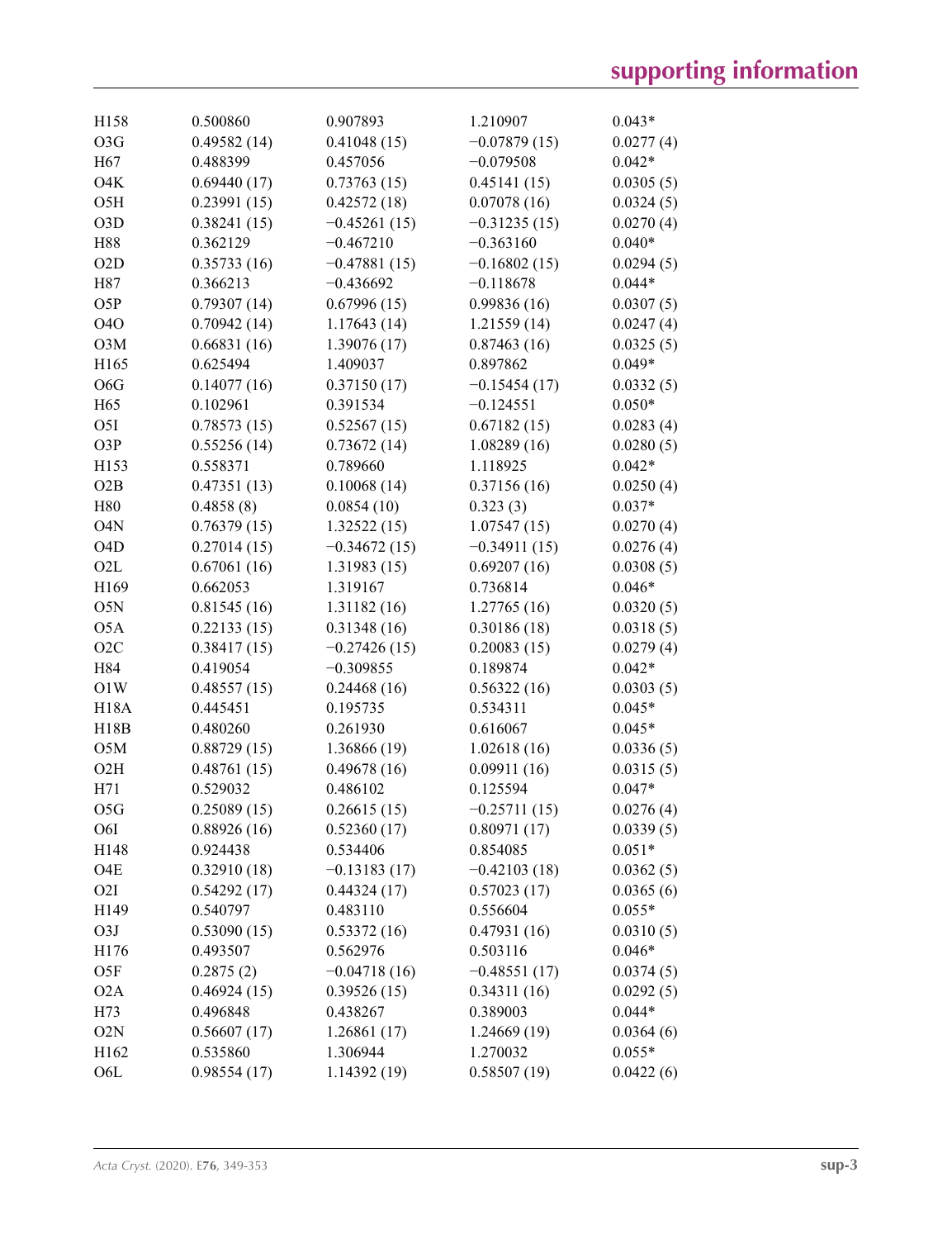| H168             | 1.000376              | 1.198653                    | 0.614766                    | $0.063*$              |
|------------------|-----------------------|-----------------------------|-----------------------------|-----------------------|
| O <sub>6</sub> C | 0.03504(18)           | $-0.42468(19)$              | $-0.05763(19)$              | 0.0417(6)             |
| H82              | 0.062580              | $-0.435328$                 | $-0.021402$                 | $0.063*$              |
| O3K              | 0.54173(15)           | 0.78671(16)                 | 0.37916(18)                 | 0.0340(5)             |
| O <sub>3</sub> I | 0.53883(15)           | 0.5026(2)                   | 0.75155(17)                 | 0.0378(6)             |
| H150             | 0.489736              | 0.502015                    | 0.725088                    | $0.057*$              |
| O6F              | 0.19948(19)           | 0.10289(17)                 | $-0.47574(17)$              | 0.0372(5)             |
| H61              | 0.198261              | 0.066781                    | $-0.526437$                 | $0.056*$              |
| O2G              | 0.49327(18)           | 0.3003(2)                   | $-0.26120(18)$              | 0.0458(7)             |
| H <sub>66</sub>  | 0.507964              | 0.260180                    | $-0.251868$                 | $0.069*$              |
| O11W             | 0.3588(2)             | 0.6672(2)                   | 0.3201(2)                   | 0.0454(6)             |
| H18C             | 0.360749              | 0.701641                    | 0.296106                    | $0.068*$              |
| H18D             | 0.312791              | 0.678308                    | 0.345859                    | $0.068*$              |
| O2W              | 0.34872(17)           | 0.36492(18)                 | 0.5676(2)                   | 0.0428(6)             |
| H17A             | 0.316253              | 0.322075                    | 0.572224                    | $0.064*$              |
| H17B             | 0.313053              | 0.370150                    | 0.528180                    | $0.064*$              |
| O <sub>2</sub> J | 0.53701(18)           | 0.60521(18)                 | 0.35856(18)                 | 0.0383(6)             |
| H174             | 0.507(2)              | 0.5568(16)                  | 0.314(2)                    | $0.057*$              |
| <b>O6O</b>       | 0.88795(19)           | 1.15883 (18)                | 1.37228 (19)                | 0.0443(6)             |
| H156             | 0.837298              | 1.146368                    | 1.381538                    | $0.066*$              |
| O6M              | 1.00303(18)           | 1.3825(2)                   | 0.9272(2)                   | 0.0441(6)             |
| H164             | 0.983089              | 1.392302                    | 0.887631                    | $0.066*$              |
| O3N              | 0.59929(18)           | 1.3443(2)                   | 1.1292(2)                   | 0.0422(6)             |
| H161             | 0.613786              | 1.399001                    | 1.159313                    | $0.063*$              |
| O2M              | 0.67426(19)           | 1.45197(18)                 | 1.05828(18)                 | 0.0375(5)             |
| H166             | 0.646448              | 1.409028                    | 1.060761                    | $0.056*$              |
| O6B              | 0.03985(17)           | $-0.04866(19)$              | 0.27087(19)                 | 0.0429(6)             |
| H78              | 0.026222              | $-0.020508$                 | 0.318321                    | $0.064*$              |
| O3F              | 0.52019(18)           | 0.1204(2)                   | $-0.3083(2)$                | 0.0479(7)             |
| H63              | 0.549781              | 0.116408                    | $-0.268435$                 | $0.072*$              |
| O <sub>5</sub> J | 0.7782(2)             | 0.6269(3)                   | 0.4357(3)                   | 0.0651(11)            |
| O3E              |                       |                             |                             |                       |
|                  | 0.4539(2)<br>0.490001 | $-0.2536(2)$<br>$-0.207565$ | $-0.4736(2)$<br>$-0.438177$ | 0.0460(7)<br>$0.069*$ |
| H <sub>59</sub>  |                       |                             |                             |                       |
| O <sub>5</sub> E | 0.1882(2)             | $-0.3440(2)$                | $-0.4677(2)$                | 0.0504(7)             |
| O2E              | 0.4107(2)             | $-0.3985(2)$                | $-0.4311(2)$                | 0.0553(9)             |
| H57              | 0.439976              | $-0.426339$                 | $-0.467581$                 | $0.083*$              |
| O <sub>6</sub> D | 0.0396(2)             | $-0.4458(3)$                | $-0.3795(2)$                | 0.0588(9)             |
| H86              | 0.047627              | $-0.484547$                 | $-0.365459$                 | $0.088*$              |
| O2F              | 0.5116(2)             | $-0.0741(2)$                | $-0.4046(2)$                | 0.0522(8)             |
| H <sub>62</sub>  | 0.561956              | $-0.040660$                 | $-0.382332$                 | $0.078*$              |
| O6P              | 0.9038(2)             | 0.8142(2)                   | 1.1544(3)                   | 0.0682(11)            |
| H152             | 0.944959              | 0.855410                    | 1.190119                    | $0.102*$              |
| C3O              | 0.61962(19)           | 1.04633(19)                 | 1.2026(2)                   | 0.0228(6)             |
| H128             | 0.613993              | 1.021832                    | 1.139690                    | $0.027*$              |
| C2L              | 0.7403(2)             | 1.27180 (19)                | 0.6609(2)                   | 0.0230(6)             |
| H108             | 0.766822              | 1.294111                    | 0.624655                    | $0.028*$              |
| C1K              | 0.73704(19)           | 0.97918(19)                 | 0.4432(2)                   | 0.0226(5)             |
| H98              | 0.745669              | 1.021595                    | 0.420243                    | $0.027*$              |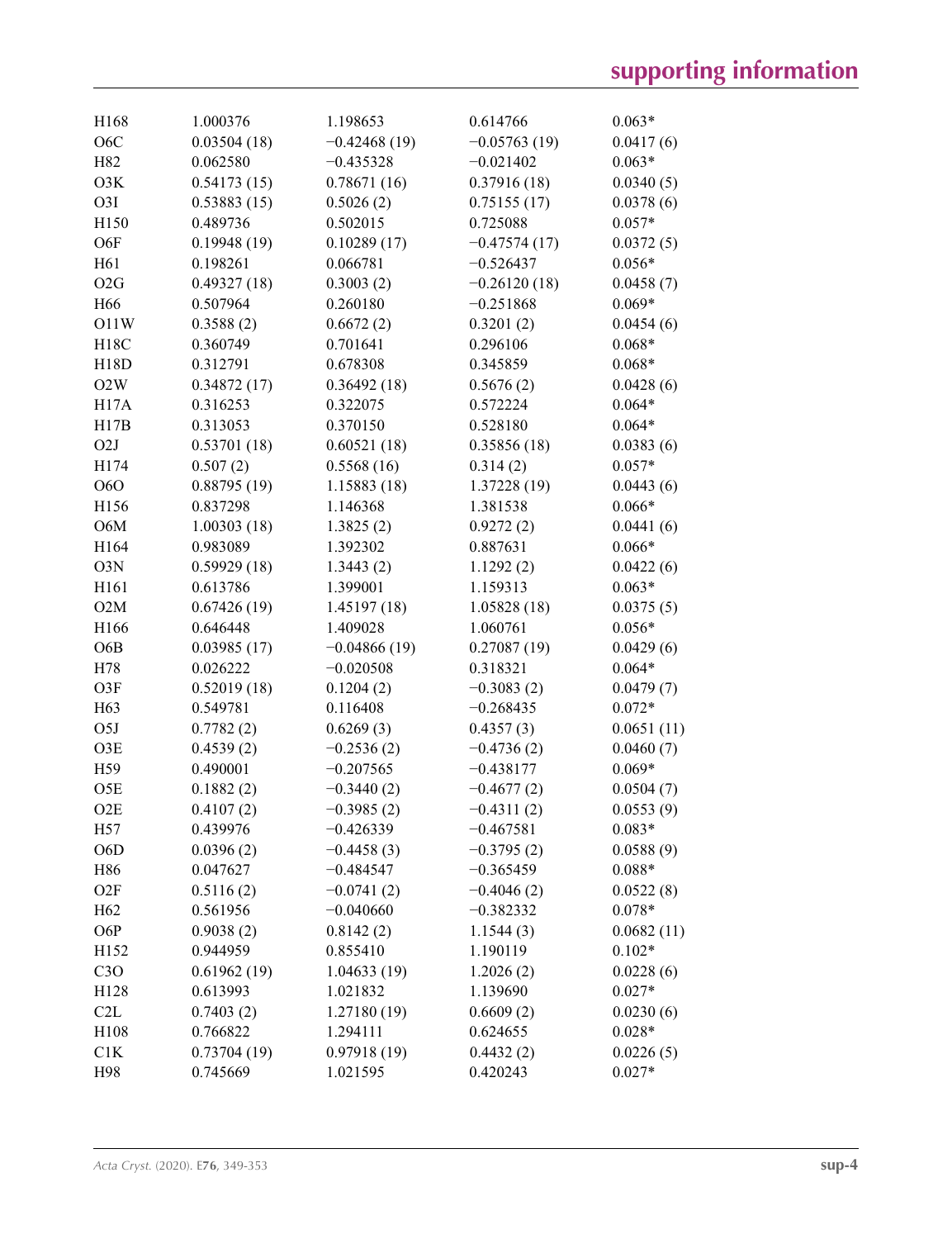| C4B              | 0.27773(19) | $-0.09871(19)$ | 0.2692(2)    | 0.0229(6) |
|------------------|-------------|----------------|--------------|-----------|
| H18              | 0.278765    | $-0.123363$    | 0.309755     | $0.027*$  |
| C1L              | 0.81674(19) | 1.28998 (19)   | 0.7354(2)    | 0.0238(6) |
| H109             | 0.844539    | 1.354072       | 0.764838     | $0.029*$  |
| C1B              | 0.31065(19) | 0.09432(19)    | 0.3709(2)    | 0.0221(5) |
| H15              | 0.323037    | 0.147801       | 0.428007     | $0.027*$  |
| C5I              | 0.7821(2)   | 0.5915(2)      | 0.7576(2)    | 0.0259(6) |
| H140             | 0.775300    | 0.647941       | 0.757464     | $0.031*$  |
| C1H              | 0.3231(2)   | 0.4412(2)      | 0.0453(2)    | 0.0251(6) |
| H <sub>29</sub>  | 0.320691    | 0.486495       | 0.025852     | $0.030*$  |
| C2K              | 0.64193(19) | 0.91997(19)    | 0.4022(2)    | 0.0214(5) |
| H99              | 0.636475    | 0.890830       | 0.339037     | $0.026*$  |
| C3M              | 0.7196(2)   | 1.3567(2)      | 0.9220(2)    | 0.0244(6) |
| H114             | 0.683208    | 1.301990       | 0.916478     | $0.029*$  |
|                  |             |                |              |           |
| C4K              | 0.7061(2)   | 0.7958(2)      | 0.4132(2)    | 0.0239(6) |
| H101             | 0.702809    | 0.759715       | 0.350709     | $0.029*$  |
| C <sub>4</sub> L | 0.78089(19) | 1.12283(18)    | 0.5763(2)    | 0.0218(5) |
| H106             | 0.807754    | 1.139232       | 0.536315     | $0.026*$  |
| C <sub>4</sub> C | 0.23020(19) | $-0.3551(2)$   | $-0.0157(2)$ | 0.0227(5) |
| H11              | 0.207640    | $-0.416867$    | $-0.027815$  | $0.027*$  |
| C1I              | 0.7067(2)   | 0.5024(2)      | 0.6088(2)    | 0.0271(6) |
| H144             | 0.715164    | 0.454802       | 0.553536     | $0.033*$  |
| C5L              | 0.85443(19) | 1.1452(2)      | 0.6548(2)    | 0.0256(6) |
| H105             | 0.828687    | 1.122352       | 0.691108     | $0.031*$  |
| C3L              | 0.70319(19) | 1.1718(2)      | 0.6043(2)    | 0.0226(5) |
| H107             | 0.671099    | 1.148489       | 0.637340     | $0.027*$  |
| C1D              | 0.2073(2)   | $-0.4362(2)$   | $-0.1723(2)$ | 0.0238(6) |
| H1               | 0.180193    | $-0.481154$    | $-0.157237$  | $0.029*$  |
| C5B              | 0.20300(19) | $-0.04334(19)$ | 0.2795(2)    | 0.0237(6) |
| H19              | 0.195701    | $-0.027549$    | 0.232522     | $0.028*$  |
| C4O              | 0.7089(2)   | 1.1130(2)      | 1.2481(2)    | 0.0234(6) |
| H129             | 0.711035    | 1.143921       | 1.310759     | $0.028*$  |
| C3B              | 0.37231(18) | $-0.04419(19)$ | 0.2819(2)    | 0.0214(5) |
| H17              | 0.372839    | $-0.031788$    | 0.232907     | $0.026*$  |
| C3K              | 0.6275(2)   | 0.8467(2)      | 0.4285(2)    | 0.0252(6) |
| H <sub>100</sub> | 0.625046    | 0.874316       | 0.490341     | $0.030*$  |
| C4I              | 0.70031(19) | 0.55971(19)    | 0.7878(2)    | 0.0229(6) |
| H141             | 0.709375    | 0.506752       | 0.794026     | $0.028*$  |
| C4H              | 0.3141(2)   | 0.3953(2)      | 0.1809(2)    | 0.0257(6) |
| H32              | 0.306738    | 0.452989       | 0.226943     | $0.031*$  |
| C5O              | 0.7905(2)   | 1.0670(2)      | 1.2293(2)    | 0.0265(6) |
| H130             | 0.791898    | 1.042324       | 1.167403     | $0.032*$  |
| C <sub>4</sub> P | 0.71111(19) | 0.78935(19)    | 1.0858(2)    | 0.0238(6) |
| H136             | 0.729405    | 0.778077       | 1.134567     | $0.029*$  |
| C5C              | 0.1591(2)   | $-0.2983(2)$   | 0.0206(2)    | 0.0267(6) |
| H12              | 0.180653    | $-0.236935$    | 0.031289     | $0.032*$  |
| C2D              |             |                |              |           |
|                  | 0.2840(2)   | $-0.47043(19)$ | $-0.2210(2)$ | 0.0241(6) |
| H2               | 0.257984    | $-0.530641$    | $-0.269203$  | $0.029*$  |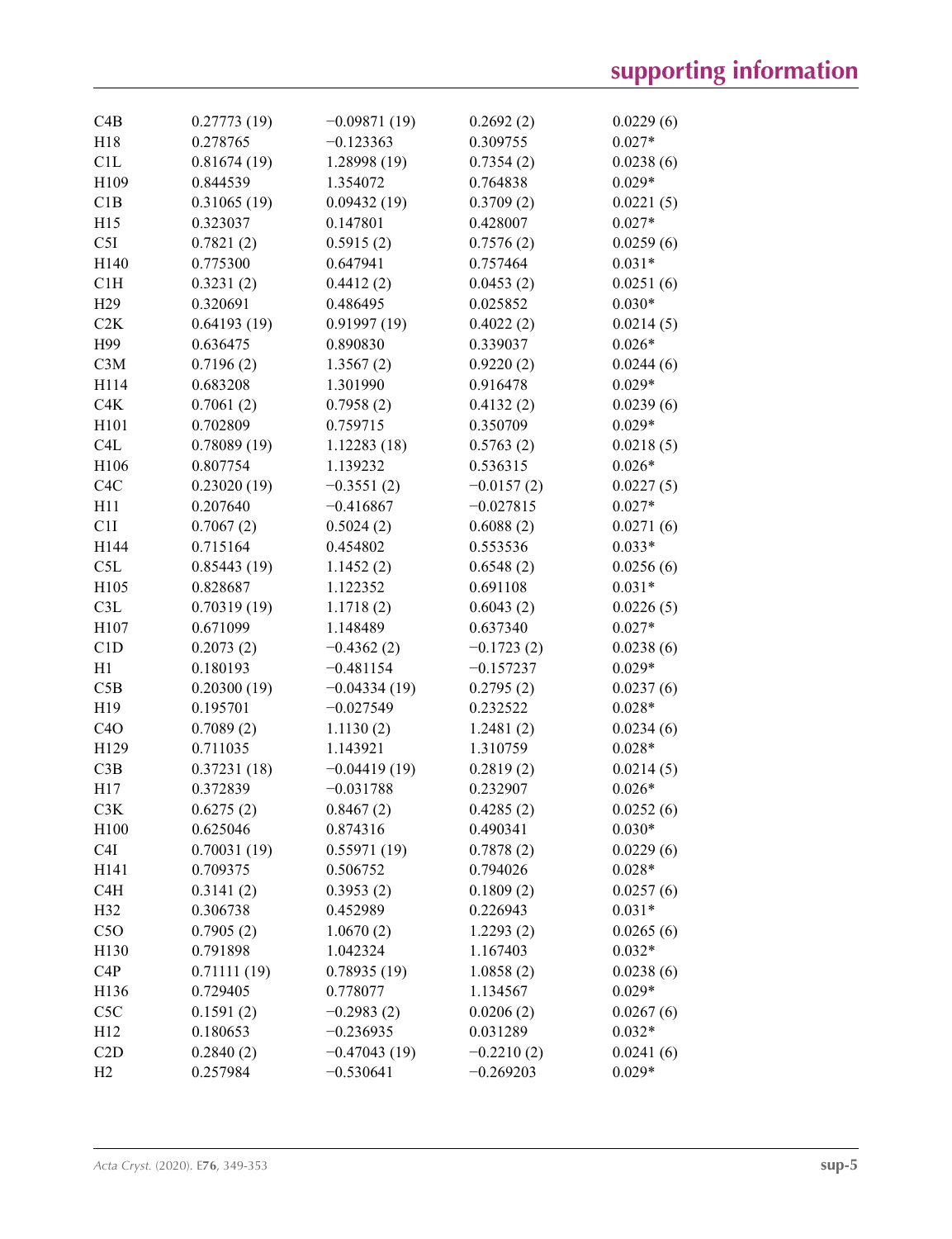| C1P               | 0.7129(2)   | 0.6185(2)      | 0.9428(2)      | 0.0251(6) |
|-------------------|-------------|----------------|----------------|-----------|
| H133              | 0.723353    | 0.557237       | 0.923696       | $0.030*$  |
| C2P               | 0.6321(2)   | 0.63080(19)    | 0.9890(2)      | 0.0249(6) |
| H134              | 0.644516    | 0.613941       | 1.034821       | $0.030*$  |
| C4N               | 0.7591(2)   | 1.3419(2)      | 1.1609(2)      | 0.0260(6) |
| H122              | 0.771367    | 1.406958       | 1.199240       | $0.031*$  |
| C <sub>3</sub> C  | 0.32148(19) | $-0.31751(19)$ | 0.0496(2)      | 0.0225(6) |
| H10               | 0.346943    | $-0.257413$    | 0.058965       | $0.027*$  |
| C2C               | 0.3040(2)   | $-0.31241(19)$ | 0.1342(2)      | 0.0231(5) |
| H9                | 0.282243    | $-0.373720$    | 0.123680       | $0.028*$  |
| C3P               | 0.62033(19) | 0.72757(19)    | 1.03117(19)    | 0.0228(6) |
| H135              | 0.599670    | 0.743103       | 0.985788       | $0.027*$  |
| C <sub>4</sub> D  | 0.2370(2)   | $-0.4045(2)$   | $-0.3154(2)$   | 0.0250(6) |
| H <sub>4</sub>    | 0.208491    | $-0.464088$    | $-0.363409$    | $0.030*$  |
| C3A               | 0.38758(19) | 0.2627(2)      | 0.3374(2)      | 0.0233(6) |
| H24               | 0.405646    | 0.230425       | 0.281307       | $0.028*$  |
| C2H               | 0.4031(2)   | 0.4758(2)      | 0.1214(2)      | 0.0262(6) |
| H30               | 0.392291    | 0.531174       | 0.168214       | $0.031*$  |
| C5P               | 0.7847(2)   | 0.7730(2)      | 1.0311(2)      | 0.0304(7) |
| H137              | 0.766818    | 0.784601       | 0.982437       | $0.037*$  |
| C3G               | 0.4212(2)   | 0.3396(2)      | $-0.1359(2)$   | 0.0235(6) |
| H38               | 0.432668    | 0.284703       | $-0.134811$    | $0.028*$  |
| C4M               | 0.80454(19) | 1.3362(2)      | 0.8849(2)      | 0.0231(6) |
| H115              | 0.838944    | 1.391140       | 0.889194       | $0.028*$  |
| C4G               | 0.33059(19) | 0.3565(2)      | $-0.10779(19)$ | 0.0219(5) |
| H39               | 0.318045    | 0.412856       | $-0.104863$    | $0.026*$  |
| C6G               | 0.1600(2)   | 0.2932(2)      | $-0.1509(2)$   | 0.0306(7) |
| H <sub>64</sub> A | 0.114053    | 0.241332       | $-0.192692$    | $0.037*$  |
| H64B              | 0.157577    | 0.300101       | $-0.093572$    | $0.037*$  |
| C2O               | 0.61608(19) | 0.9703(2)      | 1.2249(2)      | 0.0240(6) |
| H127              | 0.615319    | 0.995256       | 1.286970       | $0.029*$  |
| C1C               | 0.22856(19) | $-0.2583(2)$   | 0.1655(2)      | 0.0235(6) |
| H8                | 0.216141    | $-0.257705$    | 0.218959       | $0.028*$  |
| C3D               | 0.3182(2)   | $-0.4117(2)$   | $-0.2602(2)$   | 0.0236(6) |
| H <sub>3</sub>    | 0.348207    | $-0.351760$    | $-0.213604$    | $0.028*$  |
| C3I               | 0.6123(2)   | 0.5374(2)      | 0.7235(2)      | 0.0289(6) |
| H142              | 0.600399    | 0.591750       | 0.721467       | $0.035*$  |
| C2M               | 0.7496(2)   | 1.4271(2)      | 1.0178(2)      | 0.0293(6) |
| H113              | 0.783755    | 1.481044       | 1.019952       | $0.035*$  |
| C1N               | 0.7277(2)   | 1.2688(2)      | 1.2749(2)      | 0.0263(6) |
| H119              | 0.723753    | 1.276642       | 1.332892       | $0.032*$  |
| C5M               | 0.8643(2)   | 1.3037(3)      | 0.9366(2)      | 0.0302(7) |
| H116              | 0.833673    | 1.245835       | 0.929040       | $0.036*$  |
| C6I               | 0.8726(2)   | 0.6056(2)      | 0.8134(2)      | 0.0308(7) |
| H <sub>14</sub> A | 0.921239    | 0.629997       | 0.793962       | $0.037*$  |
| H14B              | 0.873005    | 0.648742       | 0.873000       | $0.037*$  |
| C2B               | 0.39096(18) | 0.04397(19)    | 0.3638(2)      | 0.0219(5) |
| H16               | 0.398659    | 0.031312       | 0.412801       | $0.026*$  |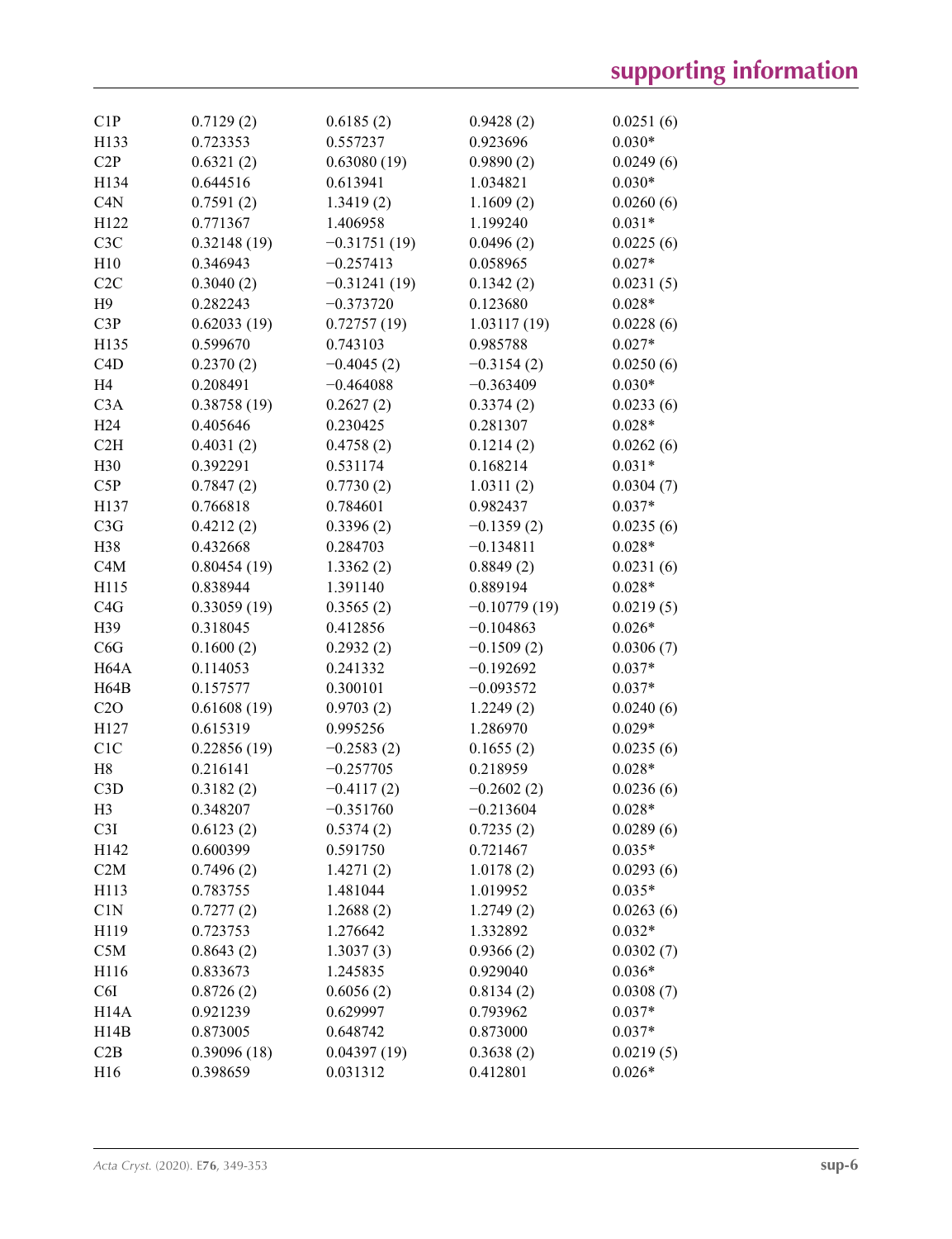| C1O               | 0.70214(19)           | 0.92891(19)  | 1.2083(2)    | 0.0231(6) |
|-------------------|-----------------------|--------------|--------------|-----------|
| H126              | 0.701780              | 0.886321     | 1.231339     | $0.028*$  |
| C3N               | 0.6614(2)             | 1.3025(2)    | 1.1592(2)    | 0.0288(6) |
| H <sub>121</sub>  | 0.648631              | 1.238393     | 1.117193     | $0.035*$  |
| C <sub>4</sub> J  | 0.6947(2)             | 0.5696(2)    | 0.5146(2)    | 0.0310(7) |
| H91               | 0.698633              | 0.507985     | 0.474171     | $0.037*$  |
| C3J               | 0.6079(2)             | 0.5921(2)    | 0.4833(2)    | 0.0257(6) |
| H92               | 0.604779              | 0.653952     | 0.524109     | $0.031*$  |
| C4A               | 0.2950(2)             | 0.2133(2)    | 0.3345(2)    | 0.0255(6) |
| H25               | 0.280352              | 0.239391     | 0.392631     | $0.031*$  |
| C2N               | 0.6542(2)             | 1.3111(2)    | 1.2472(2)    | 0.0300(7) |
| H120              | 0.664651              | 1.374977     | 1.289516     | $0.036*$  |
| C2J               | 0.6147(2)             | 0.5861(2)    | 0.3953(2)    | 0.0313(7) |
| H93               | 0.618809              | 0.524089     | 0.355985     | $0.038*$  |
|                   |                       |              |              |           |
| C4F               | 0.3592(2)             | 0.0951(2)    | $-0.3650(2)$ | 0.0311(7) |
| H44               | 0.374356              | 0.118033     | $-0.404705$  | $0.037*$  |
| C2I               | 0.6227(2)             | 0.4675(2)    | 0.6342(2)    | 0.0277(6) |
| H143              | 0.632924              | 0.413489     | 0.637786     | $0.033*$  |
| C5H               | 0.2360(2)             | 0.3621(3)    | 0.1036(2)    | 0.0317(7) |
| H33               | 0.242856              | 0.303878     | 0.058066     | $0.038*$  |
| C5G               | 0.2535(2)             | 0.2785(2)    | $-0.1706(2)$ | 0.0256(6) |
| H40               | 0.264847              | 0.223570     | $-0.169296$  | $0.031*$  |
| C6B               | 0.1118(2)             | $-0.0930(2)$ | 0.2793(3)    | 0.0360(8) |
| H77A              | 0.098975              | $-0.153822$  | 0.231533     | $0.043*$  |
| H77B              | 0.115229              | $-0.096473$  | 0.332912     | $0.043*$  |
| C1J               | 0.7003(2)             | 0.6472(2)    | 0.3999(2)    | 0.0327(7) |
| H94               | 0.704803              | 0.636699     | 0.341229     | $0.039*$  |
| C5D               | 0.1676(2)             | $-0.3649(2)$ | $-0.2595(2)$ | 0.0301(7) |
| H <sub>5</sub>    | 0.195658              | $-0.304644$  | $-0.212388$  | $0.036*$  |
| C <sub>6</sub> L  | 0.9402(2)             | 1.1077(2)    | 0.6311(2)    | 0.0342(7) |
| <b>H16A</b>       | 0.981755              | 1.120867     | 0.683736     | $0.041*$  |
| H16B              | 0.923400              | 1.042913     | 0.595940     | $0.041*$  |
| C1F               | 0.3553(3)             | $-0.0918(2)$ | $-0.4711(3)$ | 0.0370(8) |
| H47               | 0.362716              | $-0.138794$  | $-0.527239$  | $0.044*$  |
| C5K               | 0.7987(2)             | 0.8606(2)    | 0.4547(3)    | 0.0311(7) |
| H <sub>102</sub>  | 0.810724              | 0.889468     | 0.518251     | $0.037*$  |
| C6F               | 0.1866(2)             | 0.0560(2)    | $-0.4275(2)$ | 0.0337(7) |
| H <sub>60</sub> A | 0.136551              | 0.004820     | $-0.460269$  | $0.040*$  |
| H <sub>60</sub> B | 0.169376              | 0.095403     | $-0.373601$  | $0.040*$  |
| C <sub>6</sub> C  | 0.0660(2)             | $-0.3344(2)$ | $-0.0366(2)$ | 0.0316(7) |
| <b>H81A</b>       | 0.023323              | $-0.298391$  | $-0.007095$  | $0.038*$  |
| H81B              | 0.068283              | $-0.330395$  | $-0.089399$  | $0.038*$  |
| C3H               | 0.40532(19)           | 0.4078(2)    | 0.1539(2)    | 0.0223(5) |
| H31               | 0.412370              | 0.350531     | 0.107019     | $0.027*$  |
| C6O               |                       |              |              |           |
|                   | 0.8820(2)<br>0.930640 | 1.1276(2)    | 1.2820(3)    | 0.0355(8) |
| H <sub>15</sub> A |                       | 1.094732     | 1.263202     | $0.043*$  |
| H15B              | 0.890895              | 1.178657     | 1.271238     | $0.043*$  |
| C1M               | 0.8143(2)             | 1.3964(2)    | 1.0673(2)    | 0.0296(6) |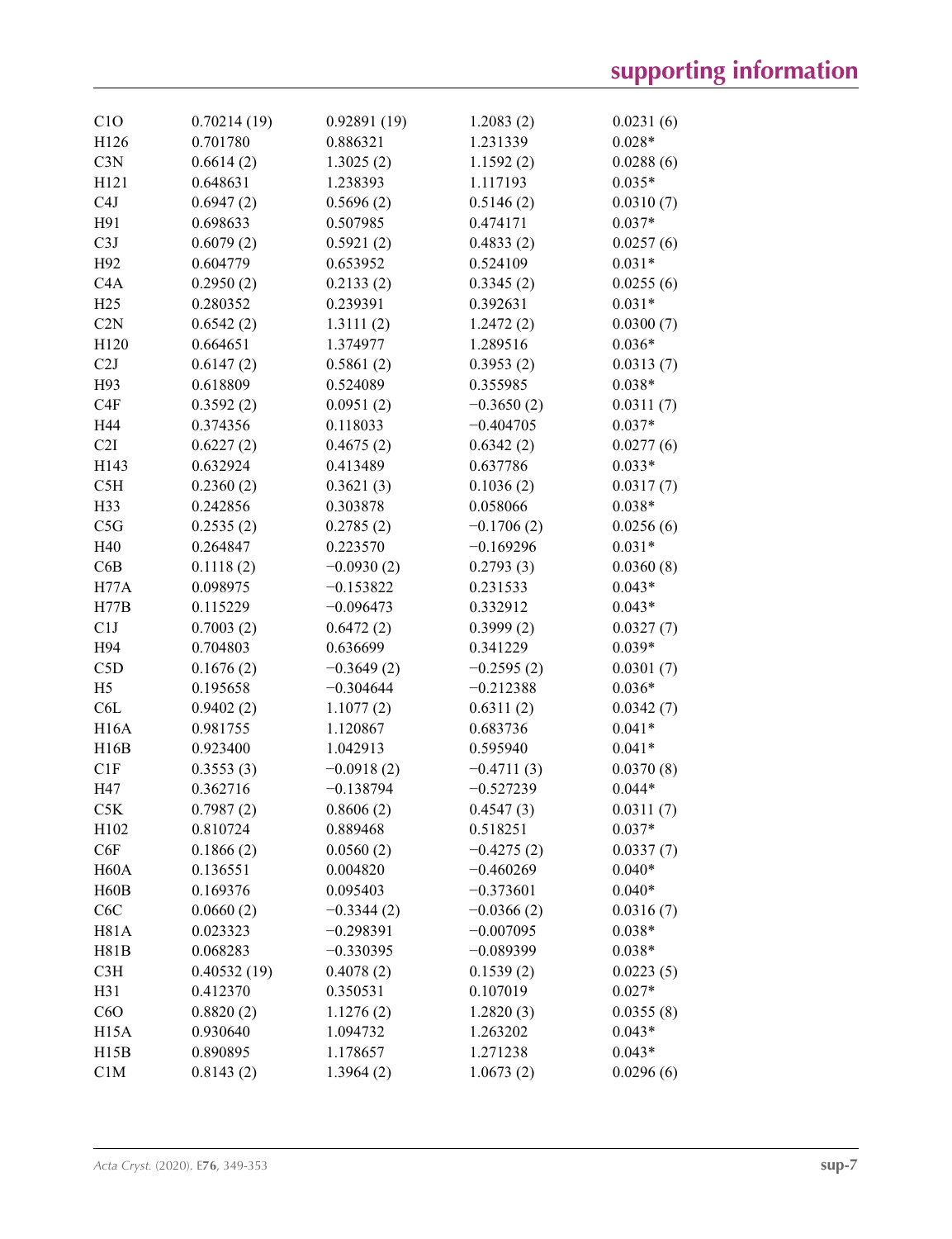| H112              | 0.838949  | 1.446760     | 1.125538     | $0.035*$   |     |
|-------------------|-----------|--------------|--------------|------------|-----|
| C2A               | 0.3860(2) | 0.3583(2)    | 0.3560(2)    | 0.0261(6)  |     |
| H23               | 0.382167  | 0.393452     | 0.417107     | $0.031*$   |     |
| C1A               | 0.3026(2) | 0.3633(2)    | 0.3001(2)    | 0.0263(6)  |     |
| H <sub>22</sub>   | 0.296500  | 0.426351     | 0.323651     | $0.032*$   |     |
| C6M               | 0.9571(2) | 1.2972(3)    | 0.9114(2)    | 0.0360(7)  |     |
| H16C              | 0.993496  | 1.275883     | 0.944716     | $0.043*$   |     |
| H16D              | 0.949490  | 1.254439     | 0.850369     | $0.043*$   |     |
| C1G               | 0.3322(2) | 0.2469(2)    | $-0.2866(2)$ | 0.0261(6)  |     |
| H36               | 0.325606  | 0.237890     | $-0.346046$  | $0.031*$   |     |
| C2G               | 0.4130(2) | 0.3225(2)    | $-0.2295(2)$ | 0.0297(6)  |     |
| H37               | 0.402220  | 0.377099     | $-0.231631$  | $0.036*$   |     |
| C5F               | 0.2709(2) | 0.0236(2)    | $-0.4070(2)$ | 0.0313(7)  |     |
| H43               | 0.259478  | $-0.000952$  | $-0.367783$  | $0.038*$   |     |
| C5N               | 0.8291(2) | 1.3010(2)    | 1.1942(2)    | 0.0296(6)  |     |
| H123              | 0.822373  | 1.237134     | 1.153070     | $0.035*$   |     |
| C5A               | 0.2218(2) | 0.2201(2)    | 0.2722(3)    | 0.0354(8)  |     |
| H26               | 0.228115  | 0.187738     | 0.211554     | $0.043*$   | 0.5 |
| H26A              | 0.242474  | 0.198121     | 0.216841     | $0.043*$   | 0.5 |
| C6P               | 0.8777(2) | 0.8298(3)    | 1.0829(3)    | 0.0488(11) |     |
| H <sub>15</sub> C | 0.922669  | 0.815094     | 1.045935     | $0.059*$   |     |
| H15D              | 0.875526  | 0.892869     | 1.103937     | $0.059*$   |     |
| C1E               |           |              |              |            |     |
|                   | 0.2557(3) | $-0.3821(2)$ | $-0.4396(3)$ | 0.0381(8)  |     |
| H50               | 0.233598  | $-0.447115$  | $-0.466634$  | $0.046*$   |     |
| C3F               | 0.4370(2) | 0.0555(2)    | $-0.3430(3)$ | 0.0371(8)  |     |
| H45               | 0.423245  | 0.037637     | $-0.299475$  | $0.044*$   |     |
| C <sub>4</sub> E  | 0.2992(3) | $-0.2274(3)$ | $-0.4629(3)$ | 0.0394(8)  |     |
| H <sub>53</sub>   | 0.285868  | $-0.251608$  | $-0.525977$  | $0.047*$   |     |
| C3E               | 0.3763(3) | $-0.2655(3)$ | $-0.4371(3)$ | 0.0381(8)  |     |
| H <sub>52</sub>   | 0.394785  | $-0.233660$  | $-0.373684$  | $0.046*$   |     |
| C2E               | 0.3468(3) | $-0.3648(3)$ | $-0.4666(3)$ | 0.0452(9)  |     |
| H51               | 0.338054  | $-0.397941$  | $-0.530001$  | $0.054*$   |     |
| O6H1              | 0.1267(6) | 0.4429(7)    | 0.1842(6)    | 0.069(2)   | 0.5 |
| H <sub>69</sub> A | 0.084790  | 0.454334     | 0.158887     | $0.104*$   | 0.5 |
| O6H <sub>2</sub>  | 0.1390(5) | 0.4201(6)    | 0.2070(5)    | 0.0513(18) | 0.5 |
| H69B              | 0.086549  | 0.414795     | 0.215377     | $0.077*$   | 0.5 |
| O6N               | 0.9921(2) | 1.3200(4)    | 1.2466(4)    | 0.0879(15) |     |
| H160              | 0.981500  | 1.326387     | 1.293386     | $0.132*$   |     |
| 017W              | 0.0313(3) | 0.5385(3)    | 0.0836(3)    | 0.0830(13) |     |
| C6H               | 0.1430(2) | 0.3523(3)    | 0.1262(3)    | 0.0485(10) |     |
| <b>H68A</b>       | 0.096105  | 0.323025     | 0.073732     | $0.058*$   | 0.5 |
| <b>H68B</b>       | 0.140308  | 0.315691     | 0.155118     | $0.058*$   | 0.5 |
| <b>H68C</b>       | 0.097373  | 0.352977     | 0.082698     | $0.058*$   | 0.5 |
| H68D              | 0.128281  | 0.294788     | 0.125100     | $0.058*$   | 0.5 |
| C5E               | 0.2133(3) | $-0.2475(3)$ | $-0.4319(4)$ | 0.0491(10) |     |
| C2F               | 0.4473(3) | $-0.0271(3)$ | $-0.4240(3)$ | 0.0405(8)  |     |
| H46               | 0.469776  | $-0.007000$  | $-0.463401$  | $0.049*$   |     |
| C6D               | 0.0817(3) | $-0.3610(3)$ | $-0.3107(3)$ | 0.0457(9)  |     |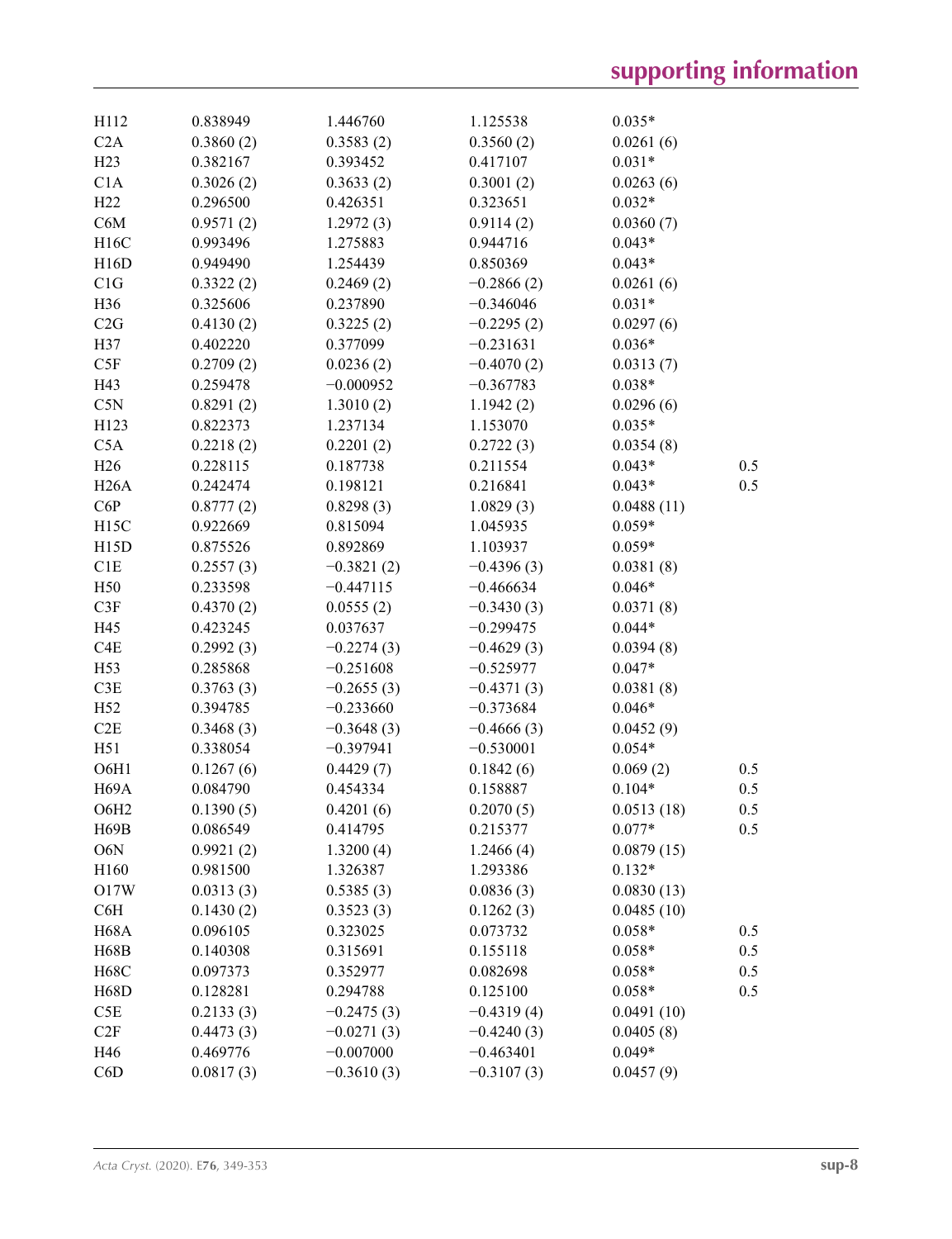| <b>H85A</b>                   | 0.039178    | $-0.337689$   | $-0.272430$   | $0.055*$               |           |
|-------------------------------|-------------|---------------|---------------|------------------------|-----------|
| <b>H85B</b>                   | 0.096917    | $-0.320047$   | $-0.333539$   | $0.055*$               |           |
| O6J2                          | 0.8766(4)   | 0.5577(4)     | 0.5147(4)     | 0.078(2)               | 0.681(10) |
| H96                           | 0.839184    | 0.521215      | 0.518670      | $0.117*$               | 0.681(10) |
| C5J                           | 0.7781(3)   | 0.6352(5)     | 0.5205(5)     | 0.077(2)               |           |
| H90                           | 0.762506    | 0.694290      | 0.553033      | $0.093*$               |           |
| C6N                           | 0.9268(3)   | 1.3497(4)     | 1.2097(4)     | 0.0577(13)             |           |
| H15E                          | 0.940345    | 1.342281      | 1.154716      | $0.069*$               |           |
| H15F                          | 0.931009    | 1.413403      | 1.247274      | $0.069*$               |           |
| C6A2                          | 0.1259(9)   | 0.1885(11)    | 0.2886(9)     | 0.045(3)               | 0.5       |
| H74A                          | 0.078314    | 0.194721      | 0.250531      | $0.053*$               | 0.5       |
| H74B                          | 0.118894    | 0.125088      | 0.271841      | $0.053*$               | 0.5       |
| O6A2                          | 0.1102(5)   | 0.2371(7)     | 0.3795(6)     | 0.070(2)               | 0.5       |
| H76B                          | 0.060(8)    | 0.288(8)      | 0.3835(9)     | $0.105*$               | 0.5       |
| O6A1                          | 0.0648(3)   | 0.1665(3)     | 0.1881(4)     |                        | 0.5       |
| <b>H76A</b>                   | 0.049775    | 0.215614      | 0.206502      | 0.0340(11)<br>$0.051*$ | 0.5       |
| C6A1                          |             | 0.1658(9)     |               |                        |           |
|                               | 0.1262(9)   |               | 0.2527(8)     | 0.034(2)               | 0.5       |
| H74C                          | 0.130932    | 0.103981      | 0.236015      | $0.041*$               | 0.5       |
| H74D                          | 0.101785    | 0.188688      | 0.305482      | $0.041*$               | 0.5       |
| C6J                           | 0.8707(4)   | 0.6430(4)     | 0.5734(5)     | 0.0787(16)             |           |
| H <sub>95</sub> A             | 0.918469    | 0.689071      | 0.577207      | $0.094*$               | 0.681(10) |
| H95B                          | 0.867133    | 0.650010      | 0.630629      | $0.094*$               | 0.681(10) |
| H <sub>95</sub> C             | 0.889915    | 0.703318      | 0.621860      | $0.094*$               | 0.319(10) |
| H95D                          | 0.864555    | 0.601232      | 0.596598      | $0.094*$               | 0.319(10) |
| O6E1                          | 0.0955(12)  | $-0.2315(11)$ | $-0.5249(10)$ | 0.135(5)               | 0.5       |
| H <sub>3</sub> A              | 0.120128    | $-0.271701$   | $-0.555845$   | $0.203*$               | 0.5       |
| C6E1                          | 0.1300(10)  | $-0.2042(10)$ | $-0.4412(11)$ | 0.059(3)               | 0.5       |
| H58A                          | 0.082986    | $-0.220544$   | $-0.414892$   | $0.071*$               | 0.5       |
| <b>H58B</b>                   | 0.148970    | $-0.139331$   | $-0.410665$   | $0.071*$               | 0.5       |
| O6E2                          | 0.0580(4)   | $-0.2339(6)$  | $-0.4395(8)$  | 0.082(3)               | 0.5       |
| H3B                           | 0.023202    | $-0.203576$   | $-0.447411$   | $0.123*$               | 0.5       |
| C6E2                          | 0.1375(9)   | $-0.2283(10)$ | $-0.4785(10)$ | 0.056(3)               | 0.5       |
| $_{\rm H58C}$                 | 0.153946    | $-0.168810$   | $-0.472727$   | $0.068*$               | 0.5       |
| <b>H58D</b>                   | 0.124115    | $-0.271888$   | $-0.539680$   | $0.068*$               | 0.5       |
| O18W                          | 0.7415(3)   | 0.6151(3)     | 0.1973(3)     | 0.0746(11)             |           |
| O3W                           | 0.57812(19) | 0.6781(2)     | 0.2082(2)     | 0.0427(6)              |           |
| H <sub>2</sub> W <sub>A</sub> | 0.543447    | 0.627810      | 0.192091      | $0.064*$               |           |
| H <sub>2</sub> W <sub>B</sub> | 0.562760    | 0.691511      | 0.168178      | $0.064*$               |           |
| O5W                           | 0.95468(17) | 0.42708(19)   | 0.65887(19)   | 0.0413(6)              |           |
| H3WA                          | 0.982321    | 0.386821      | 0.660296      | $0.062*$               |           |
| H3WB                          | 0.963261    | 0.467232      | 0.711564      | $0.062*$               |           |
| O <sub>4</sub> W              | 0.8557(2)   | 0.3241(2)     | 0.4879(2)     | 0.0524(7)              |           |
| H <sub>4</sub> W <sub>A</sub> | 0.853898    | 0.290389      | 0.511504      | $0.079*$               |           |
| H4WB                          | 0.824511    | 0.363095      | 0.514489      | $0.079*$               |           |
| O6W                           | 0.66308(17) | 0.27742(19)   | 0.45749(18)   | 0.0377(5)              |           |
| H5WA                          | 0.613768    | 0.289410      | 0.440276      | $0.057*$               |           |
| H5WB                          | 0.650579    | 0.235219      | 0.470067      | $0.057*$               |           |
| O9W                           | 0.96086(17) | 1.03482(18)   | 0.41120(18)   | 0.0377(5)              |           |
|                               |             |               |               |                        |           |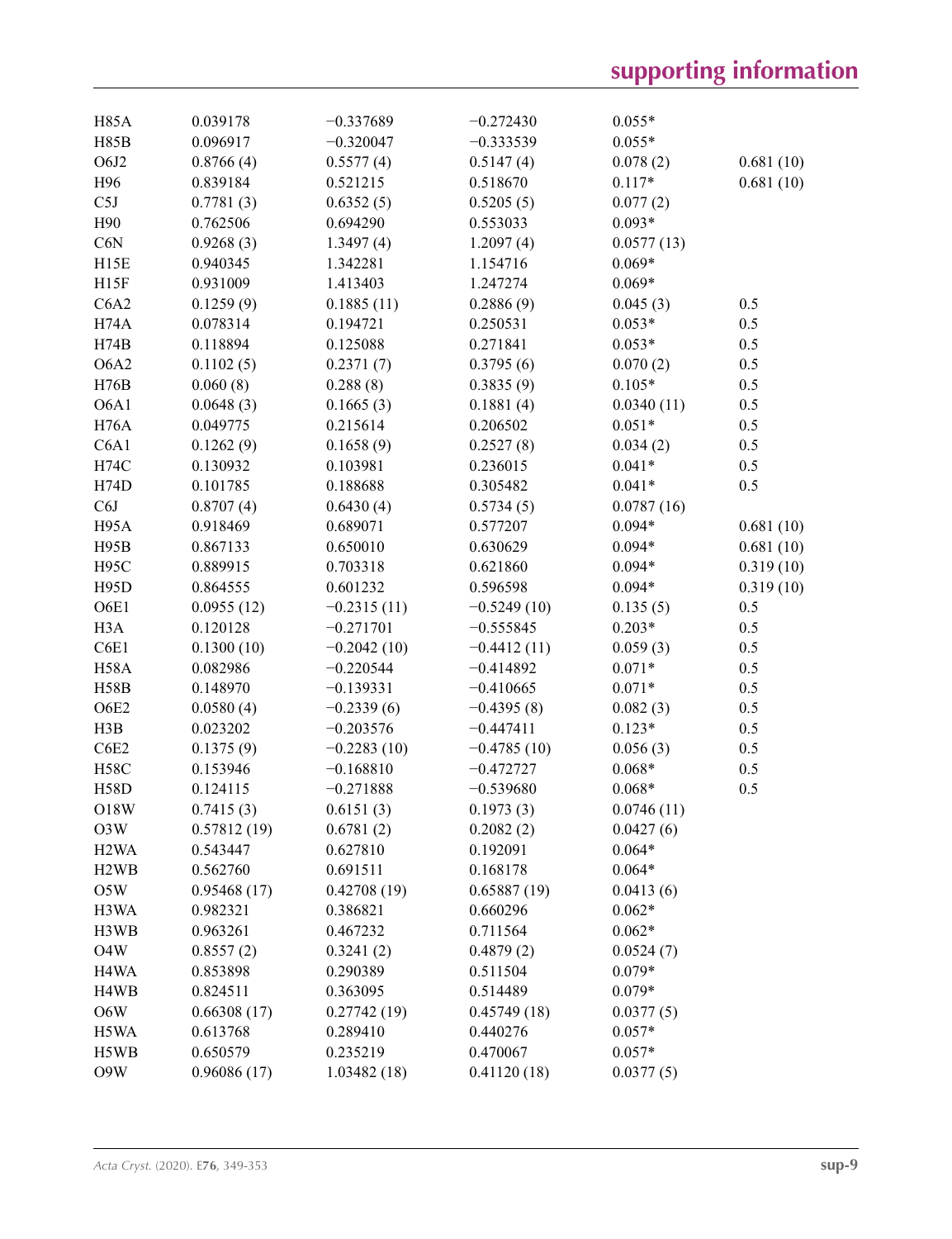| H6WA                          | 0.917160    | 0.998846    | 0.412368    | $0.056*$   |           |
|-------------------------------|-------------|-------------|-------------|------------|-----------|
| H6WB                          | 0.975257    | 1.077754    | 0.462820    | $0.056*$   |           |
| O7W                           | 0.07383(16) | 0.32250(18) | 0.67389(19) | 0.0366(5)  |           |
| H7WA                          | 0.120021    | 0.308498    | 0.650747    | $0.055*$   |           |
| H7WB                          | 0.086153    | 0.321928    | 0.721890    | $0.055*$   |           |
| O8W                           | 0.18028(19) | 0.27077(19) | 0.5486(2)   | 0.0429(6)  |           |
| H8WA                          | 0.177603    | 0.218572    | 0.540680    | $0.064*$   |           |
| H8WB                          | 0.143470    | 0.295326    | 0.530023    | $0.064*$   |           |
| O19W                          | 0.9146(4)   | 0.6597(4)   | 0.1674(4)   | 0.1066(18) |           |
| <b>O15W</b>                   | 0.0418(7)   | 0.7128(9)   | 0.3110(8)   | 0.192(4)   |           |
| <b>O14W</b>                   | 0.9950(5)   | 0.3989(7)   | 0.4198(5)   | 0.155(4)   |           |
| O6K1                          | 0.9611(8)   | 0.8782(8)   | 0.499(2)    | 0.084(6)   | 0.53(4)   |
| H1D                           | 0.971005    | 0.872130    | 0.542193    | $0.126*$   | 0.53(4)   |
| C6K1                          | 0.8809(11)  | 0.8167(16)  | 0.4420(16)  | 0.044(4)   | 0.53(4)   |
| H <sub>6</sub> A              | 0.871216    | 0.765747    | 0.452968    | $0.053*$   | 0.53(4)   |
| H <sub>6</sub> B              | 0.888546    | 0.794613    | 0.382403    | $0.053*$   | 0.53(4)   |
| O10W                          | 0.1552(6)   | 0.3800(7)   | 0.4684(6)   | 0.133(2)   |           |
| H <sub>0</sub> A <sub>A</sub> | 0.203617    | 0.378294    | 0.447614    | $0.199*$   |           |
| H <sub>0</sub> AB             | 0.123652    | 0.406403    | 0.447476    | $0.199*$   |           |
| O13W                          | 0.9767(9)   | 0.5847(7)   | 0.4050(8)   | 0.118(3)   | 0.578(12) |
| O6J1                          | 0.9400(6)   | 0.6234(8)   | 0.5190(8)   | 0.069(3)   | 0.319(10) |
| H <sub>96</sub> A             | 0.914887    | 0.590926    | 0.468113    | $0.103*$   | 0.319(10) |
| O16W                          | 0.1722(5)   | 0.6001(6)   | 0.2501(7)   | 0.153(3)   |           |
| O12W                          | 0.9259(11)  | 0.5828(9)   | 0.3209(11)  | 0.111(4)   | 0.422(12) |
| O6K2                          | 0.9625(8)   | 0.8655(11)  | 0.448(2)    | 0.068(5)   | 0.47(4)   |
| H1E                           | 0.999543    | 0.838023    | 0.457628    | $0.103*$   | 0.47(4)   |
| C6K2                          | 0.8742(13)  | 0.8103(18)  | 0.4156(19)  | 0.046(5)   | 0.47(4)   |
| H <sub>6</sub> AA             | 0.874542    | 0.760504    | 0.428168    | $0.055*$   | 0.47(4)   |
| H <sub>6</sub> AB             | 0.859853    | 0.785497    | 0.353011    | $0.055*$   | 0.47(4)   |
|                               |             |             |             |            |           |

*Atomic displacement parameters (Å2 )*

|                  | $U^{11}$   | $I^{22}$   | $\mathcal{L}^{\beta 3}$ | $U^{12}$     | $U^{13}$   | $L^{23}$   |
|------------------|------------|------------|-------------------------|--------------|------------|------------|
| Li1              | 0.027(2)   | 0.031(2)   | 0.021(2)                | 0.0053(19)   | 0.0061(19) | 0.010(2)   |
| Li <sub>2</sub>  | 0.047(3)   | 0.050(4)   | 0.048(4)                | 0.008(3)     | 0.010(3)   | 0.030(3)   |
| O <sub>4</sub> G | 0.0276(10) | 0.0275(10) | 0.0177(10)              | 0.0093(8)    | 0.0072(8)  | 0.0131(8)  |
| O <sub>4</sub> B | 0.0257(9)  | 0.0217(9)  | 0.0178(10)              | 0.0045(7)    | 0.0044(8)  | 0.0059(8)  |
| O <sub>4I</sub>  | 0.0237(9)  | 0.0258(10) | 0.0237(11)              | 0.0091(8)    | 0.0037(8)  | 0.0096(9)  |
| O5L              | 0.0189(9)  | 0.0267(10) | 0.0251(11)              | 0.0024(8)    | 0.0056(8)  | 0.0071(9)  |
| O4M              | 0.0244(9)  | 0.0237(9)  | 0.0216(11)              | 0.0054(7)    | 0.0071(8)  | 0.0100(8)  |
| O <sub>5</sub> D | 0.0190(9)  | 0.0377(11) | 0.0243(11)              | 0.0022(8)    | 0.0015(8)  | 0.0154(10) |
| O <sub>4</sub> C | 0.0259(9)  | 0.0253(10) | 0.0178(10)              | 0.0007(8)    | 0.0034(8)  | 0.0088(8)  |
| O4L              | 0.0304(10) | 0.0182(9)  | 0.0206(10)              | 0.0023(8)    | 0.0015(8)  | 0.0063(8)  |
| O2K              | 0.0219(9)  | 0.0248(10) | 0.0288(12)              | 0.0062(8)    | 0.0013(8)  | 0.0099(9)  |
| O5B              | 0.0202(9)  | 0.0202(9)  | 0.0233(11)              | 0.0017(7)    | 0.0069(8)  | 0.0044(8)  |
| O4P              | 0.0235(9)  | 0.0216(9)  | 0.0207(10)              | 0.0045(7)    | 0.0059(8)  | 0.0076(8)  |
| O2P              | 0.0267(10) | 0.0263(10) | 0.0269(12)              | $-0.0030(8)$ | 0.0000(9)  | 0.0085(9)  |
| O3B              | 0.0167(8)  | 0.0245(9)  | 0.0287(11)              | 0.0074(7)    | 0.0043(8)  | 0.0103(9)  |
|                  |            |            |                         |              |            |            |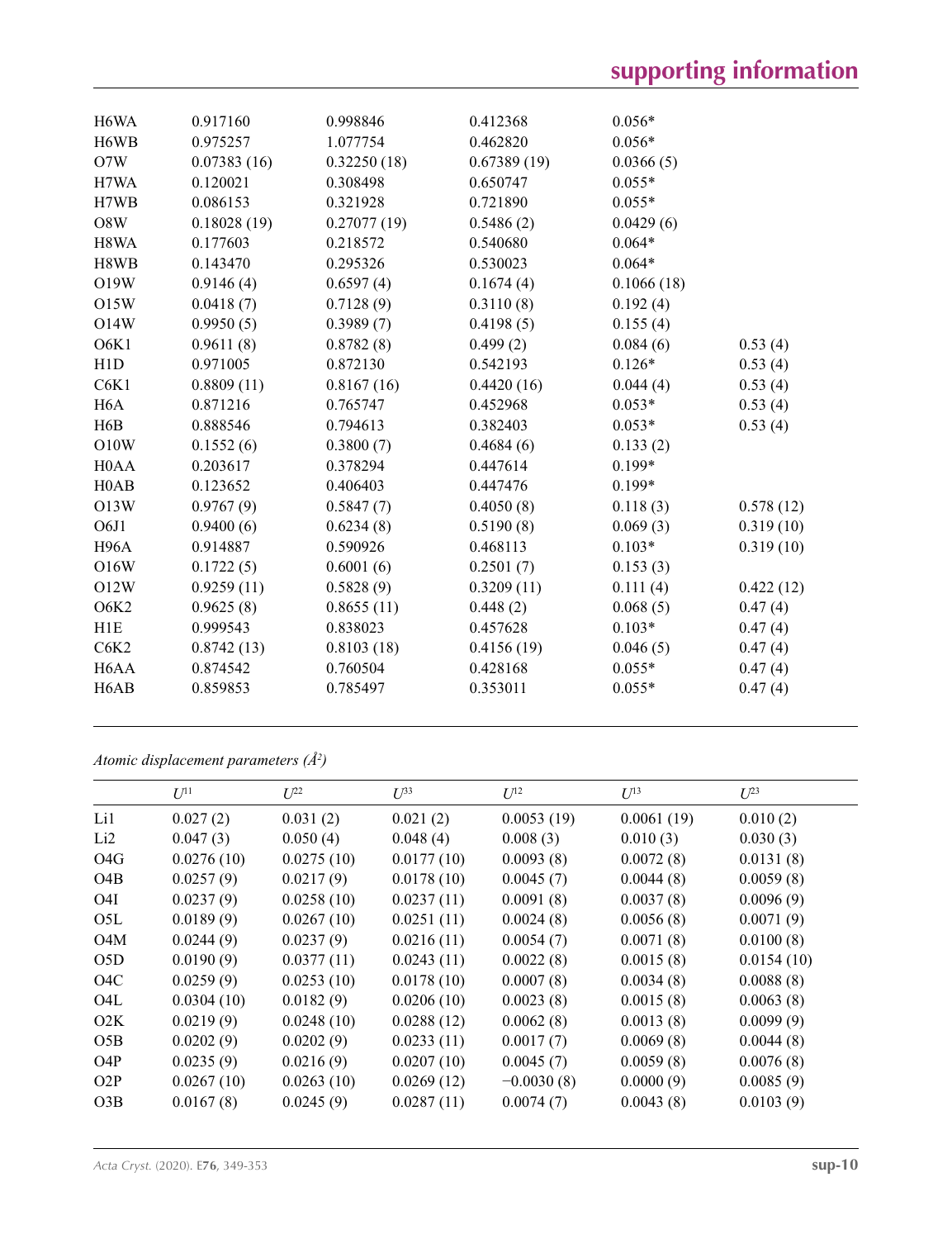| O3C              | 0.0178(9)  | 0.0283(10) | 0.0245(11) | 0.0060(8)     | 0.0042(8)     | 0.0083(9)  |
|------------------|------------|------------|------------|---------------|---------------|------------|
| O <sub>5</sub> C | 0.0183(9)  | 0.0311(10) | 0.0212(11) | 0.0001(8)     | 0.0022(8)     | 0.0060(9)  |
| O <sub>4</sub> H | 0.0314(11) | 0.0278(10) | 0.0231(11) | 0.0036(8)     | 0.0080(9)     | 0.0136(9)  |
| O <sub>4</sub> F | 0.0372(12) | 0.0312(11) | 0.0226(11) | 0.0115(9)     | 0.0081(9)     | 0.0112(9)  |
| O <sub>4</sub> A | 0.0256(10) | 0.0253(10) | 0.0231(11) | 0.0071(8)     | 0.0049(8)     | 0.0114(9)  |
| O3L              | 0.0258(10) | 0.0244(10) | 0.0265(11) | 0.0061(8)     | 0.0006(8)     | 0.0103(9)  |
| 050              | 0.0215(9)  | 0.0235(10) | 0.0266(11) | 0.0023(8)     | 0.0007(8)     | 0.0104(9)  |
| O5K              | 0.0233(10) | 0.0243(10) | 0.0433(14) | 0.0067(8)     | 0.0109(9)     | 0.0164(10) |
| O <sub>4</sub> J | 0.0352(11) | 0.0259(10) | 0.0312(12) | 0.0064(9)     | 0.0006(9)     | 0.0165(10) |
| O <sub>3</sub> A | 0.0231(9)  | 0.0288(10) | 0.0231(11) | 0.0022(8)     | 0.0014(8)     | 0.0123(9)  |
| O3H              | 0.0196(9)  | 0.0317(11) | 0.0229(11) | 0.0022(8)     | 0.0008(8)     | 0.0149(9)  |
| 030              | 0.0229(10) | 0.0270(10) | 0.0418(14) | 0.0082(8)     | 0.0128(9)     | 0.0179(10) |
| <b>O2O</b>       | 0.0218(9)  | 0.0236(10) | 0.0344(12) | 0.0027(8)     | 0.0102(9)     | 0.0083(9)  |
| O <sub>3</sub> G | 0.0246(10) | 0.0279(10) | 0.0266(12) | 0.0021(8)     | 0.0039(8)     | 0.0107(9)  |
| O <sub>4</sub> K | 0.0438(12) | 0.0252(10) | 0.0231(11) | 0.0028(9)     | 0.0000(9)     | 0.0144(9)  |
| O <sub>5</sub> H | 0.0260(10) | 0.0474(13) | 0.0307(13) | 0.0143(9)     | 0.0088(9)     | 0.0219(11) |
| O <sub>3</sub> D | 0.0288(10) | 0.0297(10) | 0.0258(11) | 0.0128(8)     | 0.0109(9)     | 0.0130(9)  |
| O <sub>2</sub> D | 0.0368(11) |            |            |               | 0.0057(9)     |            |
| O <sub>5</sub> P |            | 0.0317(11) | 0.0211(11) | 0.0158(9)     | $-0.0007(8)$  | 0.0117(9)  |
| <b>O4O</b>       | 0.0214(9)  | 0.0288(11) | 0.0265(12) | 0.0092(8)     |               | 0.0005(9)  |
|                  | 0.0293(10) | 0.0239(10) | 0.0215(11) | 0.0039(8)     | 0.0063(8)     | 0.0112(9)  |
| O3M              | 0.0325(11) | 0.0424(12) | 0.0288(12) | 0.0187(10)    | 0.0094(9)     | 0.0188(11) |
| O <sub>6</sub> G | 0.0284(11) | 0.0391(12) | 0.0377(14) | 0.0136(9)     | 0.0111(10)    | 0.0203(11) |
| O <sub>5</sub> I | 0.0294(10) | 0.0322(11) | 0.0254(12) | 0.0099(9)     | 0.0045(9)     | 0.0147(9)  |
| O3P              | 0.0241(10) | 0.0247(10) | 0.0304(12) | 0.0017(8)     | 0.0097(9)     | 0.0088(9)  |
| O2B              | 0.0162(9)  | 0.0263(10) | 0.0272(12) | $-0.0003(7)$  | 0.0027(8)     | 0.0099(9)  |
| O <sub>4</sub> N | 0.0281(10) | 0.0303(10) | 0.0259(12) | 0.0031(8)     | 0.0097(9)     | 0.0158(9)  |
| O <sub>4</sub> D | 0.0337(11) | 0.0290(10) | 0.0250(11) | 0.0104(9)     | 0.0085(9)     | 0.0153(9)  |
| O <sub>2</sub> L | 0.0337(11) | 0.0314(11) | 0.0272(12) | 0.0167(9)     | 0.0069(9)     | 0.0113(10) |
| O5N              | 0.0312(11) | 0.0329(11) | 0.0300(12) | $-0.0047(9)$  | 0.0000(9)     | 0.0174(10) |
| O <sub>5</sub> A | 0.0254(10) | 0.0377(12) | 0.0467(15) | 0.0103(9)     | 0.0143(10)    | 0.0294(11) |
| O2C              | 0.0264(10) | 0.0281(10) | 0.0248(11) | 0.0073(8)     | $-0.0019(9)$  | 0.0102(9)  |
| O1W              | 0.0307(11) | 0.0380(12) | 0.0268(12) | 0.0106(9)     | 0.0079(9)     | 0.0179(10) |
| O <sub>5</sub> M | 0.0220(10) | 0.0572(15) | 0.0266(12) | 0.0026(10)    | 0.0051(9)     | 0.0251(12) |
| O2H              | 0.0272(10) | 0.0404(12) | 0.0313(12) | 0.0026(9)     | 0.0070(9)     | 0.0214(11) |
| O5G              | 0.0244(10) | 0.0325(11) | 0.0232(11) | 0.0055(8)     | 0.0023(8)     | 0.0115(9)  |
| O6I              | 0.0284(11) | 0.0371(12) | 0.0310(13) | 0.0056(9)     | $-0.0047(9)$  | 0.0147(10) |
| O <sub>4</sub> E | 0.0482(14) | 0.0338(12) | 0.0355(14) | 0.0131(10)    | 0.0187(11)    | 0.0202(11) |
| O <sub>2</sub> I | 0.0382(12) | 0.0344(12) | 0.0311(13) | $-0.0112(10)$ | $-0.0083(10)$ | 0.0187(11) |
| O3J              | 0.0252(10) | 0.0351(12) | 0.0308(13) | 0.0034(9)     | 0.0059(9)     | 0.0146(10) |
| O <sub>5</sub> F | 0.0595(16) | 0.0269(11) | 0.0254(12) | 0.0127(11)    | 0.0098(11)    | 0.0107(10) |
| O <sub>2</sub> A | 0.0278(10) | 0.0289(10) | 0.0275(12) | $-0.0039(8)$  | $-0.0004(9)$  | 0.0143(9)  |
| O2N              | 0.0320(11) | 0.0374(12) | 0.0510(16) | 0.0139(10)    | 0.0243(11)    | 0.0251(12) |
| O <sub>6</sub> L | 0.0302(12) | 0.0419(13) | 0.0400(15) | 0.0072(10)    | 0.0163(11)    | 0.0051(12) |
| O <sub>6</sub> C | 0.0347(12) | 0.0447(14) | 0.0371(15) | $-0.0055(10)$ | $-0.0064(11)$ | 0.0186(12) |
| O3K              | 0.0249(10) | 0.0327(11) | 0.0466(15) | 0.0011(9)     | 0.0030(10)    | 0.0227(11) |
| O <sub>3</sub> I | 0.0191(10) | 0.0617(16) | 0.0351(14) | $-0.0032(10)$ | 0.0002(9)     | 0.0288(13) |
| O6F              | 0.0508(14) | 0.0344(12) | 0.0265(13) | 0.0116(10)    | 0.0097(11)    | 0.0134(10) |
| O2G              | 0.0317(12) | 0.0638(17) | 0.0254(13) | $-0.0032(12)$ | 0.0122(10)    | 0.0087(12) |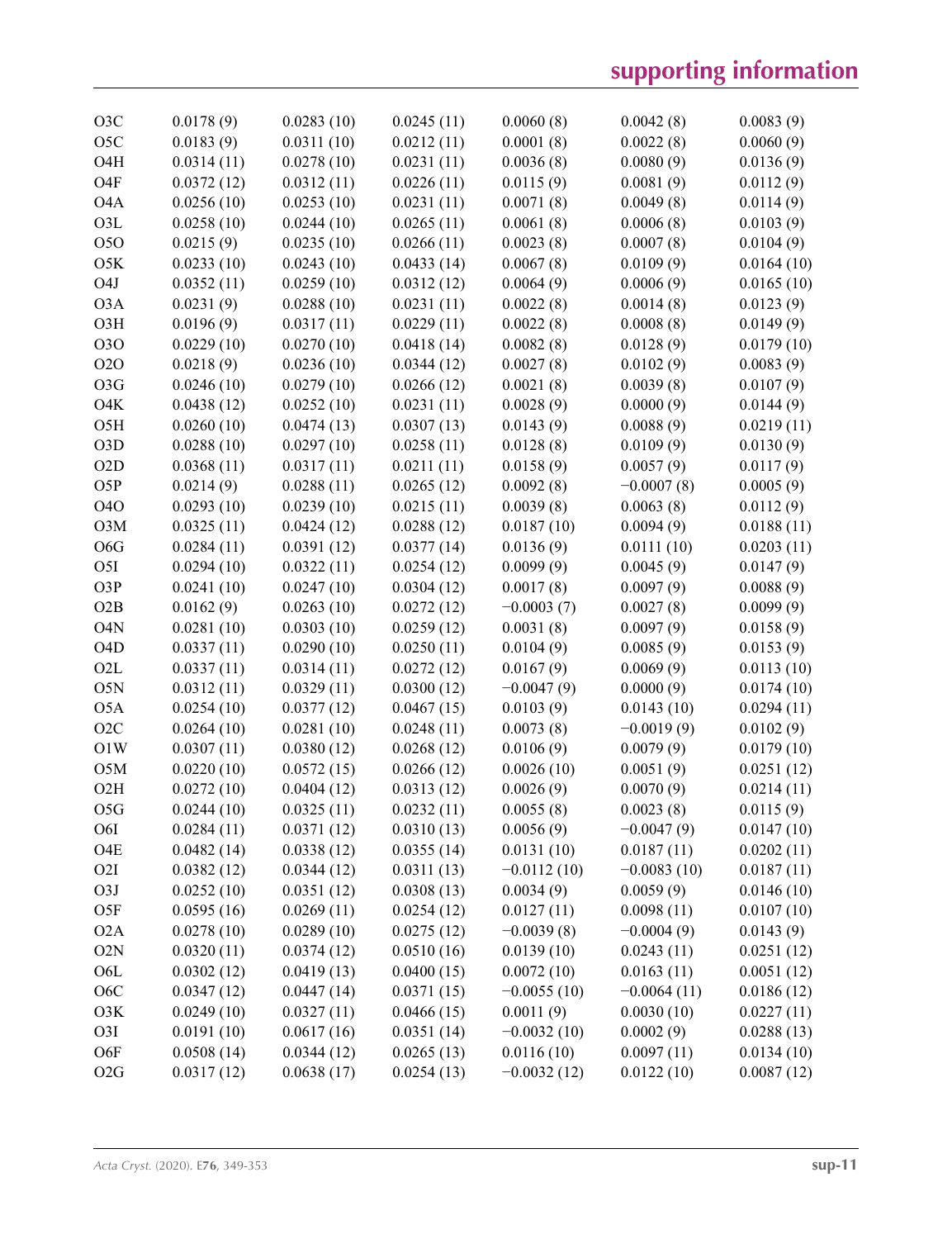| O11W             | 0.0449(14) | 0.0532(16) | 0.0398(16) | 0.0007(12)    | 0.0043(12)    | 0.0266(14) |
|------------------|------------|------------|------------|---------------|---------------|------------|
| O2W              | 0.0308(12) | 0.0347(12) | 0.0514(17) | 0.0079(10)    | 0.0173(11)    | 0.0083(12) |
| O <sub>2</sub> J | 0.0403(13) | 0.0380(13) | 0.0302(13) | 0.0109(10)    | $-0.0016(10)$ | 0.0122(11) |
| <b>O6O</b>       | 0.0394(13) | 0.0330(12) | 0.0424(16) | 0.0026(10)    | $-0.0088(11)$ | 0.0077(12) |
| O6M              | 0.0319(12) | 0.0534(15) | 0.0427(16) | 0.0057(11)    | 0.0129(11)    | 0.0185(13) |
| O3N              | 0.0389(13) | 0.0607(16) | 0.0488(17) | 0.0254(12)    | 0.0172(12)    | 0.0388(15) |
| O2M              | 0.0459(13) | 0.0434(13) | 0.0327(13) | 0.0204(11)    | 0.0204(11)    | 0.0202(11) |
| O <sub>6</sub> B | 0.0262(11) | 0.0458(14) | 0.0391(15) | 0.0083(10)    | 0.0063(10)    | 0.0051(12) |
| O3F              | 0.0313(12) | 0.0432(14) | 0.066(2)   | 0.0104(11)    | 0.0096(13)    | 0.0230(14) |
| O <sub>5</sub> J | 0.0390(15) | 0.099(3)   | 0.127(3)   | 0.0363(16)    | 0.0404(18)    | 0.101(3)   |
| O3E              | 0.0547(16) | 0.0431(14) | 0.0536(18) | 0.0180(12)    | 0.0290(14)    | 0.0278(14) |
| O <sub>5</sub> E | 0.0576(17) | 0.0429(15) | 0.0506(18) | $-0.0049(12)$ | $-0.0137(14)$ | 0.0316(14) |
| O2E              | 0.076(2)   | 0.0560(17) | 0.073(2)   | 0.0421(16)    | 0.0515(18)    | 0.0479(17) |
| O <sub>6</sub> D | 0.0362(14) | 0.097(3)   | 0.058(2)   | 0.0103(15)    | $-0.0048(13)$ | 0.053(2)   |
| O2F              | 0.0399(14) | 0.0421(15) | 0.068(2)   | 0.0170(12)    | 0.0177(14)    | 0.0172(14) |
| O6P              | 0.0441(16) | 0.0523(18) | 0.066(2)   | 0.0100(13)    | $-0.0227(16)$ | 0.0009(16) |
| C3O              | 0.0193(12) | 0.0242(13) | 0.0229(14) | 0.0056(10)    | 0.0060(10)    | 0.0090(11) |
| C2L              | 0.0263(13) | 0.0223(13) | 0.0218(14) | 0.0065(11)    | 0.0074(11)    | 0.0107(12) |
| C1K              | 0.0208(12) | 0.0227(13) | 0.0244(15) | 0.0063(10)    | 0.0059(11)    | 0.0106(11) |
| C4B              | 0.0204(12) | 0.0242(13) | 0.0196(14) | 0.0041(10)    | 0.0037(10)    | 0.0068(11) |
| C1L              | 0.0225(13) | 0.0249(13) | 0.0246(15) | 0.0058(10)    | 0.0077(11)    | 0.0112(12) |
| C1B              | 0.0208(12) | 0.0222(13) | 0.0217(14) | 0.0033(10)    | 0.0032(10)    | 0.0095(11) |
| C5I              | 0.0245(13) | 0.0232(13) | 0.0266(16) | 0.0049(10)    | 0.0043(12)    | 0.0091(12) |
| C1H              | 0.0293(14) | 0.0265(13) | 0.0219(15) | 0.0081(11)    | 0.0083(12)    | 0.0122(12) |
| C2K              | 0.0199(12) | 0.0226(12) | 0.0213(14) | 0.0052(10)    | 0.0043(10)    | 0.0100(11) |
| C3M              | 0.0228(13) | 0.0280(14) | 0.0236(15) | 0.0057(11)    | 0.0061(11)    | 0.0126(12) |
| C4K              | 0.0256(13) | 0.0251(13) | 0.0219(15) | 0.0026(11)    | 0.0036(11)    | 0.0127(12) |
| C <sub>4</sub> L | 0.0205(12) | 0.0192(12) | 0.0241(14) | 0.0035(10)    | 0.0028(11)    | 0.0094(11) |
| C <sub>4</sub> C | 0.0208(12) | 0.0246(13) | 0.0210(14) | 0.0036(10)    | 0.0019(11)    | 0.0100(11) |
| C1I              | 0.0367(15) | 0.0236(13) | 0.0237(15) | 0.0069(11)    | 0.0044(12)    | 0.0137(12) |
| C5L              | 0.0199(13) | 0.0264(14) | 0.0253(15) | 0.0057(10)    | 0.0033(11)    | 0.0080(12) |
| C3L              | 0.0193(12) | 0.0256(13) | 0.0227(14) | 0.0043(10)    | 0.0016(11)    | 0.0119(12) |
| C1D              | 0.0244(13) | 0.0233(13) | 0.0183(14) | 0.0011(10)    | 0.0005(11)    | 0.0071(11) |
| C5B              | 0.0171(12) | 0.0230(13) | 0.0216(14) | 0.0030(10)    | 0.0034(10)    | 0.0031(11) |
| C4O              | 0.0256(13) | 0.0242(13) | 0.0223(15) | 0.0036(11)    | 0.0049(11)    | 0.0128(12) |
| C3B              | 0.0175(12) | 0.0239(13) | 0.0227(14) | 0.0068(10)    | 0.0057(10)    | 0.0099(11) |
| C3K              | 0.0244(13) | 0.0277(14) | 0.0280(16) | 0.0042(11)    | 0.0086(12)    | 0.0162(13) |
| C <sub>4</sub> I | 0.0196(12) | 0.0219(12) | 0.0199(14) | 0.0008(10)    | 0.0018(11)    | 0.0050(11) |
| C <sub>4</sub> H | 0.0250(13) | 0.0318(15) | 0.0229(15) | 0.0052(11)    | 0.0064(11)    | 0.0150(13) |
| C5O              | 0.0251(14) | 0.0255(13) | 0.0296(16) | 0.0024(11)    | 0.0060(12)    | 0.0141(13) |
| C4P              | 0.0193(12) | 0.0225(13) | 0.0221(15) | 0.0036(10)    | 0.0023(11)    | 0.0047(11) |
| C <sub>5</sub> C | 0.0240(13) | 0.0308(15) | 0.0209(15) | 0.0063(11)    | 0.0043(11)    | 0.0085(12) |
| C2D              | 0.0272(13) | 0.0222(13) | 0.0192(14) | 0.0039(10)    | 0.0008(11)    | 0.0079(11) |
| C1P              | 0.0235(13) | 0.0257(13) | 0.0205(14) | 0.0059(11)    | $-0.0015(11)$ | 0.0074(12) |
| C2P              | 0.0246(13) | 0.0237(13) | 0.0222(15) | 0.0038(11)    | 0.0014(11)    | 0.0084(12) |
| C4N              | 0.0262(14) | 0.0295(14) | 0.0279(16) | 0.0059(11)    | 0.0106(12)    | 0.0172(13) |
| C3C              | 0.0186(12) | 0.0226(13) | 0.0238(15) | 0.0039(10)    | 0.0024(11)    | 0.0094(11) |
| C2C              | 0.0228(12) | 0.0231(13) | 0.0197(14) | 0.0051(10)    | 0.0016(11)    | 0.0077(11) |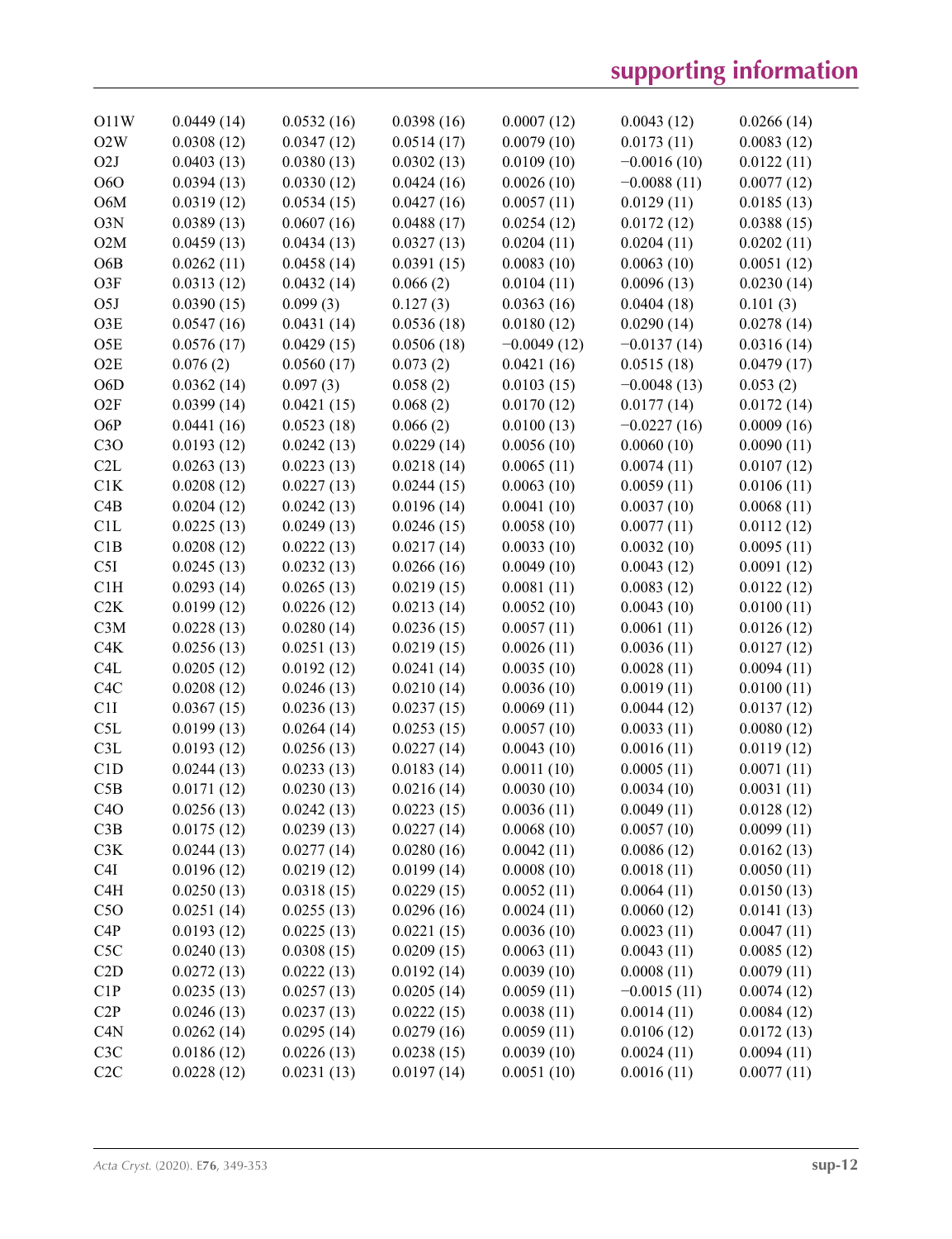| C3P              | 0.0218(12) | 0.0227(12) | 0.0200(14) | 0.0043(10)    | 0.0047(11)    | 0.0068(11) |
|------------------|------------|------------|------------|---------------|---------------|------------|
| C4D              | 0.0269(13) | 0.0266(13) | 0.0236(15) | 0.0071(11)    | 0.0068(11)    | 0.0128(12) |
| C3A              | 0.0223(13) | 0.0257(13) | 0.0209(14) | 0.0031(10)    | 0.0039(11)    | 0.0107(11) |
| C2H              | 0.0311(14) | 0.0243(13) | 0.0225(15) | 0.0056(11)    | 0.0066(12)    | 0.0102(12) |
| C5P              | 0.0204(13) | 0.0267(14) | 0.0286(17) | 0.0022(11)    | 0.0044(12)    | 0.0006(13) |
| C3G              | 0.0229(13) | 0.0250(13) | 0.0206(14) | 0.0006(10)    | 0.0040(11)    | 0.0103(12) |
| C4M              | 0.0188(12) | 0.0285(14) | 0.0221(15) | 0.0045(10)    | 0.0042(10)    | 0.0121(12) |
| C4G              | 0.0234(13) | 0.0265(13) | 0.0169(14) | 0.0056(10)    | 0.0045(10)    | 0.0108(11) |
| C6G              | 0.0226(13) | 0.0368(16) | 0.0340(18) | 0.0029(12)    | 0.0034(12)    | 0.0193(14) |
| C2O              | 0.0211(12) | 0.0262(13) | 0.0249(15) | 0.0040(10)    | 0.0080(11)    | 0.0118(12) |
| C <sub>1</sub> C | 0.0203(12) | 0.0250(13) | 0.0179(14) | 0.0015(10)    | 0.0024(11)    | 0.0051(11) |
| C3D              | 0.0247(13) | 0.0234(13) | 0.0222(14) | 0.0077(10)    | 0.0068(11)    | 0.0093(11) |
| C3I              | 0.0234(13) | 0.0350(15) | 0.0249(16) | $-0.0007(11)$ | $-0.0008(12)$ | 0.0142(13) |
| C2M              | 0.0354(16) | 0.0277(14) | 0.0281(17) | 0.0071(12)    | 0.0124(13)    | 0.0144(13) |
| C1N              | 0.0337(15) | 0.0228(13) | 0.0240(15) | 0.0023(11)    | 0.0110(12)    | 0.0120(12) |
| C5M              | 0.0245(14) | 0.0502(19) | 0.0247(16) | 0.0143(13)    | 0.0090(12)    | 0.0225(15) |
| C6I              | 0.0218(13) | 0.0327(16) | 0.0299(17) | 0.0009(11)    | 0.0036(12)    | 0.0097(14) |
| C2B              | 0.0165(12) | 0.0223(13) | 0.0262(15) | 0.0007(10)    | 0.0040(10)    | 0.0118(12) |
| C1O              | 0.0222(13) | 0.0245(13) | 0.0206(14) | 0.0027(10)    | 0.0051(11)    | 0.0093(11) |
| C3N              | 0.0230(13) | 0.0398(16) | 0.0333(18) | 0.0109(12)    | 0.0113(12)    | 0.0231(15) |
| C <sub>4</sub> J | 0.0294(15) | 0.0377(16) | 0.0410(19) | 0.0104(13)    | 0.0108(14)    | 0.0295(16) |
| C3J              | 0.0221(13) | 0.0261(13) | 0.0282(16) | 0.0053(10)    | 0.0022(11)    | 0.0128(12) |
| C <sub>4</sub> A | 0.0226(13) | 0.0289(14) | 0.0319(17) | 0.0053(11)    | 0.0091(12)    | 0.0193(13) |
| C2N              | 0.0318(15) | 0.0290(14) | 0.0353(18) | 0.0089(12)    | 0.0183(13)    | 0.0170(14) |
| C2J              | 0.0373(16) | 0.0269(14) | 0.0291(17) | 0.0068(12)    | 0.0053(13)    | 0.0129(13) |
| C <sub>4F</sub>  | 0.0377(16) | 0.0293(15) | 0.0269(17) | 0.0085(13)    | 0.0123(13)    | 0.0119(13) |
| C2I              | 0.0323(15) | 0.0253(13) | 0.0204(15) | $-0.0014(11)$ | $-0.0014(12)$ | 0.0100(12) |
| C5H              | 0.0208(13) | 0.0477(18) | 0.0288(17) | 0.0035(12)    | 0.0034(12)    | 0.0212(15) |
| C5G              | 0.0251(13) | 0.0264(13) | 0.0242(15) | 0.0032(11)    | 0.0019(11)    | 0.0123(12) |
| C6B              | 0.0203(13) | 0.0274(15) | 0.046(2)   | $-0.0004(11)$ | 0.0104(13)    | 0.0056(14) |
| C1J              | 0.0401(17) | 0.0327(16) | 0.0361(19) | 0.0137(13)    | 0.0119(14)    | 0.0228(15) |
| C5D              | 0.0261(14) | 0.0391(16) | 0.0342(18) | 0.0139(12)    | 0.0125(13)    | 0.0218(15) |
| C <sub>6</sub> L | 0.0245(14) | 0.0336(16) | 0.0316(18) | 0.0096(12)    | $-0.0009(12)$ | 0.0052(14) |
| C1F              | 0.056(2)   | 0.0309(16) | 0.0316(18) | 0.0152(15)    | 0.0199(16)    | 0.0168(15) |
| C5K              | 0.0233(14) | 0.0201(13) | 0.045(2)   | 0.0018(11)    | $-0.0001(13)$ | 0.0140(13) |
| C6F              | 0.0347(16) | 0.0329(16) | 0.0268(17) | 0.0011(13)    | 0.0051(13)    | 0.0102(14) |
| C6C              | 0.0230(14) | 0.0370(16) | 0.0280(17) | 0.0056(12)    | 0.0017(12)    | 0.0106(14) |
| C3H              | 0.0205(12) | 0.0274(13) | 0.0184(14) | 0.0038(10)    | 0.0026(10)    | 0.0109(11) |
| C6O              | 0.0226(14) | 0.0317(16) | 0.049(2)   | 0.0009(12)    | 0.0009(14)    | 0.0193(16) |
| C1M              | 0.0318(15) | 0.0349(15) | 0.0234(16) | 0.0006(12)    | 0.0085(12)    | 0.0156(13) |
| C2A              | 0.0280(14) | 0.0279(14) | 0.0256(16) | 0.0037(11)    | 0.0067(12)    | 0.0156(13) |
| C1A              | 0.0284(14) | 0.0300(14) | 0.0278(16) | 0.0076(11)    | 0.0119(12)    | 0.0180(13) |
| C6M              | 0.0240(14) | 0.054(2)   | 0.0304(18) | 0.0125(13)    | 0.0050(13)    | 0.0191(16) |
| C1G              | 0.0296(14) | 0.0283(14) | 0.0200(14) | 0.0042(11)    | 0.0052(11)    | 0.0113(12) |
| C2G              | 0.0304(15) | 0.0356(16) | 0.0199(15) | 0.0018(12)    | 0.0076(12)    | 0.0109(13) |
| C5F              | 0.0406(17) | 0.0267(14) | 0.0251(16) | 0.0061(12)    | 0.0108(13)    | 0.0102(13) |
| C5N              | 0.0226(14) | 0.0404(17) | 0.0346(18) | 0.0053(12)    | 0.0077(12)    | 0.0250(15) |
| C5A              | 0.0206(14) | 0.0377(17) | 0.055(2)   | 0.0019(12)    | 0.0032(14)    | 0.0300(17) |
|                  |            |            |            |               |               |            |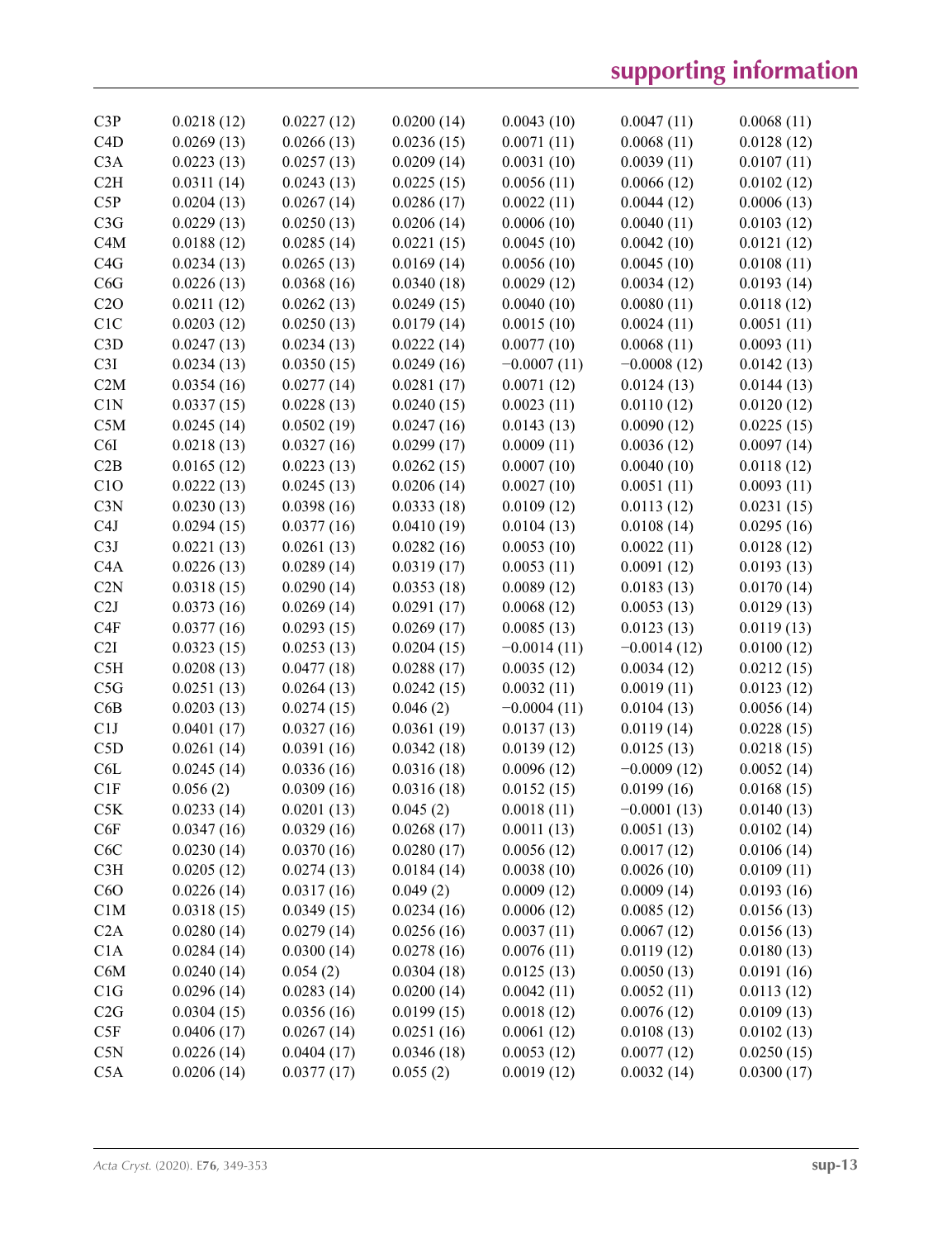| C6P              | 0.0210(15) | 0.0384(19) | 0.053(3)   | $-0.0012(13)$ | 0.0068(15)    | $-0.0049(18)$ |
|------------------|------------|------------|------------|---------------|---------------|---------------|
| C1E              | 0.055(2)   | 0.0325(16) | 0.0299(18) | 0.0085(15)    | 0.0056(15)    | 0.0180(15)    |
| C3F              | 0.0360(17) | 0.0363(17) | 0.041(2)   | 0.0100(14)    | 0.0170(15)    | 0.0168(16)    |
| C <sub>4</sub> E | 0.058(2)   | 0.0360(17) | 0.0280(18) | 0.0088(15)    | 0.0089(16)    | 0.0181(15)    |
| C3E              | 0.049(2)   | 0.0379(18) | 0.038(2)   | 0.0171(15)    | 0.0206(16)    | 0.0217(16)    |
| C2E              | 0.069(3)   | 0.0356(18) | 0.039(2)   | 0.0175(17)    | 0.0220(19)    | 0.0202(17)    |
| O6H1             | 0.041(4)   | 0.109(7)   | 0.052(5)   | 0.021(4)      | 0.022(4)      | 0.028(4)      |
| O6H <sub>2</sub> | 0.033(3)   | 0.096(5)   | 0.051(4)   | 0.017(3)      | 0.014(3)      | 0.055(4)      |
| O6N              | 0.0421(18) | 0.140(4)   | 0.137(4)   | 0.028(2)      | 0.023(2)      | 0.109(4)      |
| O17W             | 0.072      | 0.072(2)   | 0.074(3)   | $-0.0193(19)$ | 0.027(2)      | 0.013(2)      |
| C6H              | 0.0212(15) | 0.081(3)   | 0.049(2)   | 0.0025(16)    | 0.0027(15)    | 0.038(2)      |
| C5E              | 0.044(2)   | 0.0411(19) | 0.076(3)   | 0.0085(16)    | 0.004(2)      | 0.041(2)      |
| C2F              | 0.047(2)   | 0.0387(18) | 0.046(2)   | 0.0185(15)    | 0.0291(17)    | 0.0215(17)    |
| C6D              | 0.0302(17) | 0.074(3)   | 0.059(3)   | 0.0261(17)    | 0.0153(17)    | 0.047(2)      |
| O6J2             | 0.069(3)   | 0.070(3)   | 0.074(4)   | $-0.016(3)$   | 0.024(3)      | 0.020(3)      |
| C5J              | 0.0209(16) | 0.137(5)   | 0.137(5)   | $-0.003(2)$   | $-0.002(2)$   | 0.127(5)      |
| C6N              | 0.0256(17) | 0.093(4)   | 0.084(4)   | 0.0039(19)    | 0.0072(19)    | 0.069(3)      |
| C6A2             | 0.020(3)   | 0.057(8)   | 0.072(7)   | 0.001(4)      | 0.000(6)      | 0.046(7)      |
| O6A2             | 0.047(3)   | 0.108(6)   | 0.089(5)   | 0.026(4)      | 0.026(4)      | 0.069(5)      |
| O6A1             | 0.0156(18) | 0.038(2)   | 0.046(3)   | 0.0006(16)    | $-0.0087(18)$ | 0.023(2)      |
| C6A1             | 0.022(3)   | 0.039(6)   | 0.049(6)   | 0.003(3)      | 0.003(5)      | 0.030(5)      |
| C6J              | 0.065(3)   | 0.089(4)   | 0.093(5)   | 0.012(3)      | 0.008(3)      | 0.055(4)      |
| O6E1             | 0.149(9)   | 0.142(9)   | 0.112(7)   | 0.066(7)      | 0.000(7)      | 0.056(7)      |
| C6E1             | 0.046(5)   | 0.052(7)   | 0.092(8)   | 0.008(4)      | 0.008(6)      | 0.046(7)      |
| O6E2             | 0.017(2)   | 0.080(4)   | 0.165(8)   | 0.005(3)      | 0.005(3)      | 0.075(5)      |
| C6E2             | 0.046(5)   | 0.054(7)   | 0.073(8)   | 0.007(4)      | $-0.010(5)$   | 0.040(6)      |
| O18W             | 0.083(3)   | 0.070(2)   | 0.056(2)   | 0.028(2)      | 0.013(2)      | 0.015(2)      |
| O3W              | 0.0425(14) | 0.0472(15) | 0.0399(15) | 0.0069(11)    | 0.0045(11)    | 0.0233(13)    |
| O5W              | 0.0321(12) | 0.0436(14) | 0.0367(15) | 0.0150(10)    | 0.0006(11)    | 0.0091(12)    |
| O <sub>4</sub> W | 0.0497(16) | 0.0530(17) | 0.0395(17) | 0.0101(13)    | 0.0007(13)    | 0.0112(14)    |
| O6W              | 0.0341(12) | 0.0453(14) | 0.0363(14) | 0.0068(10)    | 0.0077(10)    | 0.0216(12)    |
| O9W              | 0.0324(12) | 0.0399(13) | 0.0335(14) | 0.0025(10)    | 0.0077(10)    | 0.0122(11)    |
| O7W              | 0.0292(11) | 0.0438(13) | 0.0378(14) | 0.0112(10)    | 0.0057(10)    | 0.0196(12)    |
| $\rm{O}8W$       | 0.0405(13) | 0.0429(14) | 0.0531(18) | 0.0060(11)    | 0.0137(12)    | 0.0288(14)    |
| O19W             | 0.091(3)   | 0.115(4)   | 0.099(4)   | 0.033(3)      | 0.005(3)      | 0.038(3)      |
| O15W             | 0.141(6)   | 0.253(10)  | 0.153(7)   | 0.067(7)      | $-0.007(5)$   | 0.074(7)      |
| O14W             | 0.108(5)   | 0.212(9)   | 0.112(5)   | $-0.052(5)$   | $-0.026(4)$   | 0.080(6)      |
| O6K1             | 0.037(4)   | 0.038(4)   | 0.137(14)  | 0.005(3)      | $-0.019(7)$   | 0.017(7)      |
| C6K1             | 0.017(4)   | 0.034(5)   | 0.078(11)  | 0.009(3)      | 0.000(5)      | 0.025(7)      |
| O10W             | 0.132(6)   | 0.155(7)   | 0.134(7)   | 0.057(5)      | 0.042(5)      | 0.076(5)      |
| O13W             | 0.139(7)   | 0.085(5)   | 0.112(7)   | 0.030(5)      | 0.060(6)      | 0.023(5)      |
| O6J1             | 0.020(4)   | 0.074(6)   | 0.116(8)   | $-0.001(4)$   | 0.003(4)      | 0.053(6)      |
| O16W             | 0.099(4)   | 0.140(5)   | 0.221(8)   | 0.015(4)      | 0.064(5)      | 0.081(5)      |
| O12W             | 0.128(7)   | 0.083(5)   | 0.117(7)   | 0.024(5)      | 0.067(6)      | 0.031(5)      |
| O6K <sub>2</sub> | 0.024(3)   | 0.038(5)   | 0.124(13)  | 0.004(3)      | $-0.004(6)$   | 0.028(7)      |
| C6K2             | 0.025(5)   | 0.031(5)   | 0.078(12)  | 0.008(4)      | 0.001(5)      | 0.024(8)      |
|                  |            |            |            |               |               |               |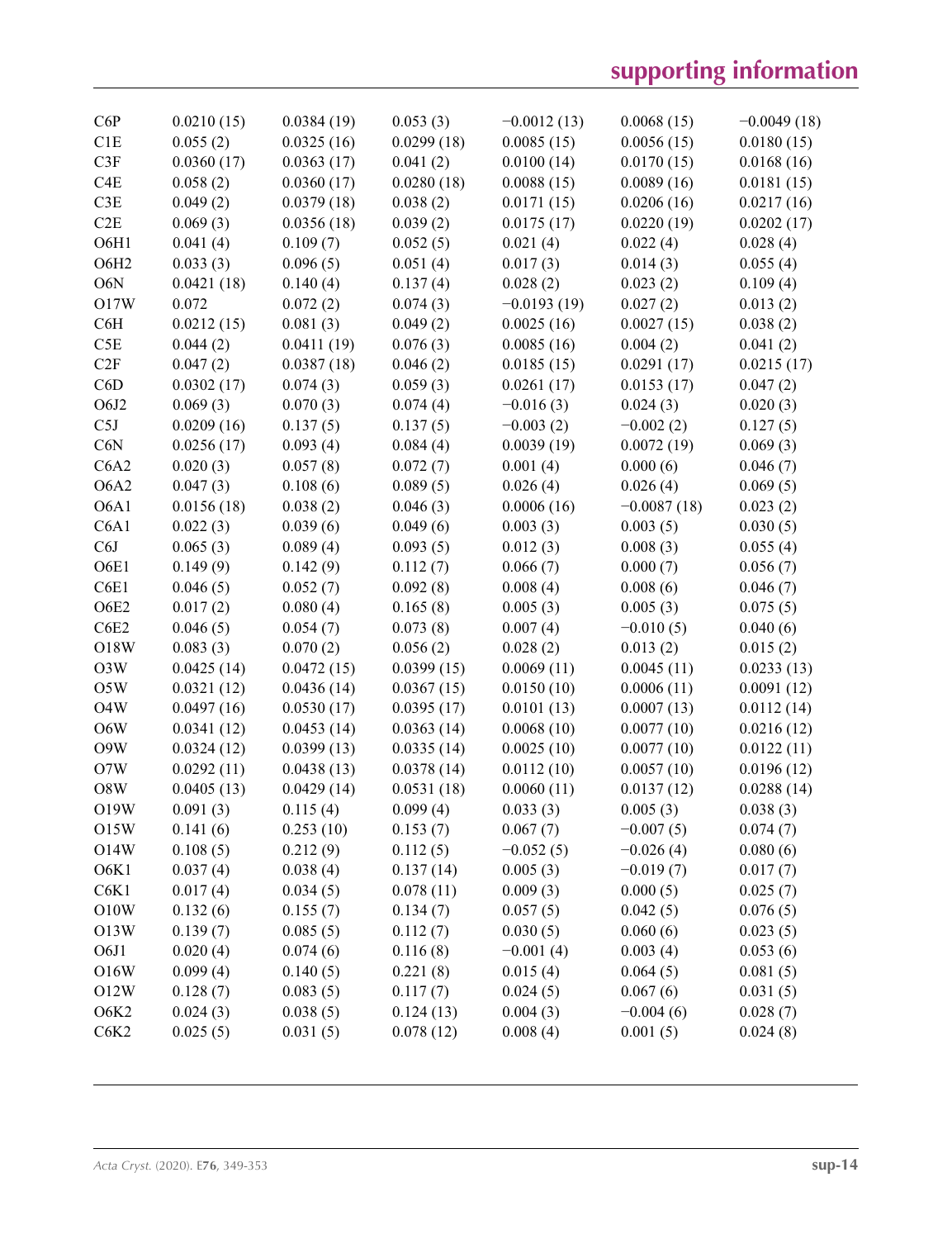*Geometric parameters (Å, º)*

| $Li1 - O2W$    | 1.882(6) | $C5B - H19$   | 0.9800   |
|----------------|----------|---------------|----------|
| $Li1 - O1W$    | 1.908(6) | $C40 - C50$   | 1.521(4) |
| $Li1 - O2I$    | 1.921(6) | C4O-H129      | 0.9800   |
| $Li1 - O3A$    | 1.977(6) | $C3B - C2B$   | 1.501(4) |
| $Li1 - H17B$   | 2.3333   | $C3B - H17$   | 0.9800   |
| $Li2 - O2J$    | 1.902(8) | C3K-H100      | 0.9800   |
| $Li2$ $-$ O11W | 1.954(8) | $C4I - C3I$   | 1.518(4) |
| $Li2 - O3Ei$   | 1.973(8) | C4I-H141      | 0.9800   |
| $Li2$ — $O3K$  | 1.979(7) | $C4H - C5H$   | 1.520(4) |
| $O4G - C1H$    | 1.413(4) | $C4H - C3H$   | 1.524(4) |
| $O4G - C4G$    | 1.445(4) | C4H-H32       | 0.9800   |
| $O4B - C1C$    | 1.407(4) | $C50-C60$     | 1.516(4) |
| $O4B - C4B$    | 1.429(4) | C5O-H130      | 0.9800   |
| $O4I - C1P$    | 1.412(4) | $C4P - C5P$   | 1.521(4) |
| $O4I - C4I$    | 1.435(4) | $C4P - C3P$   | 1.521(4) |
| $O5L - C1L$    | 1.412(3) | C4P-H136      | 0.9800   |
| $O5L - C5L$    | 1.428(4) | $C5C-C6C$     | 1.497(4) |
| $O4M - C1L$    | 1.415(4) | $C5C - H12$   | 0.9800   |
| $O4M - C4M$    | 1.437(4) | $C2D - C3D$   | 1.528(4) |
| $O5D - C1D$    | 1.407(4) | $C2D-H2$      | 0.9800   |
| $O5D - C5D$    | 1.439(4) | $C1P - C2P$   | 1.522(4) |
| $O4C - C1D$    | 1.419(4) | C1P-H133      | 0.9800   |
| $O4C - C4C$    | 1.436(4) | $C2P - C3P$   | 1.513(4) |
| $O4L - C1K$    | 1.401(4) | $C2P - H134$  | 0.9800   |
| $O4L - C4L$    | 1.447(3) | $C4N$ — $C5N$ | 1.527(4) |
| $O2K-C2K$      | 1.421(3) | $C4N-C3N$     | 1.528(4) |
| O2K-H171       | 0.8200   | $C4N-H122$    | 0.9800   |
| $O5B - C1B$    | 1.420(3) | $C3C-C2C$     | 1.513(4) |
| $O5B - C5B$    | 1.442(3) | $C3C - H10$   | 0.9800   |
| $O4P - C1O$    | 1.409(4) | $C2C - C1C$   | 1.540(4) |
| $O4P - C4P$    | 1.439(3) | $C2C - H9$    | 0.9800   |
| $O2P - C2P$    | 1.430(4) | C3P-H135      | 0.9800   |
| O2P-H154       | 0.8200   | $C4D - C3D$   | 1.520(4) |
| $O3B - C3B$    | 1.415(3) | $C4D - C5D$   | 1.524(4) |
| O3B-H79        | 0.8200   | $C4D - H4$    | 0.9800   |
| $O3C-C3C$      | 1.419(3) | $C3A - C2A$   | 1.512(4) |
| O3C-H83        | 0.8200   | $C3A - C4A$   | 1.519(4) |
| $O5C-C1C$      | 1.404(3) | $C3A - H24$   | 0.9800   |
| $O5C - C5C$    | 1.448(4) | $C2H - C3H$   | 1.510(4) |
| $O4H - C1A$    | 1.417(4) | $C2H - H30$   | 0.9800   |
| $O4H - C4H$    | 1.439(4) | $C5P - C6P$   | 1.513(4) |
| $O4F - C4F$    | 1.414(4) | C5P-H137      | 0.9800   |
| $O4F - C1G$    | 1.428(4) | $C3G - C4G$   | 1.517(4) |
| $O4A - C1B$    | 1.409(4) | $C3G - C2G$   | 1.527(4) |
| $O4A - C4A$    | 1.439(4) | $C3G - H38$   | 0.9800   |
| $O3L - C3L$    | 1.437(4) | $C4M - C5M$   | 1.524(4) |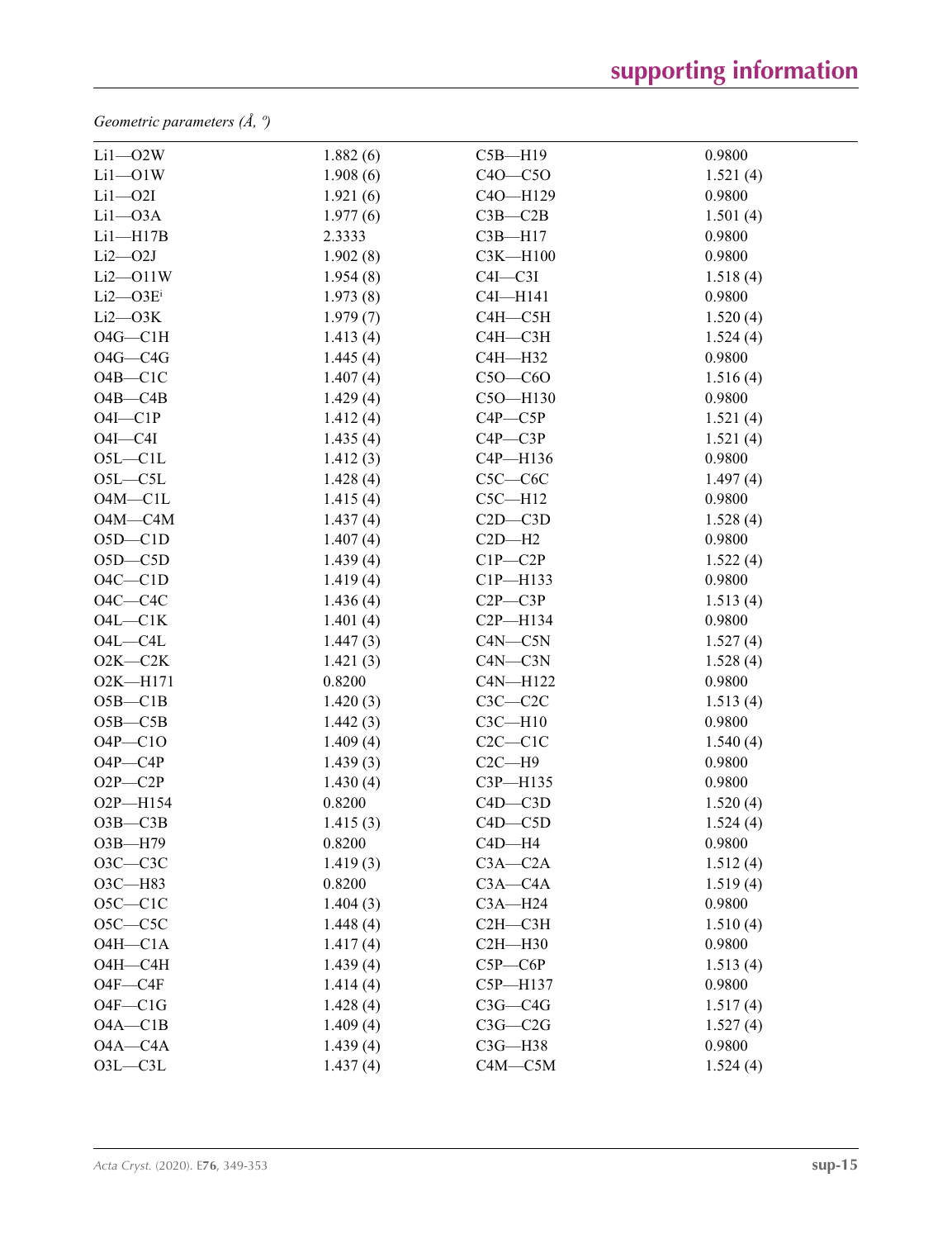| $O3L$ -H170   | 0.8200   | $C4M$ —H115   | 0.9800   |
|---------------|----------|---------------|----------|
| $O5O - C1O$   | 1.408(3) | $C4G - C5G$   | 1.523(4) |
| $O5O-C5O$     | 1.443(4) | $C4G - H39$   | 0.9800   |
| $O5K-C1K$     | 1.417(3) | $C6G - C5G$   | 1.509(4) |
| $O5K-C5K$     | 1.448(4) | $C6G - H64A$  | 0.9700   |
| $O4J$ — $Cl1$ | 1.420(4) | $C6G - H64B$  | 0.9700   |
| $O4J - C4J$   | 1.420(4) | $C20 - C10$   | 1.539(4) |
| $O3A - C3A$   | 1.442(4) | C2O-H127      | 0.9800   |
| ОЗН-СЗН       | 1.423(3) | $C1C - H8$    | 0.9800   |
| O3H-H70       | 0.8200   | $C3D-H3$      | 0.9800   |
| $O3O - C3O$   | 1.437(3) | $C3I - C2I$   | 1.525(5) |
| O3O-H157      | 0.8200   | C3I-H142      | 0.9800   |
| $O2O - C2O$   | 1.401(3) | $C2M - C1M$   | 1.521(5) |
| O2O-H158      | 0.8200   | $C2M - H113$  | 0.9800   |
| $O3G - C3G$   | 1.425(3) | $C1N-C2N$     | 1.534(5) |
| $O3G - H67$   | 0.8200   | $C1N-H119$    | 0.9800   |
| $O4K - C1J$   | 1.410(4) | $C5M-C6M$     | 1.513(4) |
| $O4K - C4K$   | 1.437(4) | $C5M - H116$  | 0.9800   |
| $O5H - C1H$   | 1.412(4) | C6I—H14A      | 0.9700   |
| $O5H - C5H$   | 1.442(4) | $C6I - H14B$  | 0.9700   |
| $O3D - C3D$   | 1.432(3) | $C2B - H16$   | 0.9800   |
| O3D-H88       | 0.8200   | $C10 - H126$  | 0.9800   |
| $O2D - C2D$   | 1.420(4) | $C3N-C2N$     | 1.511(5) |
| O2D-H87       | 0.8200   | $C3N-H121$    | 0.9800   |
| $O5P - C1P$   | 1.411(4) | $C4J - C3J$   | 1.511(4) |
| $O5P - C5P$   | 1.447(4) | $C4J - C5J$   | 1.536(5) |
| $O40$ — $C1N$ | 1.407(4) | $C4J$ -H91    | 0.9800   |
| $O4O - C4O$   | 1.436(4) | $C3J - C2J$   | 1.525(5) |
| $O3M - C3M$   | 1.422(4) | $C3J- H92$    | 0.9800   |
| O3M-H165      | 0.8200   | $C4A - C5A$   | 1.511(5) |
| $O6G$ —C $6G$ | 1.426(4) | $CAA - H25$   | 0.9800   |
| $O6G$ —H65    | 0.8200   | $C2N - H120$  | 0.9800   |
| $O5I - C1I$   | 1.403(4) | $C2J - C1J$   | 1.524(5) |
| $O5I - C5I$   | 1.430(4) | $C2J - H93$   | 0.9800   |
| $O3P$ — $C3P$ | 1.422(3) | $C4F - C3F$   | 1.512(5) |
| O3P-H153      | 0.8200   | $C4F$ — $C5F$ | 1.533(5) |
| $O2B - C2B$   | 1.429(3) | $C4F - H44$   | 0.9800   |
| $O2B - H80$   | 0.82(6)  | $C2I - H143$  | 0.9800   |
| O4N-C4N       | 1.415(4) | $C5H - C6H$   | 1.507(5) |
| $O4N-C1M$     | 1.425(4) | $C5H - H33$   | 0.9800   |
| $O4D-C1E$     | 1.405(4) | $C5G - H40$   | 0.9800   |
| $O4D - C4D$   | 1.433(4) | $C6B - H77A$  | 0.9700   |
| $O2L - C2L$   | 1.413(4) | $C6B - H77B$  | 0.9700   |
| O2L-H169      | 0.8200   | $C1J$ -H94    | 0.9800   |
| $O5N-C1N$     | 1.413(4) | $C5D - C6D$   | 1.508(5) |
| $O5N - C5N$   | 1.442(4) | $C5D-H5$      | 0.9800   |
| $O5A - C1A$   | 1.412(4) | $C6L - H16A$  | 0.9700   |
| $O5A - C5A$   | 1.433(4) | $C6L - H16B$  | 0.9700   |
|               |          |               |          |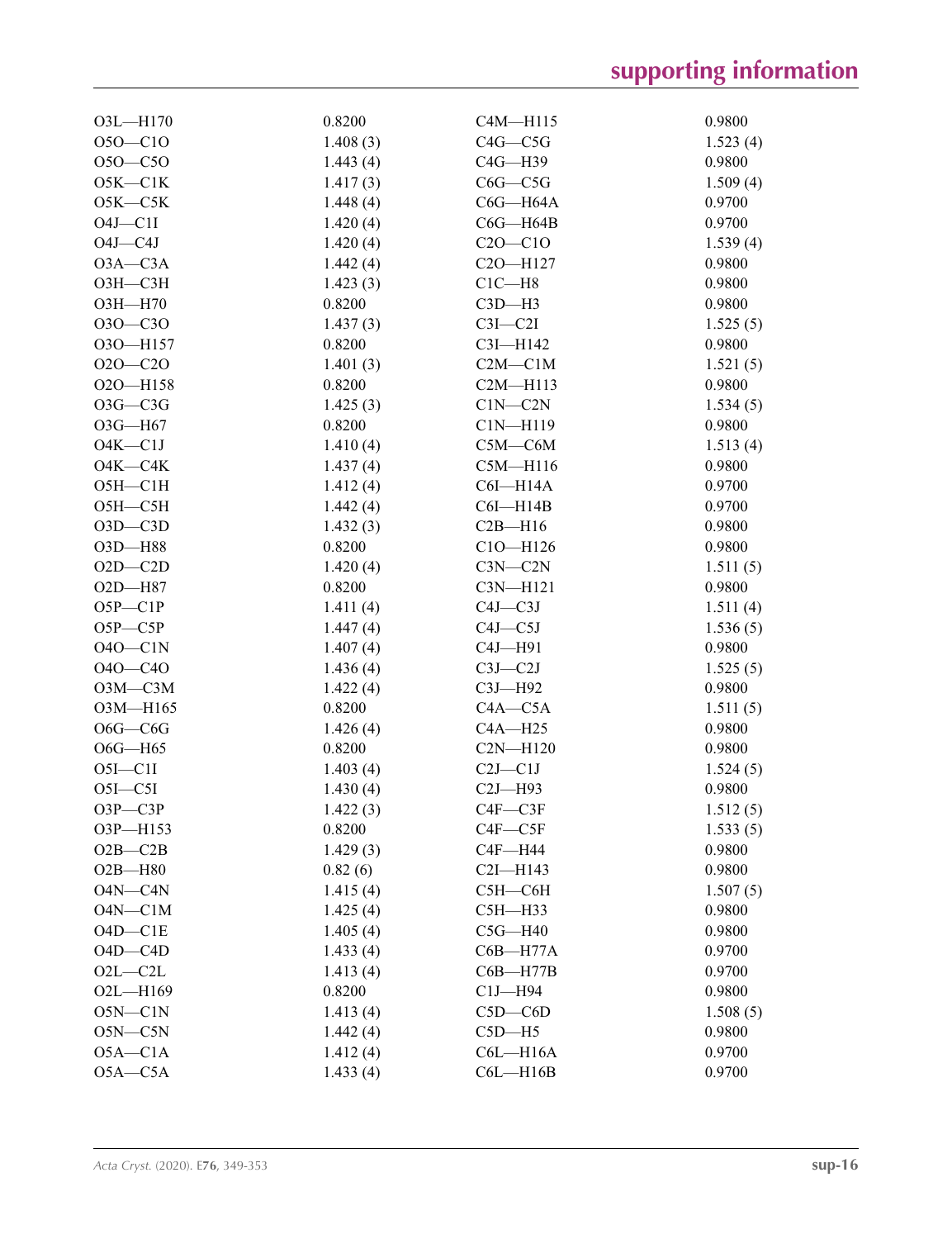| $O2C-C2C$     | 1.425(3)  | $CIF$ —C2F    | 1.530(6)  |
|---------------|-----------|---------------|-----------|
| $O2C - H84$   | 0.8200    | $CIF- H47$    | 0.9800    |
| $O1W - H18A$  | 0.8592    | $C5K-C6K1$    | 1.51(2)   |
| $O1W - H18B$  | 0.8584    | $C5K-C6K2$    | 1.54(3)   |
| $O5M - C1M$   | 1.397(4)  | $C5K - H102$  | 0.9800    |
| $O5M - C5M$   | 1.425(4)  | $C6F - C5F$   | 1.507(5)  |
| $O2H - C2H$   | 1.424(4)  | $C6F - H60A$  | 0.9700    |
| $O2H - H71$   | 0.8200    | $C6F - H60B$  | 0.9700    |
| $O5G - ClG$   | 1.399(4)  | $C6C - H81A$  | 0.9700    |
| $O5G - C5G$   | 1.438(4)  | C6C—H81B      | 0.9700    |
| $O6I - C6I$   | 1.422(4)  | C3H-H31       | 0.9800    |
| O6I-H148      | 0.8200    | C6O-H15A      | 0.9700    |
| $O4E - C1F$   | 1.404(4)  | $C60 - H15B$  | 0.9700    |
| $O4E - C4E$   | 1.433(4)  | $C1M - H112$  | 0.9800    |
| $O2I - C2I$   | 1.419(4)  | $C2A - C1A$   | 1.535(4)  |
| O2I-H149      | 0.8200    | $C2A - H23$   | 0.9800    |
| $O3J - C3J$   | 1.405(4)  | $C1A - H22$   | 0.9800    |
| O3J-H176      | 0.8200    | C6M-H16C      | 0.9700    |
| $O5F - C1F$   | 1.406(5)  | $C6M - H16D$  | 0.9700    |
| $O5F - C5F$   | 1.439(4)  | $C1G - C2G$   | 1.517(4)  |
| $O2A - C2A$   | 1.421(4)  | $C1G - H36$   | 0.9800    |
| $O2A - H73$   | 0.8200    | $C2G - H37$   | 0.9800    |
| $O2N-C2N$     | 1.427(4)  | $C5F - H43$   | 0.9800    |
| $O2N - H162$  | 0.8200    | $C5N-C6N$     | 1.523(5)  |
| $O6L - C6L$   | 1.412(5)  | $CSN-H123$    | 0.9800    |
| O6L-H168      | 0.8200    | $C5A - C6A1$  | 1.519(14) |
| $O6C-C6C$     | 1.410(4)  | $C5A - C6A2$  | 1.581(15) |
| $O6C - H82$   | 0.8200    | $C5A - H26$   | 0.9800    |
| $O3K-C3K$     | 1.439(4)  | $C5A - H26A$  | 0.9800    |
| $O3I - C3I$   | 1.433(4)  | C6P-H15C      | 0.9700    |
| O3I-H150      | 0.8200    | $C6P - H15D$  | 0.9700    |
| $O6F - C6F$   | 1.422(5)  | $C1E - C2E$   | 1.539(6)  |
| $O6F - H61$   | 0.8200    | $C1E - H50$   | 0.9800    |
| $O2G - C2G$   | 1.408(4)  | $C3F - C2F$   | 1.525(5)  |
| $O2G - H66$   | 0.8200    | $C3F - H45$   | 0.9800    |
| O11W-H18C     | 0.8655    | $C4E$ — $C3E$ | 1.512(6)  |
| $O11W - H18D$ | 0.8649    | $C4E - C5E$   | 1.521(6)  |
| $O2W - H17A$  | 0.8696    | $C4E - H53$   | 0.9800    |
| $O2W - H17B$  | 0.8698    | $C3E$ — $C2E$ | 1.515(5)  |
| $O2J - C2J$   | 1.410(4)  | $C3E - H52$   | 0.9800    |
| $O2J$ —H174   | 0.859(12) | $C2E- H51$    | 0.9800    |
| $060 - C60$   | 1.419(5)  | $O6H1-C6H$    | 1.484(11) |
| O6O-H156      | 0.8200    | О6Н1-Н69А     | 0.8200    |
| $O6M - C6M$   | 1.419(5)  | $O6H2-C6H$    | 1.382(10) |
| O6M-H164      | 0.8200    | О6Н2-Н69В     | 0.8200    |
| $O3N-C3N$     | 1.428(4)  | $O6N$ — $C6N$ | 1.380(6)  |
| O3N-H161      | 0.8200    | O6N-H160      | 0.8200    |
| $O2M - C2M$   | 1.415(4)  | C6H-H68A      | 0.9700    |
|               |           |               |           |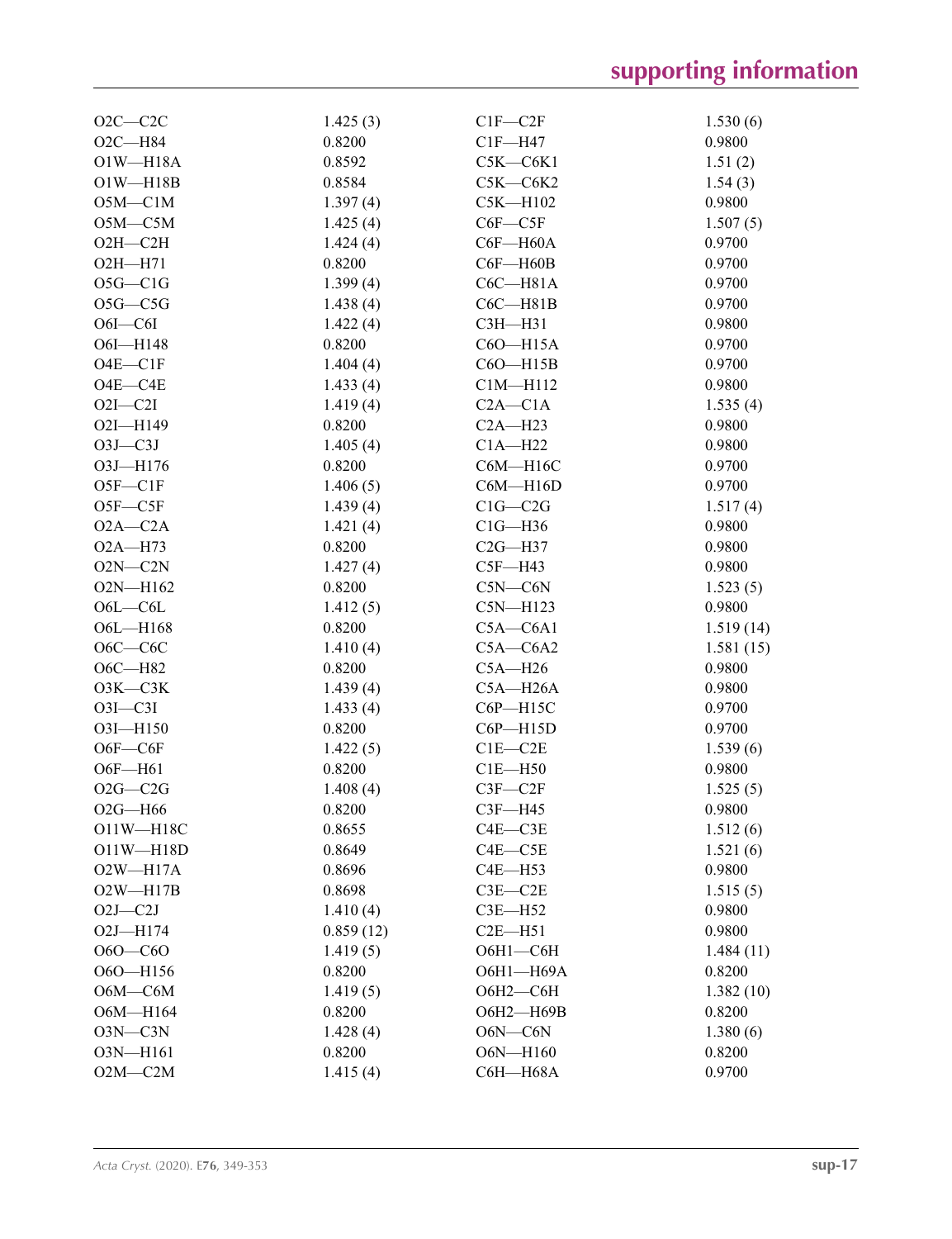| $O2M$ —H166   | 0.8200   | C6H-H68B          | 0.9700    |
|---------------|----------|-------------------|-----------|
| $O6B - C6B$   | 1.420(4) | С6Н-Н68С          | 0.9700    |
| O6B-H78       | 0.8200   | C6H-H68D          | 0.9700    |
| $O3F - C3F$   | 1.424(5) | $C5E - C6E2$      | 1.478(14) |
| O3F-H63       | 0.8200   | $C5E - C6E1$      | 1.553(15) |
| $O5J$ — $ClJ$ | 1.414(4) | $C2F - H46$       | 0.9800    |
| $O5J$ — $C5J$ | 1.438(7) | C6D-H85A          | 0.9700    |
| $O3E - C3E$   | 1.434(5) | $C6D$ -H85B       | 0.9700    |
| O3E-H59       | 0.8200   | $O6J2-C6J$        | 1.370(7)  |
| $O5E - C1E$   | 1.422(5) | O6J2-H96          | 0.8200    |
| $O5E - C5E$   | 1.447(5) | $C5J-C6J$         | 1.534(7)  |
| $O2E - C2E$   | 1.397(6) | $C5J - H90$       | 0.9800    |
| $O2E - H57$   | 0.8200   | $CON-H15E$        | 0.9700    |
| $O6D - CO$    | 1.402(7) | $CON-H15F$        | 0.9700    |
| O6D-H86       | 0.8200   | $C6A2 - O6A2$     | 1.498(17) |
| $O2F - C2F$   | 1.430(5) | $C6A2 - H74A$     | 0.9700    |
| $O2F - H62$   | 0.8200   | $C6A2 - H74B$     | 0.9700    |
| $O6P - C6P$   | 1.424(7) | O6A2-H76B         | 1.19(18)  |
| O6P-H152      | 0.8200   | $O6A1 - C6A1$     | 1.382(14) |
| $C30-C40$     | 1.510(4) | $O6A1 - H76A$     | 0.8200    |
| $C30-C20$     | 1.514(4) | $C6A1 - H74C$     | 0.9700    |
| C3O-H128      | 0.9800   | $C6A1 - H74D$     | 0.9700    |
| $C2L - C3L$   | 1.519(4) | $C6J$ $-$ O $6J1$ | 1.465(8)  |
| $C2L - C1L$   | 1.524(4) | $C6J$ —H95A       | 0.9700    |
| $C2L - H108$  | 0.9800   | $C6J$ -H $95B$    | 0.9700    |
| $C1K-C2K$     | 1.525(4) | C6J-H95C          | 0.9700    |
| $C1K - H98$   | 0.9800   | $C6J$ —H $95D$    | 0.9700    |
| $C4B - C5B$   | 1.525(4) | $O6E1 - C6E1$     | 1.343(17) |
| $C4B - C3B$   | 1.532(4) | O6E1-H3A          | 0.8200    |
| $C4B - H18$   | 0.9800   | C6E1-H58A         | 0.9700    |
| $ClL - H109$  | 0.9800   | C6E1-H58B         | 0.9700    |
| $C1B - C2B$   | 1.545(4) | O6E2-C6E2         | 1.462(15) |
| $C1B - H15$   | 0.9800   | O6E2-H3B          | 0.8200    |
| $C5I - C6I$   | 1.503(4) | C6E2-H58C         | 0.9700    |
| $C5I - C4I$   | 1.532(4) | C6E2-H58D         | 0.9700    |
| $C5I$ —H140   | 0.9800   | O3W-H2WA          | 0.8510    |
| $C1H - C2H$   | 1.522(4) | O3W-H2WB          | 0.8500    |
| $C1H - H29$   | 0.9800   | O5W-H3WA          | 0.8509    |
| $C2K-C3K$     | 1.520(4) | O5W-H3WB          | 0.8493    |
| $C2K - H99$   | 0.9800   | O4W-H4WA          | 0.8485    |
| $C3M - C4M$   | 1.508(4) | O4W-H4WB          | 0.8501    |
| $C3M-C2M$     | 1.531(5) | O6W-H5WA          | 0.8485    |
| C3M-H114      | 0.9800   | O6W-H5WB          | 0.8513    |
| $C4K-C3K$     | 1.523(4) | O9W-H6WA          | 0.8516    |
| $C4K-C5K$     | 1.530(4) | O9W-H6WB          | 0.8492    |
| $C4K - H101$  | 0.9800   | O7W-H7WA          | 0.8500    |
| $C4L - C3L$   | 1.514(4) | O7W-H7WB          | 0.8500    |
| $C4L - C5L$   | 1.528(4) | O8W-H8WA          | 0.8304    |
|               |          |                   |           |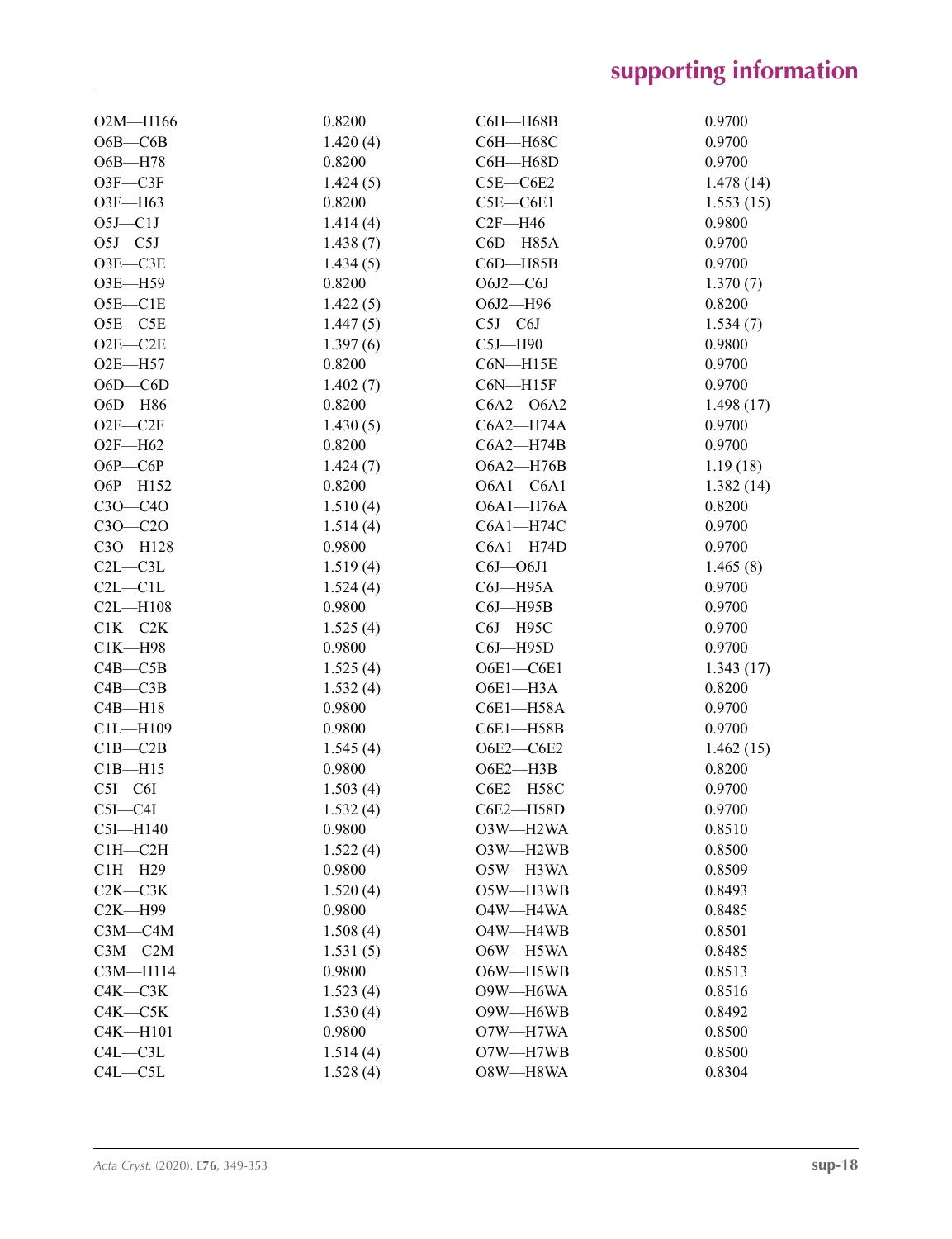| C4L-H106               | 0.9800   | O8W-H8WB               | 0.8507   |
|------------------------|----------|------------------------|----------|
| $C4C - C5C$            | 1.527(4) | $O6K1-C6K1$            | 1.416(8) |
| $C4C - C3C$            | 1.535(4) | $O6K1 - H1D$           | 0.8200   |
| $C4C - H11$            | 0.9800   | $C6K1-H6A$             | 0.9700   |
| $C1I - C2I$            | 1.529(4) | $C6K1 - H6B$           | 0.9700   |
| C1I-H144               | 0.9800   | O10W-H0AA              | 0.8505   |
| $C5L - C6L$            | 1.523(4) | $O10W - H0AB$          | 0.8498   |
| $C5L - H105$           | 0.9800   | O6J1-H96A              | 0.8200   |
| C3L-H107               | 0.9800   | О6К2-С6К2              | 1.414(9) |
| $C1D - C2D$            | 1.531(4) | $O6K2 - H1E$           | 0.8200   |
| $ClD-H1$               | 0.9800   | C6K2-H6AA              | 0.9700   |
| $C5B - C6B$            | 1.520(4) | C6K2-H6AB              | 0.9700   |
|                        |          |                        |          |
| $O2W - Li1 - O1W$      | 107.3(3) | $C2D - C3D - H3$       | 109.7    |
| $O2W - Li1 - O2I$      | 106.3(3) | $O3I - C3I - C4I$      | 108.3(3) |
| $O1W-Li1-O2I$          | 121.0(3) | $O3I - C3I - C2I$      | 110.6(3) |
| $O2W-Li1-O3A$          | 118.8(3) | $C4I - C3I - C2I$      | 108.6(3) |
| $O1W-Li1-O3A$          | 100.1(3) | O3I-C3I-H142           | 109.7    |
| $O2I - Li1 - O3A$      | 104.3(3) | C4I-C3I-H142           | 109.7    |
| $O2W-Li1-H17B$         | 20.4     | C2I-C3I-H142           | 109.7    |
| $O1W-Li1-H17B$         | 121.9    | $O2M$ — $C2M$ — $C1M$  | 111.2(3) |
| $O2I$ -Li $1$ -H $17B$ | 105.4    | $O2M$ — $C2M$ — $C3M$  | 112.3(3) |
| O3A-Li1-H17B           | 100.2    | $C1M-C2M-C3M$          | 111.6(3) |
| $O2J - Li2 - O11W$     | 107.0(4) | O2M-C2M-H113           | 107.2    |
| $O2J - Li2 - O3Ei$     | 119.8(4) | $C1M-C2M-H113$         | 107.2    |
| $O11W - Li2 - O3E$     | 114.8(4) | C3M-C2M-H113           | 107.2    |
| $O2J - Li2 - O3K$      | 98.3(4)  | 040-C1N-05N            | 112.0(3) |
| $O11W-Li2-O3K$         | 98.1(3)  | $O4O-C1N-C2N$          | 107.9(3) |
| $O3E^i$ -Li2- $O3K$    | 115.7(4) | $O5N-C1N-C2N$          | 109.8(2) |
| $CH$ — $O4G$ — $C4G$   | 117.4(2) | 040-C1N-H119           | 109.0    |
| $C1C - O4B - C4B$      | 118.8(2) | O5N-C1N-H119           | 109.0    |
| $C1P - O4I - C4I$      | 116.5(2) | $C2N-C1N-H119$         | 109.0    |
| $C1L - 05L - C5L$      | 115.5(2) | O5M-C5M-C6M            | 102.5(3) |
| $C1L - O4M - C4M$      | 116.5(2) | O5M-C5M-C4M            | 110.9(3) |
| $C1D-05D- C5D$         | 116.5(2) | C6M-C5M-C4M            | 111.3(3) |
| $C1D$ — $O4C$ — $C4C$  | 115.8(2) | $O5M$ — $C5M$ —H116    | 110.6    |
| $C1K-04L-CAL$          | 118.0(2) | C6M-C5M-H116           | 110.6    |
| $C2K-O2K-H171$         | 109.5    | $C4M$ — $C5M$ —H116    | 110.6    |
| $C1B - O5B - C5B$      | 113.8(2) | $O6I$ — $COI$ — $C5I$  | 111.2(3) |
| $C10 - O4P - C4P$      | 115.8(2) | $O6I$ — $COI$ — $H14A$ | 109.4    |
| $C2P - O2P - H154$     | 109.5    | $C5I-C6I-H14A$         | 109.4    |
| $C3B - O3B - H79$      | 109.5    | $O6I$ — $COI$ — $H14B$ | 109.4    |
| C3C-O3C-H83            | 109.5    | $C5I-C6I-H14B$         | 109.4    |
| $C1C$ — $O5C$ — $C5C$  | 113.6(2) | $H14A - C6I - H14B$    | 108.0    |
| $C1A - O4H - C4H$      | 116.0(2) | $O2B - C2B - C3B$      | 111.8(2) |
| $C4F - O4F - C1G$      | 117.5(3) | $O2B-C2B-C1B$          | 109.6(2) |
| $C1B - O4A - C4A$      | 116.1(2) | $C3B - C2B - C1B$      | 112.2(2) |
| C3L-03L-H170           | 109.5    | $O2B-C2B-H16$          | 107.7    |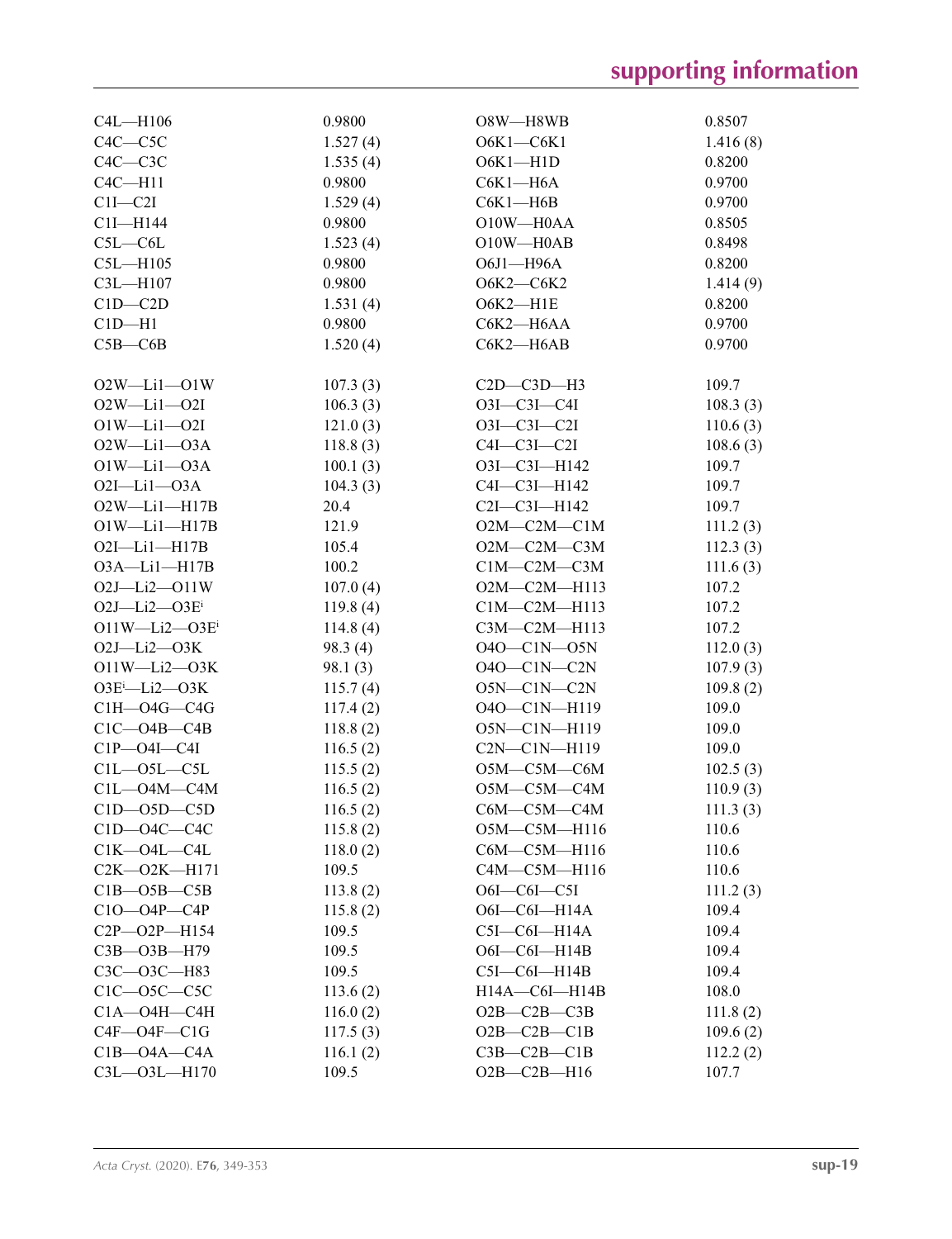| $C10 - 050 - C50$       | 115.0(2) | $C3B - C2B - H16$                                  | 107.7    |
|-------------------------|----------|----------------------------------------------------|----------|
| $C1K$ — $O5K$ — $C5K$   | 113.6(2) | $C1B-C2B-H16$                                      | 107.7    |
| $C1I$ — $O4J$ — $C4J$   | 116.3(2) | $O5O - ClO - O4P$                                  | 111.7(2) |
| $C3A - 03A - Li1$       | 125.3(2) | $O5O-C1O-C2O$                                      | 111.4(2) |
| СЗН-ОЗН-Н70             | 109.5    | $O4P - C1O - C2O$                                  | 109.6(2) |
| C3O-03O-H157            | 109.5    | O5O-C1O-H126                                       | 108.0    |
| C2O-02O-H158            | 109.5    | O4P-C1O-H126                                       | 108.0    |
| C3G-03G-H67             | 109.5    | C <sub>2</sub> O-C <sub>1</sub> O-H <sub>126</sub> | 108.0    |
| $C1J$ — $O4K$ — $C4K$   | 116.9(3) | $O3N$ — $C3N$ — $C2N$                              | 114.5(3) |
| $C1H$ — $O5H$ — $C5H$   | 114.3(2) | O3N-C3N-C4N                                        | 108.9(3) |
| C3D-03D-H88             | 109.5    | $C2N-C3N-C4N$                                      | 109.7(3) |
| C2D-02D-H87             | 109.5    | O3N-C3N-H121                                       | 107.9    |
| $C1P - O5P - C5P$       | 113.5(2) | $C2N-C3N-H121$                                     | 107.9    |
| $C1N - 040 - C40$       | 119.1(2) | $C4N$ — $C3N$ — $H121$                             | 107.9    |
| C3M-03M-H165            | 109.5    | $O4J$ — $C4J$ — $C3J$                              | 108.1(3) |
| C6G-O6G-H65             | 109.5    | $O4J$ — $C4J$ — $C5J$                              | 110.1(4) |
| $C1I$ — $O5I$ — $C5I$   | 115.4(2) | $C3J - C4J - C5J$                                  | 109.7(3) |
| C3P-03P-H153            | 109.5    | O4J-C4J-H91                                        | 109.7    |
| $C2B - O2B - H80$       | 109.5    | C3J-C4J-H91                                        | 109.7    |
| $C4N$ — $O4N$ — $C1M$   | 116.3(2) | $C5J-C4J-H91$                                      | 109.7    |
| $C1E$ - $O4D$ - $C4D$   | 117.9(2) | $O3J-C3J-C4J$                                      | 110.2(3) |
| $C2L - 02L - H169$      | 109.5    | $O3J-C3J-C2J$                                      | 112.7(3) |
| $C1N$ — $O5N$ — $C5N$   | 113.2(2) | $C4J - C3J - C2J$                                  | 107.0(3) |
| $C1A - 05A - C5A$       | 114.6(2) | O3J-C3J-H92                                        | 108.9    |
| C2C-O2C-H84             | 109.5    | C4J-C3J-H92                                        | 108.9    |
| $Li1$ - $O1W$ - $H18A$  | 110.6    | C2J-C3J-H92                                        | 108.9    |
| $Li1$ - $O1W$ - $H18B$  | 109.8    | $O4A - C4A - C5A$                                  | 110.8(3) |
| $H18A - O1W - H18B$     | 103.8    | $O4A - C4A - C3A$                                  | 106.8(2) |
| $C1M$ — $O5M$ — $C5M$   | 116.6(2) | $C5A - C4A - C3A$                                  | 110.0(2) |
| $C2H$ — $O2H$ — $H71$   | 109.5    | O4A-C4A-H25                                        | 109.7    |
| $C1G - 05G - C5G$       | 113.0(2) | $C5A - C4A - H25$                                  | 109.7    |
| C6I-O6I-H148            | 109.5    | $C3A - C4A - H25$                                  | 109.7    |
| $CIF-O4E-CAE$           | 118.5(3) | O2N-C2N-C3N                                        | 111.6(3) |
| $C2I - O2I - Li1$       | 121.0(3) | O2N-C2N-C1N                                        | 109.3(3) |
| C2I-O2I-H149            | 109.5    | $C3N-C2N-C1N$                                      | 109.8(3) |
| $Li1 - O2I - H149$      | 129.5    | $O2N-C2N-H120$                                     | 108.7    |
| C3J-03J-H176            | 109.5    | C3N-C2N-H120                                       | 108.7    |
| $CIF$ — $O5F$ — $C5F$   | 113.6(3) | $C1N-C2N-H120$                                     | 108.7    |
| $C2A - 02A - H73$       | 109.5    | $O2J-C2J-C1J$                                      | 109.3(3) |
| C2N-02N-H162            | 109.5    | $O2J-C2J-C3J$                                      | 112.6(3) |
| $C6L - O6L - H168$      | 109.5    | $C1J-C2J-C3J$                                      | 112.2(3) |
| C6C-O6C-H82             | 109.5    | O2J-C2J-H93                                        | 107.5    |
| $C3K - 03K - Li2$       | 127.0(3) | $C1J-C2J-H93$                                      | 107.5    |
| C3I-O3I-H150            | 109.5    | C3J-C2J-H93                                        | 107.5    |
| C6F-O6F-H61             | 109.5    | O4F-C4F-C3F                                        | 106.3(3) |
| C2G-02G-H66             | 109.5    | $O4F$ — $C4F$ — $C5F$                              | 110.7(3) |
| $Li2$ — $O11W$ — $H18C$ | 110.8    | $C3F - C4F - C5F$                                  | 110.1(3) |
| $Li2$ - $O11W$ - $H18D$ | 109.9    | O4F-C4F-H44                                        | 109.9    |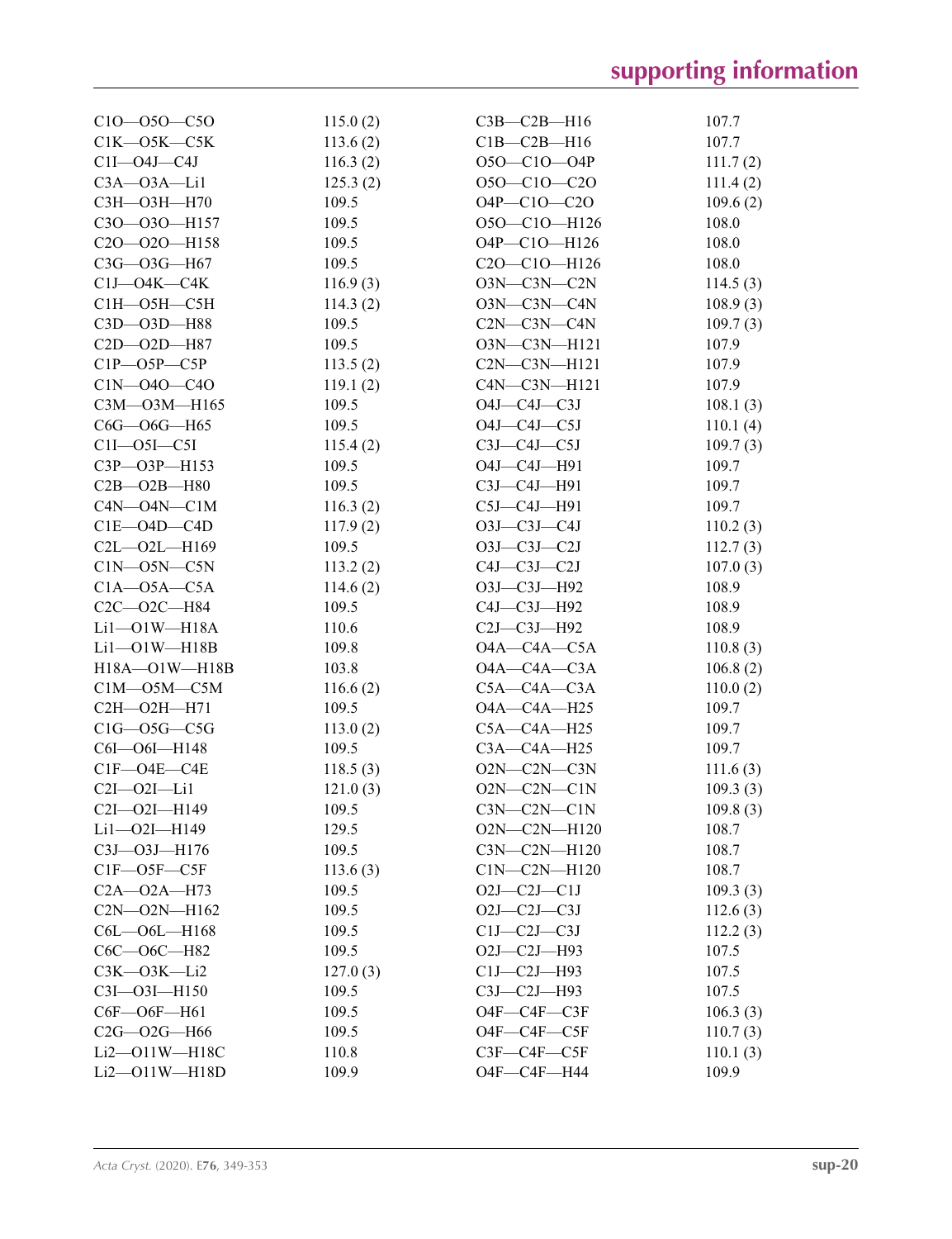| $H18C - O11W - H18D$                               | 103.5     | C3F-C4F-H44            | 109.9    |
|----------------------------------------------------|-----------|------------------------|----------|
| $Li1 - O2W - H17A$                                 | 111.1     | C5F—C4F—H44            | 109.9    |
| $Li1 - O2W - H17B$                                 | 110.4     | $O2I - C2I - C3I$      | 112.0(3) |
| H17A-O2W-H17B                                      | 103.2     | $O2I - C2I - C1I$      | 111.0(3) |
| $C2J - 02J - Li2$                                  | 132.0(3)  | $C3I - C2I - C1I$      | 109.9(3) |
| $C2J - 02J - H174$                                 | 108.9(17) | $O2I - C2I - H143$     | 107.9    |
| Li2-02J-H174                                       | 116.0(17) | $C3I - C2I - H143$     | 107.9    |
| $C60 - 060 - H156$                                 | 109.5     | $ClI-C2I-H143$         | 107.9    |
| C6M-O6M-H164                                       | 109.5     | О5Н—С5Н—С6Н            | 107.5(3) |
| C3N-03N-H161                                       | 109.5     | O5H-C5H-C4H            | 109.0(3) |
| $C2M - 02M - H166$                                 | 109.5     | С6Н-С5Н-С4Н            | 113.1(3) |
| $C6B$ — $O6B$ —H78                                 | 109.5     | О5Н-С5Н-Н33            | 109.1    |
| C3F-O3F-H63                                        | 109.5     | С6Н-С5Н-Н33            | 109.1    |
| $C1J$ — $O5J$ — $C5J$                              | 115.0(3)  | С4Н-С5Н-Н33            | 109.1    |
| $C3E$ — $O3E$ — $Li2ii$                            | 132.2(4)  | $O5G-C5G-C6G$          | 106.3(2) |
| C3E-O3E-H59                                        | 109.5     | $O5G-C5G-C4G$          | 109.6(2) |
| $Li2ii$ - $O3E$ - $H59$                            | 115.1     | $C6G-C5G-C4G$          | 113.4(3) |
| $C1E$ — $O5E$ — $C5E$                              | 113.6(3)  | O5G-C5G-H40            | 109.1    |
| $C2E - 02E - H57$                                  | 109.5     | $C6G-C5G-H40$          | 109.1    |
| C6D-O6D-H86                                        | 109.5     | $C4G-C5G-H40$          | 109.1    |
| $C2F - 02F - H62$                                  | 109.5     | O6B—C6B—C5B            | 110.9(3) |
| C6P-O6P-H152                                       | 109.5     | O6B-C6B-H77A           | 109.5    |
| 030-C30-C40                                        | 110.9(2)  | $C5B$ — $C6B$ —H77A    | 109.5    |
| $O3O-C3O-C2O$                                      | 107.5(2)  | $O6B$ — $C6B$ —H77B    | 109.5    |
| C4O-C3O-C2O                                        | 110.5(2)  | $C5B-C6B-H77B$         | 109.5    |
| O3O-C3O-H128                                       | 109.3     | $H77A - C6B - H77B$    | 108.0    |
| C4O-C3O-H128                                       | 109.3     | $O4K - C1J - O5J$      | 110.6(3) |
| C <sub>2</sub> O-C <sub>3</sub> O-H <sub>128</sub> | 109.3     | $O4K$ — $Cl$ J— $C2J$  | 109.4(3) |
| $O2L-C2L-C3L$                                      | 112.2(2)  | $O5J$ — $Cl$ J— $C2J$  | 109.1(3) |
| $O2L - C2L - C1L$                                  | 111.1(2)  | O4K-C1J-H94            | 109.3    |
| $C3L - C2L - C1L$                                  | 111.3(2)  | $O5J$ — $ClJ$ — $H94$  | 109.3    |
| $O2L - C2L - H108$                                 | 107.3     | $C2J-C1J-H94$          | 109.3    |
| $C3L - C2L - H108$                                 | 107.3     | $O5D$ — $C5D$ — $C6D$  | 105.7(3) |
| $C1L - C2L - H108$                                 | 107.3     | $O5D - C5D - C4D$      | 108.6(2) |
| $O4L-C1K-O5K$                                      | 111.4(2)  | $C6D$ — $C5D$ — $C4D$  | 112.9(3) |
| $O4L$ — $C1K$ — $C2K$                              | 108.8(2)  | $O5D-C5D-H5$           | 109.8    |
| O5K-C1K-C2K                                        | 109.4(2)  | $C6D - C5D - H5$       | 109.8    |
| O4L-C1K-H98                                        | 109.1     | $C4D - C5D - H5$       | 109.8    |
| O5K-C1K-H98                                        | 109.1     | $O6L - C6L - C5L$      | 112.4(3) |
| $C2K-C1K-H98$                                      | 109.1     | $O6L$ - $COL$ - $H16A$ | 109.1    |
| $O4B - C4B - C5B$                                  | 108.3(2)  | $C5L-C6L-H16A$         | 109.1    |
| $O4B - C4B - C3B$                                  | 105.4(2)  | $O6L$ - $COL$ - $H16B$ | 109.1    |
| $C5B - C4B - C3B$                                  | 112.2(2)  | $C5L - C6L - H16B$     | 109.1    |
| $O4B - C4B - H18$                                  | 110.3     | $H16A - C6L - H16B$    | 107.8    |
| $C5B - C4B - H18$                                  | 110.3     | $O4E$ — $ClF$ — $O5F$  | 110.1(3) |
| $C3B - C4B - H18$                                  | 110.3     | $O4E$ — $ClF$ — $C2F$  | 108.7(3) |
| $O5L - C1L - O4M$                                  | 111.6(2)  | $O5F-C1F-C2F$          | 111.4(3) |
| $O5L-C1L-C2L$                                      | 111.1(2)  | O4E-C1F-H47            | 108.9    |
|                                                    |           |                        |          |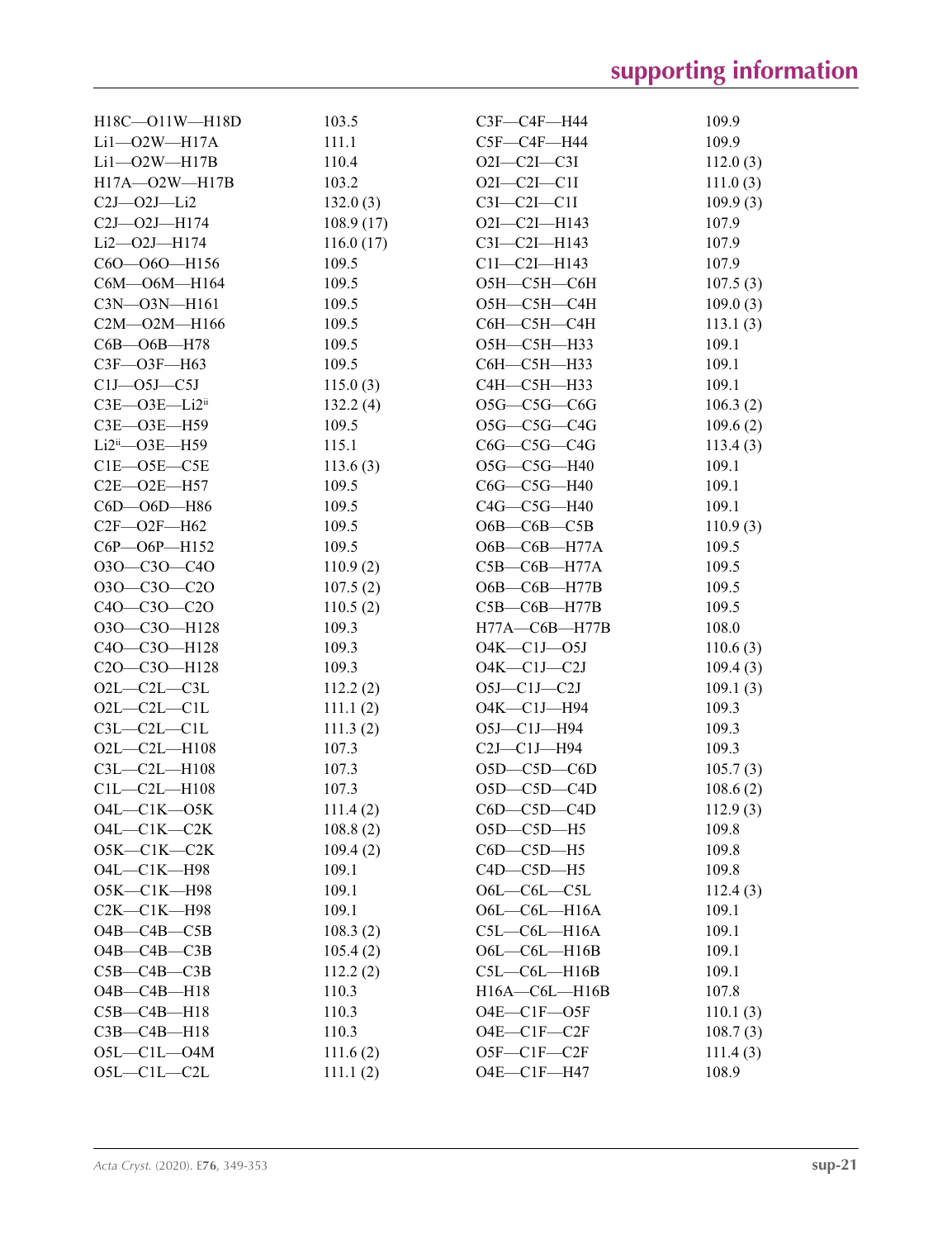| $O4M - C1L - C2L$     | 108.6(2)       | $O5F$ — $ClF$ —H47     | 108.9             |
|-----------------------|----------------|------------------------|-------------------|
| O5L-C1L-H109          | 108.5          | $C2F-C1F-H47$          | 108.9             |
| O4M-C1L-H109          | 108.5          | O5K—C5K—C6K1           | 109.8(10)         |
| $C2L - C1L - H109$    | 108.5          | O5K—C5K—C4K            | 109.0(3)          |
| $O4A - C1B - O5B$     | 110.4(2)       | $C6K1-C5K-C4K$         | 115.0(7)          |
| $O4A - C1B - C2B$     | 109.6(2)       | $O5K-C5K-C6K2$         | 99.9(11)          |
| $O5B-C1B-C2B$         | 109.7(2)       | $C4K$ — $C5K$ — $C6K2$ | 108.8(7)          |
| $O4A - C1B - H15$     | 109.0          | O5K-C5K-H102           | 112.8             |
| $O5B - ClB - H15$     | 109.0          | C4K-C5K-H102           | 112.8             |
| $C2B - C1B - H15$     | 109.0          | C6K2-C5K-H102          | 112.8             |
| $O5I - C5I - C6I$     | 106.2(2)       | $O6F$ — $C6F$ — $C5F$  | 112.9(3)          |
| $O5I-C5I-C4I$         | 110.1(2)       | O6F-C6F-H60A           | 109.0             |
| $C6I - C5I - C4I$     | 113.2(3)       | $C5F-C6F-H60A$         | 109.0             |
| $O5I - C5I - H140$    | 109.1          | O6F-C6F-H60B           | 109.0             |
| $C6I - C5I - H140$    | 109.1          | $C5F-C6F-H60B$         | 109.0             |
| $C4I - C5I - H140$    | 109.1          | H60A-C6F-H60B          | 107.8             |
| $O5H$ — $C1H$ — $O4G$ | 111.7(2)       | $O6C-C6C-C5C$          | 110.9(3)          |
| O5H-C1H-C2H           | 110.4(3)       | O6C—C6C—H81A           | 109.5             |
| $O4G-C1H-C2H$         | 108.2(2)       | $C5C-C6C-H81A$         | 109.5             |
| О5Н-С1Н-Н29           | 108.8          | O6C—C6C—H81B           | 109.5             |
| O4G-C1H-H29           | 108.8          | $C5C-C6C-H81B$         | 109.5             |
| $C2H$ — $C1H$ — $H29$ | 108.8          | H81A-C6C-H81B          | 108.0             |
| O2K-C2K-C3K           | 112.2(2)       | ОЗН—СЗН—С2Н            | 109.7(2)          |
| $O2K-C2K-C1K$         | 109.2(2)       | ОЗН—СЗН—С4Н            | 111.4(2)          |
| $C3K-C2K-C1K$         | 111.7(2)       | С2Н-С3Н-С4Н            | 107.4(2)          |
| O2K-C2K-H99           | 107.9          | ОЗН-СЗН-НЗ1            | 109.4             |
| СЗК—С2К—Н99           | 107.9          | С2Н-С3Н-Н31            | 109.4             |
| $C1K-C2K-H99$         | 107.9          | С4Н-С3Н-Н31            | 109.4             |
| 03M—C3M—C4M           | 107.6(2)       | 060—C60—C50            | 112.1(3)          |
| $O3M$ — $C3M$ — $C2M$ | 110.8(3)       | O6O-C6O-H15A           | 109.2             |
| C4M-C3M-C2M           | 108.0(2)       | $C50-C60-H15A$         | 109.2             |
| ОЗМ-СЗМ-Н114          | 110.1          | O6O-C6O-H15B           | 109.2             |
| C4M-C3M-H114          | 110.1          | $C50-C60-H15B$         | 109.2             |
| C2M-C3M-H114          | 110.1          | H15A-C6O-H15B          | 107.9             |
| $O4K$ — $C4K$ — $C3K$ | 106.8(2)       | $O5M$ —C1M—O4N         | 110.6(3)          |
| $O4K$ — $C4K$ — $C5K$ | 110.3(3)       | $O5M-C1M-C2M$          | 111.6(3)          |
| $C3K-C4K-C5K$         | 111.1(2)       | $O4N-C1M-C2M$          | 108.7(3)          |
| O4K-C4K-H101          | 109.5          | O5M-C1M-H112           | 108.6             |
| C3K-C4K-H101          | 109.5          | O4N-C1M-H112           | 108.6             |
| $C5K-C4K-H101$        | 109.5          | $C2M - C1M - H112$     | 108.6             |
| $O4L - C4L - C3L$     | 107.7(2)       | $O2A - C2A - C3A$      | 109.2(2)          |
| $O4L$ — $C4L$ — $C5L$ | 108.6(2)       | $O2A - C2A - C1A$      | 111.5(2)          |
| $C3L - C4L - C5L$     | 110.8(3)       | $C3A - C2A - C1A$      |                   |
| O4L-C4L-H106          | 109.9          | $O2A - C2A - H23$      | 111.6(3)<br>108.2 |
| $C3L - C4L - H106$    |                | $C3A - C2A - H23$      | 108.2             |
| $C5L - C4L - H106$    | 109.9<br>109.9 | $C1A - C2A - H23$      | 108.2             |
| O4C-C4C-C5C           | 110.5(2)       | $O5A - C1A - O4H$      | 110.3(3)          |
|                       |                |                        |                   |
| O4C-C4C-C3C           | 108.2(2)       | $O5A - C1A - C2A$      | 111.2(2)          |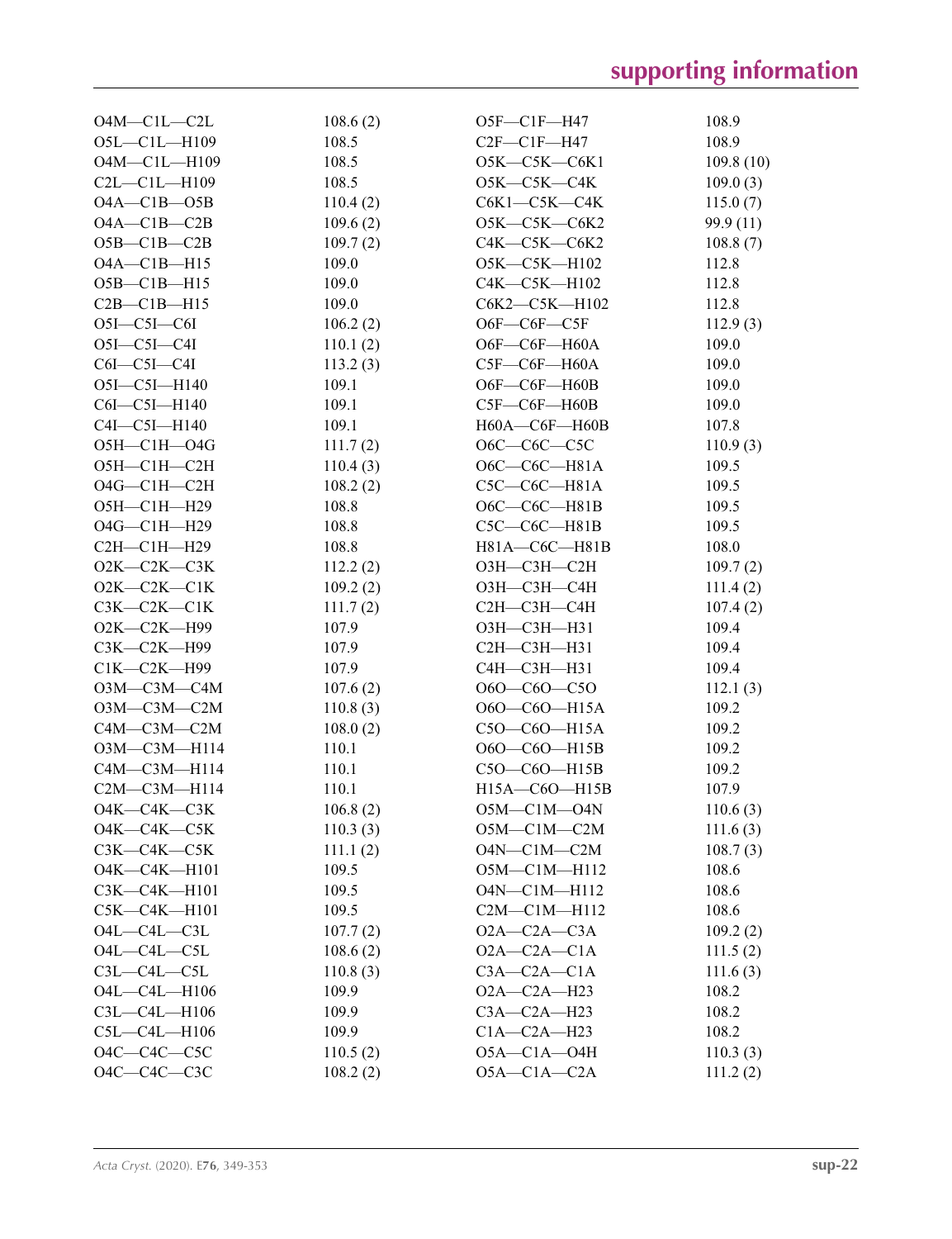| $C5C-C4C-C3C$          | 110.8(2) | $O4H$ — $C1A$ — $C2A$              | 110.2(2)             |
|------------------------|----------|------------------------------------|----------------------|
| O4C-C4C-H11            | 109.1    | $O5A - C1A - H22$                  | 108.4                |
| $C5C-C4C-H11$          | 109.1    | $O4H - C1A - H22$                  | 108.4                |
| C3C-C4C-H11            | 109.1    | $C2A - C1A - H22$                  | 108.4                |
| $O5I - ClI - O4J$      | 110.7(2) | O6M-C6M-C5M                        | 110.2(3)             |
| $O5I - C1I - C2I$      | 110.9(3) | O6M-C6M-H16C                       | 109.6                |
| $O4J$ — $Cl$ I— $Cl$ I | 109.0(3) | C5M-C6M-H16C                       | 109.6                |
| $O5I - C1I - H144$     | 108.7    | O6M-C6M-H16D                       | 109.6                |
| O4J-C1I-H144           | 108.7    | $C5M$ — $C6M$ —H16D                | 109.6                |
| $C2I - C1I - H144$     | 108.7    | H16C-C6M-H16D                      | 108.1                |
| $O5L-C5L-C6L$          | 105.2(2) | $O5G-C1G-O4F$                      | 109.4(2)             |
| $O5L - C5L - C4L$      | 109.9(2) | $O5G-C1G-C2G$                      | 111.5(3)             |
| $C6L - C5L - C4L$      | 113.8(3) | $O4F-C1G-C2G$                      | 108.5(3)             |
| $O5L - C5L - H105$     | 109.3    | O5G-C1G-H36                        | 109.1                |
| $C6L - C5L - H105$     | 109.3    | $O4F - C1G - H36$                  | 109.1                |
| $C4L - C5L - H105$     | 109.3    | $C2G-C1G-H36$                      | 109.1                |
| $O3L - C3L - C4L$      | 110.4(2) | $O2G-C2G-C1G$                      | 109.6(3)             |
| $O3L - C3L - C2L$      | 108.5(2) | $O2G-C2G-C3G$                      | 111.7(3)             |
| $C4L - C3L - C2L$      | 110.2(2) | $C1G-C2G-C3G$                      | 109.4(3)             |
| O3L-C3L-H107           | 109.3    | $O2G-C2G-H37$                      | 108.7                |
| C4L-C3L-H107           | 109.3    | $C1G-C2G-H37$                      | 108.7                |
| $C2L - C3L - H107$     | 109.3    | C3G-C2G-H37                        | 108.7                |
| $O5D-C1D-O4C$          | 111.5(2) | $O5F$ — $C5F$ — $C6F$              | 109.6(3)             |
| $O5D-C1D-C2D$          | 111.0(2) | O5F-C5F-C4F                        | 106.9(3)             |
| $O4C-C1D-C2D$          | 108.3(2) | $C6F - C5F - C4F$                  | 115.4(3)             |
| $O5D-C1D-H1$           | 108.7    | O5F-C5F-H43                        | 108.2                |
| $O4C-C1D-H1$           | 108.7    | $C6F - C5F - H43$                  | 108.2                |
| $C2D - C1D - H1$       | 108.7    | $C4F - C5F - H43$                  | 108.2                |
| $O5B - C5B - C6B$      | 106.7(2) | O5N-C5N-C6N                        | 105.5(3)             |
| $O5B - C5B - C4B$      | 109.4(2) | O5N-C5N-C4N                        | 109.3(3)             |
| $C6B - C5B - C4B$      | 112.2(3) | C6N-C5N-C4N                        | 111.9(3)             |
| O5B-C5B-H19            | 109.5    | O5N-C5N-H123                       | 110.0                |
| $C6B - C5B - H19$      | 109.5    | C6N-C5N-H123                       | 110.0                |
| $C4B - C5B - H19$      | 109.5    | C4N-C5N-H123                       | 110.0                |
| 040-C40-C30            | 106.0(2) | $O5A - C5A - C4A$                  | 107.8(3)             |
| 040-C40-C50            | 110.4(2) | $O5A - C5A - C6A1$                 | 112.0(6)             |
| C3O-C4O-C5O            | 111.4(2) | $C4A - C5A - C6A1$                 | 117.7(6)             |
| O4O-C4O-H129           | 109.7    | $O5A - C5A - C6A2$                 |                      |
| C3O-C4O-H129           | 109.7    | $C4A - C5A - C6A2$                 | 100.6(6)<br>107.4(6) |
| C5O-C4O-H129           | 109.7    | $O5A - C5A - H26$                  |                      |
| $O3B - C3B - C2B$      |          | $CAA - C5A - H26$                  | 113.4                |
|                        | 111.0(2) | $C6A2-C5A-H26$                     | 113.4<br>113.4       |
| $O3B$ — $C3B$ — $C4B$  | 110.4(2) |                                    |                      |
| $C2B - C3B - C4B$      | 110.8(2) | O5A-C5A-H26A<br>$C4A - C5A - H26A$ | 106.2                |
| $O3B$ — $C3B$ —H17     | 108.2    |                                    | 106.2                |
| $C2B - C3B - H17$      | 108.2    | $C6A1 - C5A - H26A$                | 106.2                |
| $C4B - C3B - H17$      | 108.2    | $O6P$ - $C6P$ - $C5P$              | 110.2(4)             |
| $O3K-C3K-C2K$          | 108.7(2) | O6P-C6P-H15C                       | 109.6                |
| ОЗК-СЗК-С4К            | 110.7(2) | C5P-C6P-H15C                       | 109.6                |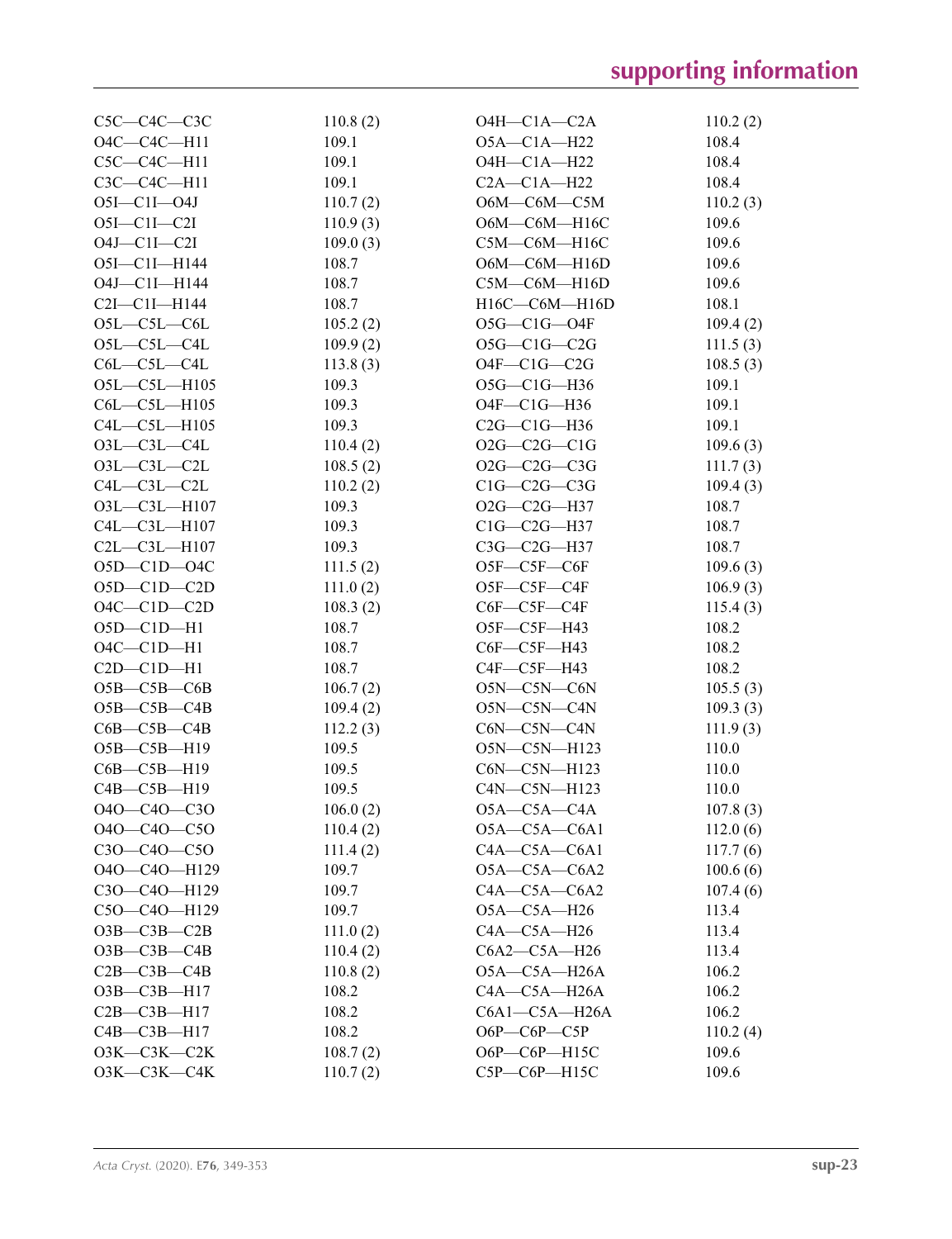| $C2K-C3K-C4K$         | 110.5(2) | $O6P - C6P - H15D$     | 109.6    |
|-----------------------|----------|------------------------|----------|
| O3K-C3K-H100          | 109.0    | $C5P - C6P - H15D$     | 109.6    |
| $C2K-C3K-H100$        | 109.0    | H15C-C6P-H15D          | 108.1    |
| C4K-C3K-H100          | 109.0    | $O4D-C1E-OSE$          | 110.3(3) |
| $O4I - C4I - C3I$     | 106.8(2) | $O4D-C1E-C2E$          | 109.6(3) |
| $O4I - C4I - C5I$     | 109.9(2) | O5E-C1E-C2E            | 111.4(3) |
| $C3I - C4I - C5I$     | 110.4(3) | $O4D-C1E-H50$          | 108.5    |
| O4I-C4I-H141          | 109.9    | O5E-C1E-H50            | 108.5    |
| C3I-C4I-H141          | 109.9    | $C2E-C1E-H50$          | 108.5    |
| $C5I - C4I - H141$    | 109.9    | O3F-C3F-C4F            | 110.2(3) |
| O4H-C4H-C5H           | 111.0(3) | O3F-C3F-C2F            | 109.8(3) |
| О4Н-С4Н-С3Н           | 108.2(2) | $C4F - C3F - C2F$      | 109.9(3) |
| С5Н-С4Н-С3Н           | 109.9(3) | O3F-C3F-H45            | 109.0    |
| О4Н-С4Н-Н32           | 109.2    | $C4F - C3F - H45$      | 109.0    |
| С5Н-С4Н-Н32           | 109.2    | $C2F-C3F-H45$          | 109.0    |
| СЗН-С4Н-НЗ2           | 109.2    | O4E-C4E-C3E            | 107.1(3) |
| $O5O-C5O-C6O$         | 105.0(3) | O4E-C4E-C5E            | 107.9(3) |
| O5O-C5O-C4O           | 109.9(2) | $C3E - C4E - C5E$      | 111.5(3) |
| C6O-C5O-C4O           | 114.3(3) | O4E-C4E-H53            | 110.1    |
| O5O-C5O-H130          | 109.2    | $C3E - C4E - H53$      | 110.1    |
| C6O-C5O-H130          | 109.2    | $C5E-C4E-H53$          | 110.1    |
| C4O-C5O-H130          | 109.2    | O3E-C3E-C4E            | 111.0(3) |
| $O4P$ — $C4P$ — $C5P$ | 109.9(2) | $O3E$ - $C3E$ - $C2E$  | 108.4(3) |
| $O4P$ — $C4P$ — $C3P$ | 108.2(2) | $C4E - C3E - C2E$      | 111.6(4) |
| $C5P - C4P - C3P$     | 110.3(2) | O3E-C3E-H52            | 108.6    |
| O4P-C4P-H136          | 109.5    | $C4E - C3E - H52$      | 108.6    |
| $C5P - C4P - H136$    | 109.5    | $C2E$ — $C3E$ —H52     | 108.6    |
| C3P-C4P-H136          | 109.5    | $O2E-C2E-C3E$          | 112.9(4) |
| $O5C-C5C-C6C$         | 106.2(3) | $O2E-C2E-C1E$          | 107.5(3) |
| O5C-C5C-C4C           | 108.5(2) | $C3E - C2E - C1E$      | 110.0(3) |
| $C6C-C5C-C4C$         | 114.1(3) | $O2E-C2E-H51$          | 108.8    |
| O5C-C5C-H12           | 109.3    | $C3E-C2E-H51$          | 108.8    |
| $C6C-C5C-H12$         | 109.3    | $C1E-C2E-H51$          | 108.8    |
| $C4C-C5C-H12$         | 109.3    | С6Н-О6Н1-Н69А          | 109.5    |
| $O2D-C2D-C3D$         | 111.1(2) | С6Н-О6Н2-Н69В          | 109.5    |
| $O2D - C2D - C1D$     | 112.1(2) | $CON$ — $O6N$ — $H160$ | 109.5    |
| $C3D-C2D-C1D$         | 111.5(2) | О6Н2-С6Н-С5Н           | 112.3(5) |
| $O2D-C2D-H2$          | 107.3    | О6Н1—С6Н—С5Н           | 108.9(5) |
| $C3D-C2D-H2$          | 107.3    | ОбН1-СбН-Н68А          | 109.9    |
| $C1D-C2D-H2$          | 107.3    | С5Н-С6Н-Н68А           | 109.9    |
| $O5P - C1P - O4I$     | 110.6(3) | О6Н1-С6Н-Н68В          | 109.9    |
| $O5P - C1P - C2P$     | 111.1(3) | С5Н-С6Н-Н68В           | 109.9    |
| $O4I$ — $ClP$ — $C2P$ | 108.3(2) | Н68А-С6Н-Н68В          | 108.3    |
| O5P-C1P-H133          | 108.9    | О6Н2—С6Н—Н68С          | 109.1    |
| O4I-C1P-H133          | 108.9    | С5Н-С6Н-Н68С           | 109.1    |
| C2P-C1P-H133          | 108.9    | О6Н2-С6Н-Н68D          | 109.1    |
| O2P-C2P-C3P           | 110.5(2) | C5H-C6H-H68D           | 109.1    |
| $O2P - C2P - C1P$     | 110.9(2) | H68C-C6H-H68D          | 107.9    |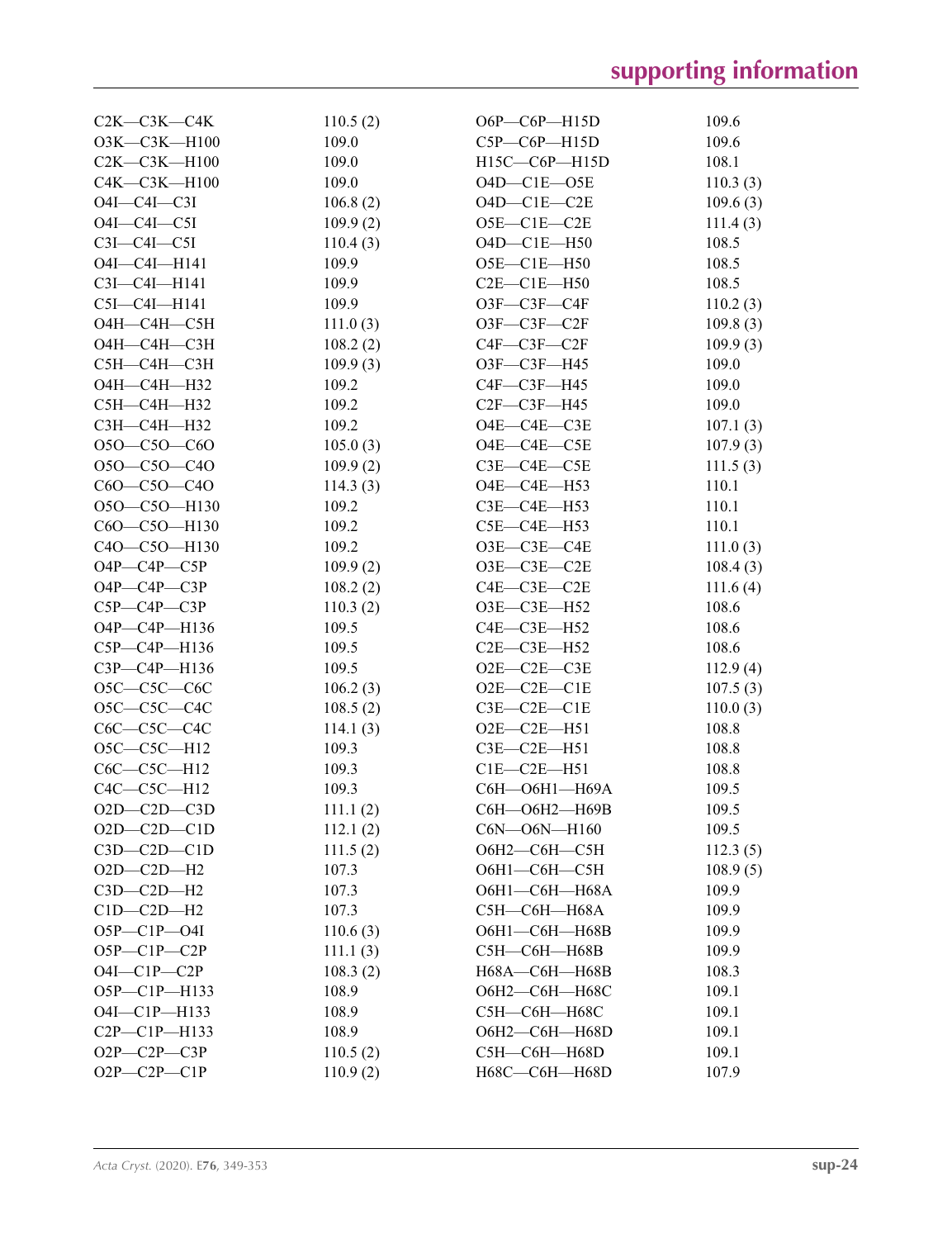| $C3P - C2P - C1P$      | 111.7(2) | O5E-C5E-C6E2            | 101.9(7)  |
|------------------------|----------|-------------------------|-----------|
| O2P-C2P-H134           | 107.9    | $O5E$ — $C5E$ — $C4E$   | 107.8(4)  |
| $C3P - C2P - H134$     | 107.9    | $C6E2-C5E-C4E$          | 106.7(7)  |
| $C1P - C2P - H134$     | 107.9    | $O5E$ — $C5E$ — $C6E1$  | 112.6(6)  |
| O4N-C4N-C5N            | 111.4(3) | $C4E - C5E - C6E1$      | 119.9(7)  |
| O4N-C4N-C3N            | 107.2(3) | $O2F-C2F-C3F$           | 112.2(4)  |
| $C5N-C4N-C3N$          | 111.4(2) | $O2F-C2F-C1F$           | 109.1(3)  |
| $O4N$ — $C4N$ — $H122$ | 108.9    | $C3F - C2F - C1F$       | 111.3(3)  |
| $C5N-C4N-H122$         | 108.9    | $O2F-C2F-H46$           | 108.0     |
| $C3N-C4N-H122$         | 108.9    | $C3F-C2F-H46$           | 108.0     |
| O3C-C3C-C2C            | 111.5(2) | $CIF-C2F-H46$           | 108.0     |
| O3C-C3C-C4C            | 107.5(2) | $O6D$ — $C6D$ — $C5D$   | 111.8(3)  |
| $C2C-C3C-C4C$          | 108.4(2) | $O6D$ — $C6D$ — $H85A$  | 109.3     |
| O3C-C3C-H10            | 109.8    | $C5D$ — $C6D$ — $H85A$  | 109.3     |
| $C2C-C3C-H10$          | 109.8    | $O6D$ — $C6D$ — $H85B$  | 109.3     |
| $C4C-C3C-H10$          | 109.8    | $C5D$ — $C6D$ —H85B     | 109.3     |
| $O2C-C2C-C3C$          | 112.9(2) | H85A-C6D-H85B           | 107.9     |
| $O2C-C2C-C1C$          | 109.5(2) | C6J-06J2-H96            | 109.5     |
| $C3C-C2C-C1C$          | 110.4(2) | $O5J-C5J-C6J$           | 116.8(4)  |
| $O2C-C2C-H9$           | 107.9    | $O5J-C5J-C4J$           | 108.5(5)  |
| $C3C-C2C-H9$           | 107.9    | $C6J-C5J-C4J$           | 119.0(4)  |
| $C1C-C2C-H9$           | 107.9    | O5J-C5J-H90             | 103.4     |
| $O3P$ — $C3P$ — $C2P$  | 108.8(2) | $C6J-C5J-H90$           | 103.4     |
| $O3P$ — $C3P$ — $C4P$  | 111.0(2) | C4J-C5J-H90             | 103.4     |
| $C2P - C3P - C4P$      | 110.0(2) | $O6N-C6N-C5N$           | 114.0(4)  |
| O3P-C3P-H135           | 109.0    | O6N-C6N-H15E            | 108.7     |
| $C2P - C3P - H135$     | 109.0    | $C5N-C6N-H15E$          | 108.7     |
| C4P-C3P-H135           | 109.0    | $O6N$ — $CON$ — $H15F$  | 108.7     |
| $O4D$ — $C4D$ — $C3D$  | 108.0(2) | $C5N-C6N-H15F$          | 108.7     |
| $O4D$ — $C4D$ — $C5D$  | 110.1(2) | $H15E$ — $C6N$ — $H15F$ | 107.6     |
| $C3D$ - $C4D$ - $C5D$  | 109.4(3) | $O6A2-C6A2-C5A$         | 116.4(10) |
| $O4D - C4D - H4$       | 109.8    | O6A2-C6A2-H74A          | 108.2     |
| $C3D-C4D-H4$           | 109.8    | $C5A - C6A2 - H74A$     | 108.2     |
| $C5D-C4D-H4$           | 109.8    | O6A2-C6A2-H74B          | 108.2     |
| $O3A-C3A-C2A$          | 107.4(2) | $C5A - C6A2 - H74B$     | 108.2     |
| $O3A-C3A-C4A$          | 110.4(2) | H74A-C6A2-H74B          | 107.3     |
| $C2A - C3A - C4A$      | 112.2(2) | C6A2-O6A2-H76B          | 109.5     |
| O3A-C3A-H24            | 108.9    | C6A1-O6A1-H76A          | 109.5     |
| $C2A - C3A - H24$      | 108.9    | $O6A1-C6A1-C5A$         | 115.2(9)  |
| $C4A - C3A - H24$      | 108.9    | O6A1-C6A1-H74C          | 108.5     |
| О2Н-С2Н-С3Н            | 112.2(2) | $C5A - C6A1 - H74C$     | 108.5     |
| $O2H$ — $C2H$ — $C1H$  | 111.8(3) | $O6A1-C6A1-H74D$        | 108.5     |
| СЗН-С2Н-С1Н            | 109.2(2) | $C5A - C6A1 - H74D$     | 108.5     |
| О2Н-С2Н-Н30            | 107.8    | $H74C$ $-C6A1$ $-H74D$  | 107.5     |
| СЗН-С2Н-Н30            | 107.8    | $O6J2-C6J-C5J$          | 91.1(6)   |
| $C1H - C2H - H30$      | 107.8    | $O6J1-C6J-C5J$          | 110.4(7)  |
| $O5P$ — $C5P$ — $C6P$  | 107.1(3) | O6J2-C6J-H95A           | 113.4     |
| O5P-C5P-C4P            | 107.8(3) | $C5J-C6J-H95A$          | 113.4     |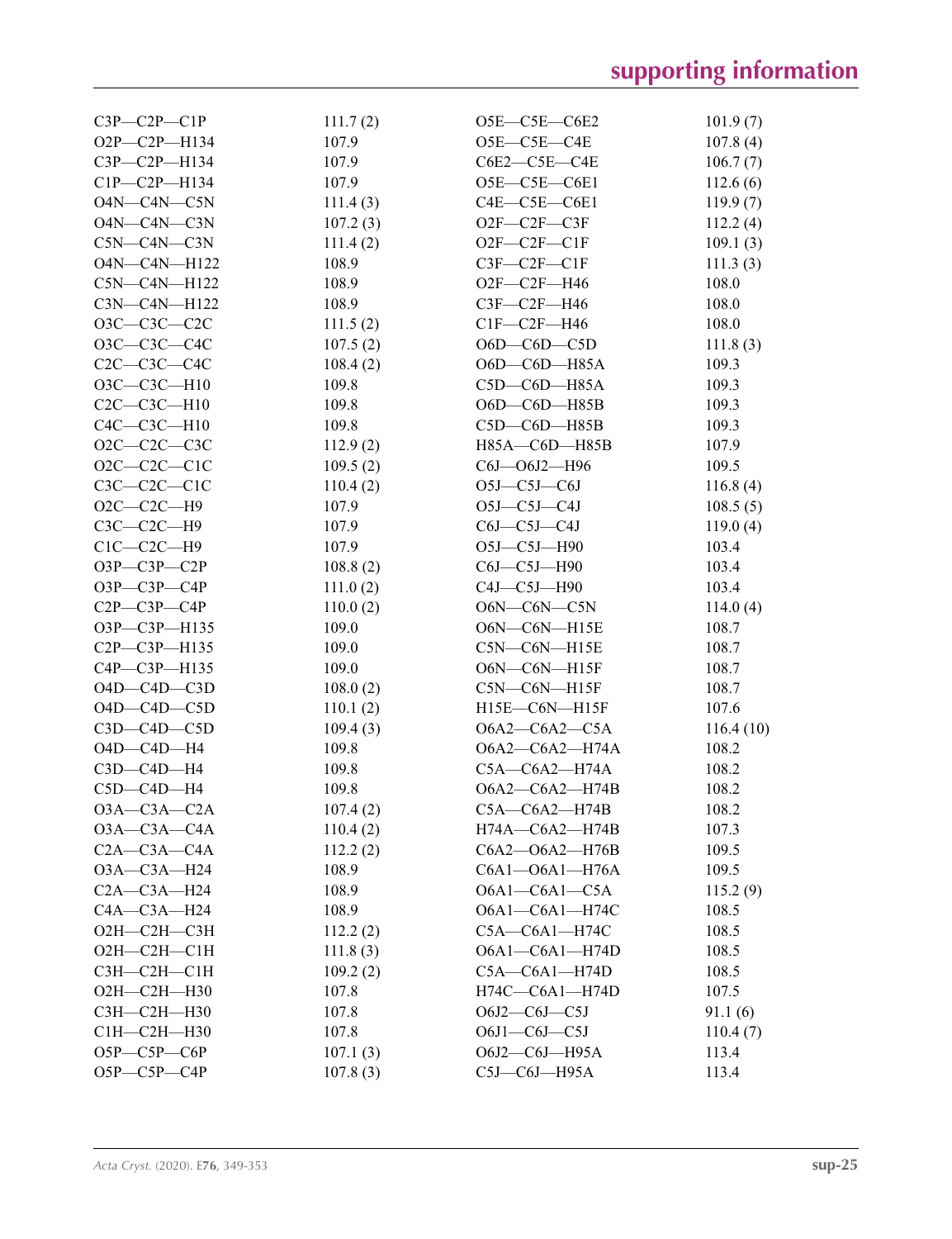| C6P-C5P-C4P                   | 112.7(3)          | $O6J2-C6J$ —H95B       | 113.4       |
|-------------------------------|-------------------|------------------------|-------------|
| O5P-C5P-H137                  | 109.7             | $C5J-C6J-H95B$         | 113.4       |
| $C6P - C5P - H137$            | 109.7             | H95A-C6J-H95B          | 110.7       |
| C4P-C5P-H137                  | 109.7             | O6J1-C6J-H95C          | 109.6       |
| O3G-C3G-C4G                   | 112.4(2)          | $C5J-C6J-H95C$         | 109.6       |
| $O3G-C3G-C2G$                 | 112.2(2)          | O6J1-C6J-H95D          | 109.6       |
| $C4G-C3G-C2G$                 | 109.2(2)          | $C5J-C6J-H95D$         | 109.6       |
| O3G-C3G-H38                   | 107.6             | H95C—C6J—H95D          | 108.1       |
| $C4G-C3G-H38$                 | 107.6             | C6E1-O6E1-H3A          | 109.5       |
| $C2G-C3G-H38$                 | 107.6             | O6E1-C6E1-C5E          | 111.2(13)   |
| О4М—С4М—С3М                   | 109.1(2)          | O6E1-C6E1-H58A         | 109.4       |
| $O4M$ — $C4M$ — $C5M$         | 111.1(2)          | $C5E-C6E1-H58A$        | 109.4       |
| $C3M-C4M-C5M$                 | 109.6(2)          | O6E1-C6E1-H58B         | 109.4       |
| $O4M - C4M - H115$            | 109.0             | C5E-C6E1-H58B          | 109.4       |
| $C3M-C4M-H115$                | 109.0             | H58A—C6E1—H58B         | 108.0       |
| $C5M-C4M-H115$                | 109.0             | C6E2-O6E2-H3B          | 109.5       |
| $O4G$ — $C4G$ — $C3G$         | 106.7(2)          | O6E2-C6E2-C5E          | 107.0(10)   |
| O4G-C4G-C5G                   | 109.1(2)          | O6E2-C6E2-H58C         | 110.3       |
| $C3G-C4G-C5G$                 | 110.1(2)          | C5E-C6E2-H58C          | 110.3       |
| O4G-C4G-H39                   | 110.3             | O6E2-C6E2-H58D         | 110.3       |
| C3G-C4G-H39                   | 110.3             | C5E—C6E2—H58D          | 110.3       |
| $C5G-C4G-H39$                 | 110.3             | H58C-C6E2-H58D         | 108.6       |
| $O6G$ — $C6G$ — $C5G$         |                   | H2WA-O3W-H2WB          | 104.6       |
|                               | 110.3(3)<br>109.6 |                        |             |
| O6G—C6G—H64A                  |                   | H3WA—O5W—H3WB          | 104.4       |
| $C5G-C6G-H64A$                | 109.6             | H4WA-O4W-H4WB          | 104.7       |
| $O6G$ — $C6G$ —H64B           | 109.6             | H5WA-O6W-H5WB          | 109.5       |
| $C5G-C6G-H64B$                | 109.6             | H6WA—O9W—H6WB          | 104.4       |
| H64A-C6G-H64B                 | 108.1             | H7WA-O7W-H7WB          | 104.5       |
| $O2O-C2O-C3O$                 | 112.8(3)          | H8WA—O8W—H8WB          | 132.5       |
| $O2O-C2O-C1O$                 | 109.6(2)          | C6K1-O6K1-H1D          | 109.5       |
| C3O-C2O-C1O                   | 110.4(2)          | $O6K1-C6K1-C5K$        | 110.9(16)   |
| O2O-C2O-H127                  | 108.0             | О6К1-С6К1-Н6А          | 109.5       |
| C3O-C2O-H127                  | 108.0             | С5К—С6К1—Н6А           | 109.5       |
| C10-C20-H127                  | 108.0             | О6К1-С6К1-Н6В          | 109.5       |
| $O5C-C1C-O4B$                 | 109.4(2)          | С5К—С6К1—Н6В           | 109.5       |
| $O5C-C1C-C2C$                 | 110.3(2)          | $H6A$ — $C6K1$ — $H6B$ | 108.1       |
| $O4B-C1C-C2C$                 | 108.5(2)          | H0AA-O10W-H0AB         | 104.4       |
| $O5C-C1C-H8$                  | 109.5             | C6J-O6J1-H96A          | 109.5       |
| $O4B - ClC - H8$              | 109.5             | C6K2-O6K2-H1E          | 109.5       |
| $C2C-C1C-H8$                  | 109.5             | О6К2—С6К2—С5К          | 113.2 (19)  |
| $O3D$ - $C3D$ - $C4D$         | 110.3(2)          | О6К2-С6К2-Н6АА         | 108.9       |
| $O3D$ - $C3D$ - $C2D$         | 108.7(2)          | C5K-C6K2-H6AA          | 108.9       |
| $C4D-C3D-C2D$                 | 108.9(2)          | О6К2-С6К2-Н6АВ         | 108.9       |
| O3D-C3D-H3                    | 109.7             | С5К-С6К2-Н6АВ          | 108.9       |
| $C4D - C3D - H3$              | 109.7             | H6AA-C6K2-H6AB         | 107.7       |
| $C4L$ — $O4L$ — $C1K$ — $O5K$ | 106.5(3)          | $C5J-C4J-C3J-O3J$      | $-178.8(4)$ |
| $C4L$ — $O4L$ — $C1K$ — $C2K$ | $-132.8(2)$       | O4J-C4J-C3J-C2J        | 178.3(3)    |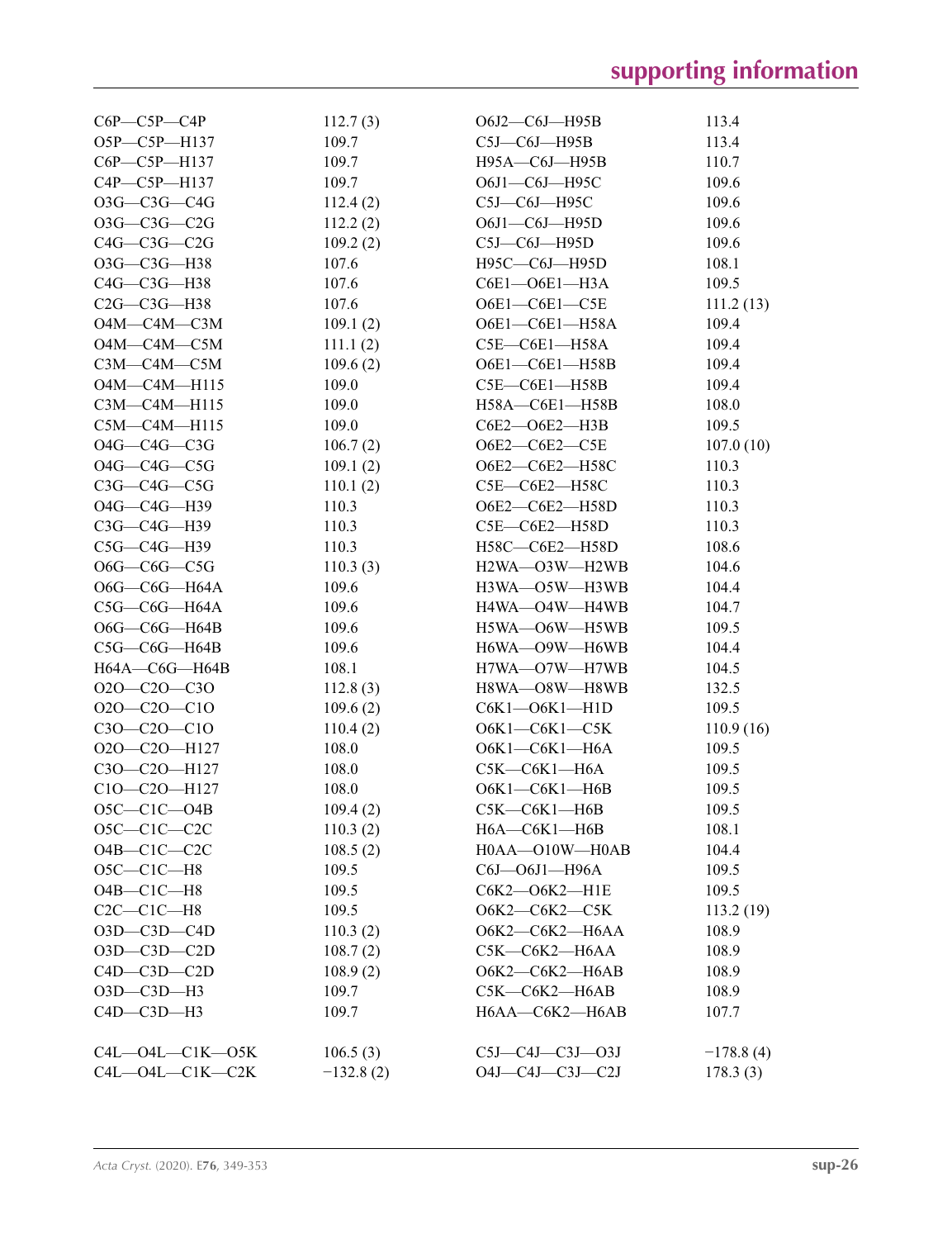| $C5K$ — $O5K$ — $C1K$ — $O4L$ | 58.3(3)     | $C5J-C4J-C3J-C2J$              | 58.3 (5)    |
|-------------------------------|-------------|--------------------------------|-------------|
| $C5K$ — $O5K$ — $C1K$ — $C2K$ | $-62.0(3)$  | $C1B$ -O4A- $C4A$ -C5A         | $-136.4(3)$ |
| $C1C - O4B - C4B - C5B$       | $-108.3(3)$ | $C1B$ -O4A-C4A-C3A             | 103.8(3)    |
| $C1C$ — $O4B$ — $C4B$ — $C3B$ | 131.4(2)    | $O3A - C3A - C4A - O4A$        | $-67.0(3)$  |
| $C5L - O5L - C1L - O4M$       | 64.4(3)     | $C2A - C3A - C4A - O4A$        | 173.2(3)    |
| $C5L - O5L - C1L - C2L$       | $-57.0(3)$  | $O3A$ — $C3A$ — $C4A$ — $C5A$  | 172.7(3)    |
| $C4M - O4M - C1L - O5L$       | 106.0(3)    | $C2A - C3A - C4A - C5A$        | 52.9(4)     |
| $C4M$ — $O4M$ — $C1L$ — $C2L$ | $-131.2(2)$ | O3N-C3N-C2N-O2N                | 62.0(4)     |
| $O2L$ — $C2L$ — $C1L$ — $O5L$ | 178.5(2)    | $C4N$ — $C3N$ — $C2N$ — $O2N$  | $-175.3(3)$ |
| $C3L-C2L-C1L-OSL$             | 52.6(3)     | $O3N$ — $C3N$ — $C2N$ — $C1N$  | $-176.7(3)$ |
| $O2L$ -C2L-C1L-O4M            | 55.4(3)     | $C4N$ — $C3N$ — $C2N$ — $C1N$  | $-53.9(3)$  |
| $C3L - C2L - C1L - O4M$       | $-70.5(3)$  | $O4O$ — $C1N$ — $C2N$ — $O2N$  | 59.1 $(3)$  |
| $C4A - O4A - C1B - O5B$       | 107.7(3)    | $O5N$ — $C1N$ — $C2N$ — $O2N$  | $-178.6(3)$ |
| $C4A - O4A - C1B - C2B$       | $-131.4(2)$ | $O4O$ — $C1N$ — $C2N$ — $C3N$  | $-63.7(3)$  |
| $C5B - O5B - C1B - O4A$       | 59.8(3)     | O5N-C1N-C2N-C3N                | 58.6(3)     |
| $C5B - O5B - C1B - C2B$       | $-61.0(3)$  | $Li2$ — $O2$ J— $C2$ J— $C1$ J | $-78.2(5)$  |
| $CII$ — $O5I$ — $C5I$ — $C6I$ | 179.8(3)    | $Li2$ — $O2J$ — $C2J$ — $C3J$  | 47.2(5)     |
| $C1I$ — $O5I$ — $C5I$ — $C4I$ | 56.9(3)     | $O3J$ — $C3J$ — $C2J$ — $O2J$  | 58.3(3)     |
| C5H-O5H-C1H-O4G               | 61.7(3)     | $C4J-C3J-C2J-O2J$              | 179.6(3)    |
| С5Н—О5Н—С1Н—С2Н               | $-58.7(3)$  | $O3J$ — $C3J$ — $C2J$ — $C1J$  | $-177.9(3)$ |
| C4G-04G-C1H-05H               | 108.7(3)    | $C4J-C3J-C2J-C1J$              | $-56.6(3)$  |
| C4G-04G-C1H-C2H               | $-129.6(3)$ | $C1G$ — $O4F$ — $C4F$ — $C3F$  | 139.4(3)    |
| $O4L-C1K-C2K-O2K$             | 58.0(3)     | $C1G$ — $O4F$ — $C4F$ — $C5F$  | $-100.9(3)$ |
| $O5K-C1K-C2K-O2K$             | 179.9(2)    | $Li1 - O2I - C2I - C3I$        | $-101.9(3)$ |
| $O4L$ — $C1K$ — $C2K$ — $C3K$ | $-66.6(3)$  | $Li1 - O2I - C2I - C1I$        | 134.9(3)    |
| $O5K-C1K-C2K-C3K$             | 55.3(3)     | $O3I - C3I - C2I - O2I$        | 61.3(3)     |
| $C1J$ — $O4K$ — $C4K$ — $C3K$ | 131.4(3)    | $C4I - C3I - C2I - O2I$        | $-179.9(2)$ |
| $C1J$ — $O4K$ — $C4K$ — $C5K$ | $-107.8(3)$ | 03I-C3I-C2I-C1I                | $-174.8(3)$ |
| $C1K$ — $O4L$ — $C4L$ — $C3L$ | 109.2(3)    | $C4I - C3I - C2I - C1I$        | $-56.0(3)$  |
| $C1K$ — $O4L$ — $C4L$ — $C5L$ | $-130.7(3)$ | $O5I - C1I - C2I - O2I$        | $-179.5(3)$ |
| $C1D$ — $O4C$ — $C4C$ — $C5C$ | $-105.4(3)$ | $O4J$ — $Cl$ I— $Cl$ — $O2I$   | 58.3 (3)    |
| C1D-04C-C4C-C3C               | 133.2(2)    | O5I-C1I-C2I-C3I                | 56.0(3)     |
| $C5I$ — $O5I$ — $C1I$ — $O4J$ | 63.7(3)     | $O4J - C1I - C2I - C3I$        | $-66.2(3)$  |
| $C5I - O5I - C1I - C2I$       | $-57.5(3)$  | С1Н-О5Н-С5Н-С6Н                | $-179.1(3)$ |
| $C4J$ — $O4J$ — $C1I$ — $O5I$ | 117.1(3)    | С1Н—О5Н—С5Н—С4Н                | 58.1 $(4)$  |
| $C4J - O4J - C1I - C2I$       | $-120.6(3)$ | О4Н-С4Н-С5Н-О5Н                | $-177.4(2)$ |
| $C1L - 05L - C5L - C6L$       | $-179.0(3)$ | СЗН-С4Н-С5Н-О5Н                | $-57.7(3)$  |
| $C1L$ — $O5L$ — $C5L$ — $C4L$ | 58.2(3)     | О4Н-С4Н-С5Н-С6Н                | 63.1(4)     |
| $O4L$ — $C4L$ — $C5L$ — $O5L$ | $-173.3(2)$ | СЗН-С4Н-С5Н-С6Н                | $-177.2(3)$ |
| $C3L$ — $C4L$ — $C5L$ — $O5L$ | $-55.2(3)$  | $C1G$ — $O5G$ — $C5G$ — $C6G$  | $-176.8(2)$ |
| O4L-C4L-C5L-C6L               | 69.1(3)     | $C1G$ — $O5G$ — $C5G$ — $C4G$  | 60.2(3)     |
| $C3L$ — $C4L$ — $C5L$ — $C6L$ | $-172.8(3)$ | O6G-C6G-C5G-O5G                | $-61.0(3)$  |
| O4L-C4L-C3L-O3L               | $-68.1(3)$  | O6G-C6G-C5G-C4G                | 59.6(4)     |
| $C5L-C4L-C3L-O3L$             | 173.3(2)    | 04G-C4G-C5G-05G                | $-173.9(2)$ |
| O4L-C4L-C3L-C2L               | 172.1(2)    | $C3G-C4G-C5G$ — $O5G$          | $-57.1(3)$  |
| $C5L-C4L-C3L-C2L$             | 53.5 $(3)$  | O4G-C4G-C5G-C6G                | 67.5(3)     |
| $O2L-C2L-C3L-O3L$             | 61.8(3)     | $C3G$ — $C4G$ — $C5G$ — $C6G$  | $-175.7(3)$ |
| $C1L - C2L - C3L - 03L$       | $-172.9(2)$ | $O5B$ — $C5B$ — $C6B$ — $O6B$  | 72.3(4)     |
|                               |             |                                |             |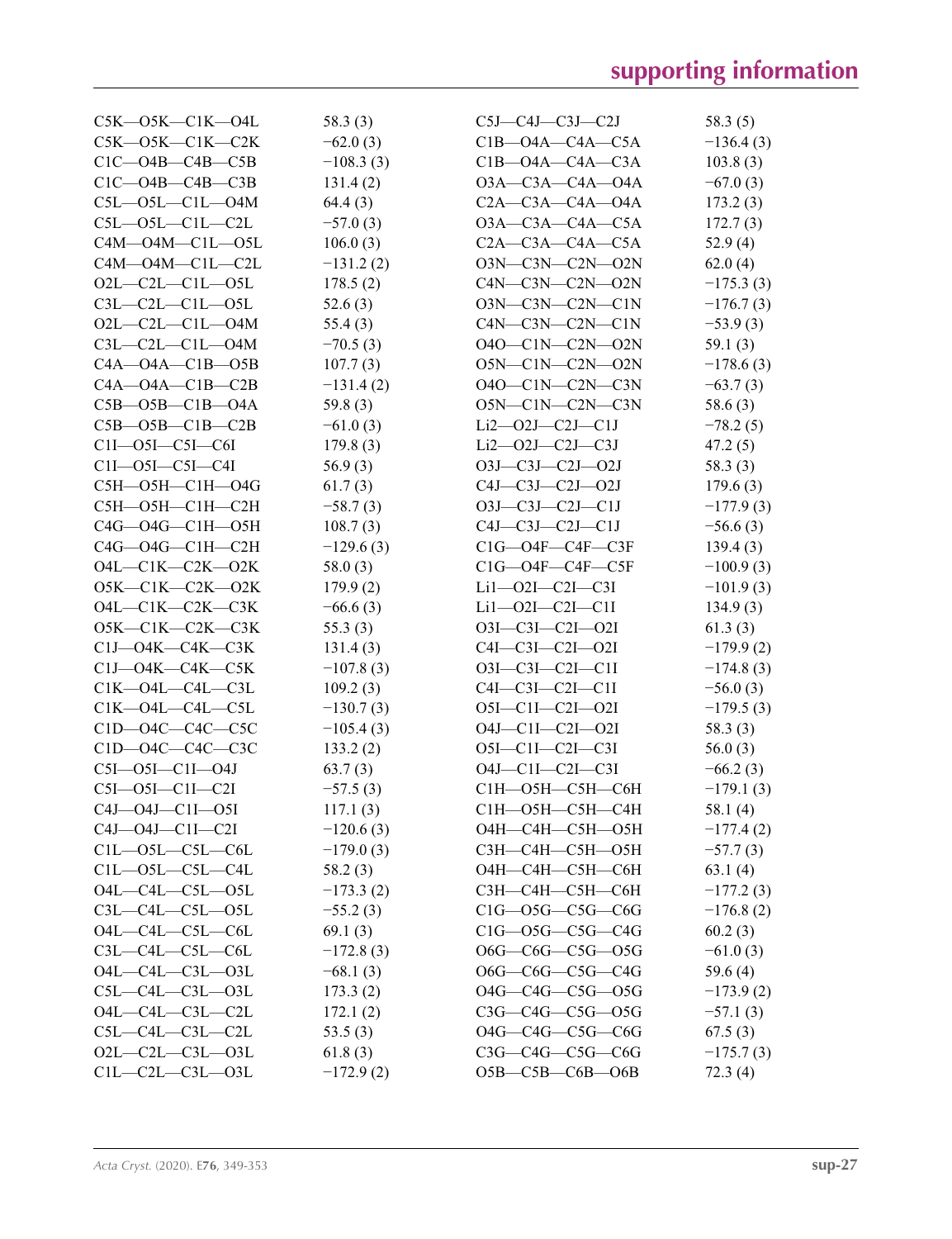| $O2L$ — $C2L$ — $C3L$ — $C4L$ | $-177.2(3)$ | $C4B - C5B - C6B - O6B$        | $-167.9(3)$  |
|-------------------------------|-------------|--------------------------------|--------------|
| $C1L - C2L - C3L - C4L$       | $-52.0(3)$  | $C4K - O4K - C1J - O5J$        | 113.7(3)     |
| $C5D$ — $O5D$ — $C1D$ — $O4C$ | 66.1 $(3)$  | $C4K$ — $O4K$ — $C1J$ — $C2J$  | $-126.2(3)$  |
| $C5D$ — $O5D$ — $C1D$ — $C2D$ | $-54.7(3)$  | $C5J$ — $O5J$ — $C1J$ — $O4K$  | 62.6(5)      |
| $C4C$ — $O4C$ — $C1D$ — $O5D$ | 113.9(3)    | $C5J$ — $O5J$ — $C1J$ — $C2J$  | $-57.8(5)$   |
| $C4C$ — $O4C$ — $C1D$ — $C2D$ | $-123.7(3)$ | $O2J-C2J-C1J-O4K$              | 59.8 (4)     |
| $C1B - O5B - C5B - C6B$       | $-177.1(3)$ | $C3J-C2J-C1J-O4K$              | $-65.9(3)$   |
| $C1B - O5B - C5B - C4B$       | 61.3(3)     | $O2J - C2J - C1J - O5J$        | $-179.2(3)$  |
| $O4B$ — $C4B$ — $C5B$ — $O5B$ | $-169.8(2)$ | $C3J-C2J-C1J-O5J$              | 55.2(4)      |
| $C3B - C4B - C5B - O5B$       | $-54.0(3)$  | $C1D$ — $O5D$ — $C5D$ — $C6D$  | $-179.3(3)$  |
| $O4B$ — $C4B$ — $C5B$ — $C6B$ | 72.0(3)     | $C1D$ -O5D-C5D-C4D             | 59.2(3)      |
| $C3B - C4B - C5B - C6B$       | $-172.1(3)$ | $O4D$ — $C4D$ — $C5D$ — $O5D$  | $-177.8(2)$  |
| $C1N - 040 - C40 - C30$       | 128.6(3)    | $C3D-C4D-C5D-O5D$              | $-59.2(3)$   |
| C1N-040-C40-C50               | $-110.7(3)$ | $O4D$ — $C4D$ — $C5D$ — $C6D$  | 65.3(4)      |
| $O3O-C3O-C4O-O4O$             | $-66.9(3)$  | $C3D$ — $C4D$ — $C5D$ — $C6D$  | $-176.2(3)$  |
| $C20-C30-C40-040$             | 174.0(2)    | $O5L-C5L-C6L-O6L$              | $-57.6(3)$   |
| $O3O-C3O-C4O-C5O$             | 173.1(2)    | $C4L$ — $C5L$ — $C6L$ — $O6L$  | 62.7(3)      |
| $C20-C30-C40-C50$             | 53.9 $(3)$  | $C4E$ — $O4E$ — $C1F$ — $O5F$  | 106.0(4)     |
| $O4B$ — $C4B$ — $C3B$ — $O3B$ | $-69.4(3)$  | $C4E$ — $O4E$ — $C1F$ — $C2F$  | $-131.7(3)$  |
| $C5B - C4B - C3B - O3B$       | 172.9(2)    | $C5F$ — $O5F$ — $C1F$ — $O4E$  | 60.7(4)      |
| $O4B$ — $C4B$ — $C3B$ — $C2B$ | 167.2(2)    | $C5F$ — $O5F$ — $C1F$ — $C2F$  | $-59.9(4)$   |
| $C5B - C4B - C3B - C2B$       | 49.5(3)     | $C1K$ — $O5K$ — $C5K$ — $C6K1$ | $-170.9(8)$  |
| $Li2$ — $O3K$ — $C3K$ — $C2K$ | $-162.5(3)$ | $C1K$ — $O5K$ — $C5K$ — $C4K$  | 62.3(3)      |
| $Li2$ — $O3K$ — $C3K$ — $C4K$ | 75.9(4)     | $C1K$ — $O5K$ — $C5K$ — $C6K2$ | 176.2(9)     |
| $O2K-C2K-C3K-O3K$             | 64.4(3)     | $O4K$ — $C4K$ — $C5K$ — $O5K$  | $-173.6(3)$  |
| $C1K-C2K-C3K$ — $O3K$         | $-172.7(2)$ | $C3K$ — $C4K$ — $C5K$ — $O5K$  | $-55.4(4)$   |
| $O2K$ — $C2K$ — $C3K$ — $C4K$ | $-174.0(2)$ | $O4K$ — $C4K$ — $C5K$ — $C6K1$ | 62.6(12)     |
| $C1K-C2K-C3K-C4K$             | $-51.0(3)$  | $C3K$ — $C4K$ — $C5K$ — $C6K1$ | $-179.2(12)$ |
| О4К—С4К—С3К—О3К               | $-67.9(3)$  | O4K-C4K-C5K-C6K2               | 78.4 (13)    |
| C5K-C4K-C3K-O3K               | 171.8(3)    | $C3K$ — $C4K$ — $C5K$ — $C6K2$ | $-163.4(13)$ |
| O4K-C4K-C3K-C2K               | 171.6(2)    | O5C-C5C-C6C-O6C                | $-65.7(3)$   |
| $C5K$ — $C4K$ — $C3K$ — $C2K$ | 51.3(4)     | C4C-C5C-C6C-O6C                | 53.7(4)      |
| $C1P$ — $O4I$ — $C4I$ — $C3I$ | 131.3(3)    | О2Н—С2Н—С3Н—О3Н                | 55.3(3)      |
| $C1P - O4I - C4I - C5I$       | $-108.9(3)$ | С1Н-С2Н-С3Н-О3Н                | 179.8(2)     |
| $O5I$ — $C5I$ — $C4I$ — $O4I$ | $-172.8(2)$ | О2Н-С2Н-С3Н-С4Н                | 176.5(3)     |
| $C6I$ — $C5I$ — $C4I$ — $O4I$ | 68.5(3)     | С1Н—С2Н—С3Н—С4Н                | $-59.0(3)$   |
| $O5I$ — $C5I$ — $C4I$ — $C3I$ | $-55.3(3)$  | О4Н-С4Н-С3Н-О3Н                | $-58.8(3)$   |
| $C6I$ — $C5I$ — $C4I$ — $C3I$ | $-174.0(3)$ | С5Н-С4Н-С3Н-О3Н                | 179.8(2)     |
| $C1A - O4H - C4H - C5H$       | $-118.0(3)$ | О4Н—С4Н—С3Н—С2Н                | $-179.0(2)$  |
| С1А-О4Н-С4Н-С3Н               | 121.3(3)    | С5Н—С4Н—С3Н—С2Н                | 59.6(3)      |
| $C10 - 050 - C50 - C60$       | $-179.2(3)$ | O5O-C5O-C6O-O6O                | $-57.4(3)$   |
| $C10 - 050 - C50 - C40$       | 57.5(3)     | $C40-C50-C60-060$              | 63.1(4)      |
| 040-C40-C50-050               | $-172.1(2)$ | $C5M$ — $O5M$ — $C1M$ — $O4N$  | 69.0(4)      |
| $C30 - C40 - C50 - 050$       | $-54.7(3)$  | $C5M - O5M - C1M - C2M$        | $-52.2(4)$   |
| 040-C40-C50-C60               | 70.1(3)     | $C4N$ — $O4N$ — $C1M$ — $O5M$  | 119.9(3)     |
| C3O-C4O-C5O-C6O               | $-172.4(3)$ | $C4N$ — $O4N$ — $C1M$ — $C2M$  | $-117.2(3)$  |
| $C10$ — $O4P$ — $C4P$ — $C5P$ | $-128.9(3)$ | $O2M$ — $C2M$ — $C1M$ — $O5M$  | 177.9(3)     |
| $C10 - O4P - C4P - C3P$       | 110.7(3)    | $C3M-C2M-C1M$ — $O5M$          | 51.7(3)      |
|                               |             |                                |              |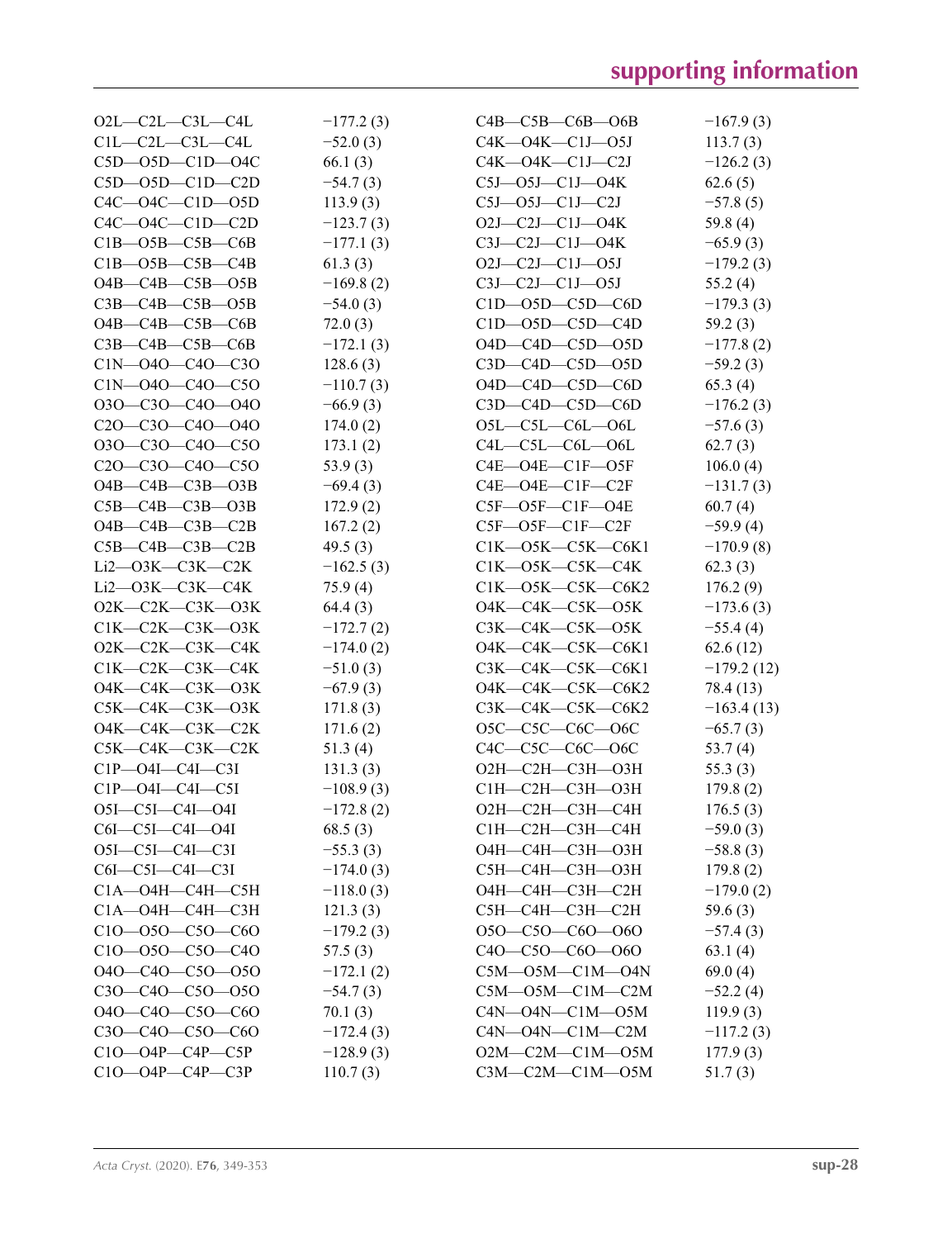| $C1C$ — $O5C$ — $C5C$ — $C6C$ | $-175.8(2)$ | $O2M$ — $C2M$ — $C1M$ — $O4N$ | 55.6(3)     |
|-------------------------------|-------------|-------------------------------|-------------|
| $C1C$ — $O5C$ — $C5C$ — $C4C$ | 61.2(3)     | $C3M-C2M-C1M-O4N$             | $-70.6(3)$  |
| 04C-C4C-C5C-05C               | $-177.6(2)$ | $O3A - C3A - C2A - O2A$       | 68.4(3)     |
| C3C-C4C-C5C-O5C               | $-57.7(3)$  | $C4A - C3A - C2A - 02A$       | $-170.1(3)$ |
| O4C-C4C-C5C-C6C               | 64.3(3)     | $O3A-C3A-C2A-C1A$             | $-168.0(2)$ |
| $C3C$ — $C4C$ — $C5C$ — $C6C$ | $-175.8(3)$ | $C4A - C3A - C2A - C1A$       | $-46.4(4)$  |
| $O5D-C1D-C2D-O2D$             | 176.0(2)    | $C5A - O5A - C1A - O4H$       | 63.9(3)     |
| $O4C$ — $C1D$ — $C2D$ — $O2D$ | 53.2(3)     | $C5A - O5A - C1A - C2A$       | $-58.6(4)$  |
| $O5D$ — $C1D$ — $C2D$ — $C3D$ | 50.7(3)     | $C4H$ — $O4H$ — $C1A$ — $O5A$ | 116.7(3)    |
| $O4C$ — $C1D$ — $C2D$ — $C3D$ | $-72.0(3)$  | $C4H$ — $O4H$ — $C1A$ — $C2A$ | $-120.1(3)$ |
| $C5P - O5P - C1P - O4I$       | 60.8(3)     | $O2A - C2A - C1A - O5A$       | 170.1(3)    |
| $C5P - O5P - C1P - C2P$       | $-59.5(4)$  | $C3A - C2A - C1A - 05A$       | 47.8(4)     |
| $C4I - O4I - C1P - O5P$       | 110.9(3)    | $O2A - C2A - C1A - O4H$       | 47.5(3)     |
| $C4I$ — $O4I$ — $C1P$ — $C2P$ | $-127.0(2)$ | $C3A - C2A - C1A - O4H$       | $-74.8(3)$  |
| $O5P - C1P - C2P - O2P$       | 175.7(2)    | $O5M$ — $C5M$ — $C6M$ — $O6M$ | $-58.8(4)$  |
| $O4I - C1P - C2P - O2P$       | 54.0 $(3)$  | C4M-C5M-C6M-O6M               | 59.8 (4)    |
| $O5P - C1P - C2P - C3P$       | 52.0(3)     | $C5G - O5G - ClG - O4F$       | 59.3(3)     |
| $O4I$ — $ClP$ — $C2P$ — $C3P$ | $-69.7(3)$  | $C5G$ — $O5G$ — $C1G$ — $C2G$ | $-60.7(3)$  |
| $C1M$ — $O4N$ — $C4N$ — $C5N$ | $-98.6(3)$  | $C4F$ — $O4F$ — $C1G$ — $O5G$ | 122.8(3)    |
| $C1M$ —O4N—C4N—C3N            | 139.2(3)    | $C4F$ — $O4F$ — $C1G$ — $C2G$ | $-115.4(3)$ |
| O4C-C4C-C3C-O3C               | $-62.2(3)$  | $O5G-C1G-C2G-O2G$             | 179.8(3)    |
| C5C-C4C-C3C-O3C               | 176.5(2)    | $O4F - C1G - C2G - O2G$       | 59.2(4)     |
| O4C-C4C-C3C-C2C               | 177.2(2)    | $O5G-C1G-C2G-C3G$             | 57.0(3)     |
| $C5C$ — $C4C$ — $C3C$ — $C2C$ | 55.9(3)     | $O4F-C1G-C2G-C3G$             | $-63.6(3)$  |
| O3C-C3C-C2C-O2C               | 64.6(3)     | $O3G-C3G-C2G-O2G$             | 58.7(4)     |
| C4C-C3C-C2C-O2C               | $-177.3(2)$ | $C4G-C3G-C2G-02G$             | $-176.0(3)$ |
| $O3C-C3C-C2C-C1C$             | $-172.4(2)$ | $O3G$ — $C3G$ — $C2G$ — $C1G$ | $-179.7(3)$ |
| $C4C-C3C-C2C-C1C$             | $-54.3(3)$  | $C4G-C3G-C2G-C1G$             | $-54.4(3)$  |
| $O2P - C2P - C3P - O3P$       | 64.1(3)     | $CIF$ — $O5F$ — $C5F$ — $C6F$ | $-169.9(3)$ |
| $C1P - C2P - C3P - O3P$       | $-172.0(2)$ | $CIF$ — $O5F$ — $C5F$ — $C4F$ | 64.3 (3)    |
| $O2P - C2P - C3P - C4P$       | $-174.1(3)$ | $O6F$ — $C6F$ — $C5F$ — $O5F$ | $-69.2(3)$  |
| $C1P - C2P - C3P - C4P$       | $-50.2(3)$  | O6F-C6F-C5F-C4F               | 51.5(4)     |
| $O4P - C4P - C3P - O3P$       | $-64.6(3)$  | O4F-C4F-C5F-O5F               | $-178.5(3)$ |
| $C5P - C4P - C3P - O3P$       | 175.2(3)    | C3F—C4F—C5F—O5F               | $-61.2(4)$  |
| $O4P$ — $C4P$ — $C3P$ — $C2P$ | 174.9(2)    | O4F-C4F-C5F-C6F               | 59.2 (4)    |
| $C5P - C4P - C3P - C2P$       | 54.7(3)     | C3F—C4F—C5F—C6F               | 176.6(3)    |
| $CIE$ —O4D—C4D—C3D            | 120.8(3)    | $C1N$ — $O5N$ — $C5N$ — $C6N$ | $-178.9(3)$ |
| $C1E$ — $O4D$ — $C4D$ — $C5D$ | $-119.8(3)$ | $C1N$ — $O5N$ — $C5N$ — $C4N$ | 60.6(3)     |
| $Li1 - O3A - C3A - C2A$       | 56.9(3)     | O4N-C4N-C5N-O5N               | $-174.2(2)$ |
| $Li1$ — $O3A$ — $C3A$ — $C4A$ | $-65.8(3)$  | $C3N-C4N-C5N-05N$             | $-54.5(4)$  |
| О5Н-С1Н-С2Н-О2Н               | $-176.7(2)$ | O4N-C4N-C5N-C6N               | 69.3(4)     |
| О4G—C1H—C2H—O2H               | 60.8(3)     | $C3N-C4N-C5N-C6N$             | $-171.0(4)$ |
| О5Н-С1Н-С2Н-С3Н               | 58.5 (3)    | $C1A - 05A - C5A - C4A$       | 64.4(4)     |
| O4G-C1H-C2H-C3H               | $-64.0(3)$  | $C1A - O5A - C5A - C6A1$      | $-164.7(6)$ |
| $C1P$ — $O5P$ — $C5P$ — $C6P$ | $-175.3(3)$ | $C1A - 05A - C5A - C6A2$      | 176.6(6)    |
| C1P-O5P-C5P-C4P               | 63.1(4)     | $O4A - C4A - C5A - O5A$       | $-177.0(2)$ |
| $O4P$ — $C4P$ — $C5P$ — $O5P$ | $-178.7(2)$ | $C3A - C4A - C5A - 05A$       | $-59.2(4)$  |
| $C3P - C4P - C5P - O5P$       | $-59.6(3)$  | O4A-C4A-C5A-C6A1              | 55.2(6)     |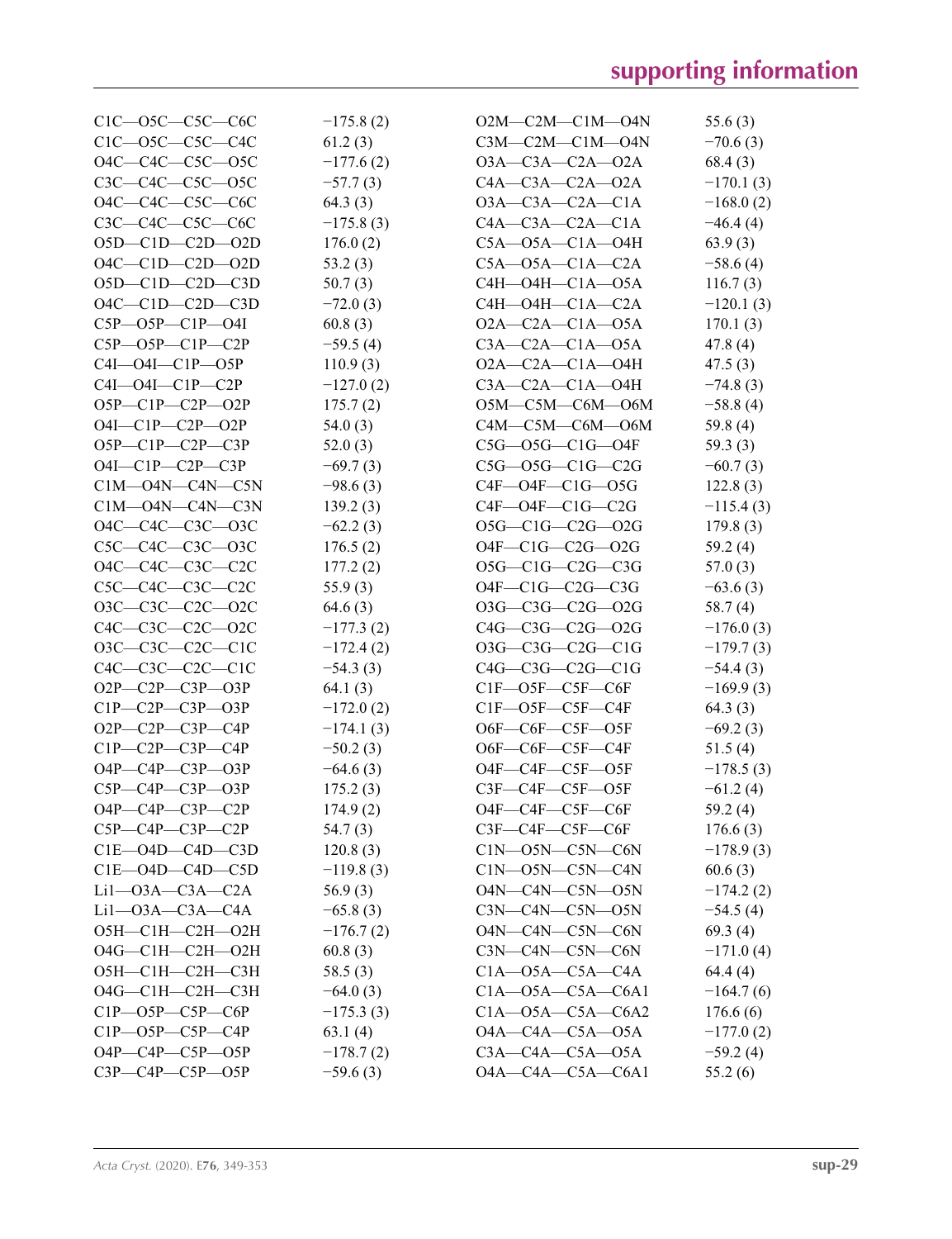| $O4P$ — $C4P$ — $C5P$ — $C6P$ | 63.3(4)     | $C3A - C4A - C5A - C6A1$        | 173.1(6)    |
|-------------------------------|-------------|---------------------------------|-------------|
| $C3P - C4P - C5P - C6P$       | $-177.6(3)$ | $O4A - C4A - C5A - C6A2$        | 75.4(7)     |
| $C1L$ — $O4M$ — $C4M$ — $C3M$ | 127.9(3)    | $C3A - C4A - C5A - C6A2$        | $-166.8(7)$ |
| $C1L$ — $O4M$ — $C4M$ — $C5M$ | $-111.2(3)$ | $O5P$ — $C5P$ — $C6P$ — $O6P$   | $-61.7(4)$  |
| 03M—C3M—C4M—04M               | $-60.9(3)$  | $C4P$ — $C5P$ — $C6P$ — $O6P$   | 56.7(4)     |
| $C2M$ — $C3M$ — $C4M$ — $O4M$ | 179.4(2)    | $C4D$ — $O4D$ — $C1E$ — $O5E$   | 108.4(3)    |
| O3M-C3M-C4M-C5M               | 177.2(3)    | $C4D$ — $O4D$ — $C1E$ — $C2E$   | $-128.6(3)$ |
| $C2M$ — $C3M$ — $C4M$ — $C5M$ | 57.5(3)     | $C5E$ — $O5E$ — $C1E$ — $O4D$   | 61.3(4)     |
| C1H-04G-C4G-C3G               | 123.3(3)    | $C5E$ — $O5E$ — $C1E$ — $C2E$   | $-60.6(5)$  |
| $C1H$ — $O4G$ — $C4G$ — $C5G$ | $-117.8(3)$ | $O4F$ — $C4F$ — $C3F$ — $O3F$   | $-63.2(4)$  |
| 03G-C3G-C4G-04G               | $-61.2(3)$  | C5F—C4F—C3F—O3F                 | 176.8(3)    |
| $C2G$ — $C3G$ — $C4G$ — $O4G$ | 173.6(2)    | $O4F$ — $C4F$ — $C3F$ — $C2F$   | 175.6(3)    |
| 03G-C3G-C4G-C5G               | $-179.5(2)$ | C5F—C4F—C3F—C2F                 | 55.6 $(4)$  |
| $C2G$ — $C3G$ — $C4G$ — $C5G$ | 55.3(3)     | $CIF\_O4E\_C4E\_C3E$            | 104.8(4)    |
| $O3O-C3O-C2O-O2O$             | 63.5(3)     | $CIF\_O4E\_C4E\_C5E$            | $-134.9(3)$ |
| C40-C30-C20-O2O               | $-175.3(2)$ | $Li2ii$ — $O3E$ — $C3E$ — $C4E$ | $-63.3(5)$  |
| 030-C30-C20-C10               | $-173.5(2)$ | $Li2ii$ — $O3E$ — $C3E$ — $C2E$ | 59.6(5)     |
| $C40-C30-C20-C10$             | $-52.3(3)$  | $O4E$ — $C4E$ — $C3E$ — $O3E$   | $-67.6(4)$  |
| $C5C$ — $O5C$ — $C1C$ — $O4B$ | 58.4(3)     | $C5E-C4E-C3E$ — $O3E$           | 174.5(4)    |
| $C5C$ — $O5C$ — $C1C$ — $C2C$ | $-60.9(3)$  | O4E-C4E-C3E-C2E                 | 171.4(3)    |
| $C4B - O4B - C1C - O5C$       | 127.3(2)    | $C5E\_C4E\_C3E\_C2E$            | 53.5 $(5)$  |
| $C4B - O4B - C1C - C2C$       | $-112.3(3)$ | $O3E-C3E-C2E$ -O2E              | 68.0(4)     |
| $O2C-C2C-C1C-O5C$             | $-178.1(2)$ | $C4E$ — $C3E$ — $C2E$ — $O2E$   | $-169.6(3)$ |
| $C3C-C2C-C1C$ -O5C            | 57.0(3)     | $O3E$ — $C3E$ — $C2E$ — $C1E$   | $-172.0(3)$ |
| $O2C-C2C-C1C-O4B$             | 62.1(3)     | $C4E - C3E - C2E - C1E$         | $-49.5(5)$  |
| $C3C-C2C-C1C-04B$             | $-62.9(3)$  | $O4D-C1E-C2E$ - $O2E$           | 53.3 $(4)$  |
| $O4D$ — $C4D$ — $C3D$ — $O3D$ | $-62.8(3)$  | $O5E-C1E-C2E-O2E$               | 175.7(3)    |
| $C5D-C4D-C3D-O3D$             | 177.3(2)    | $O4D-C1E-C2E-C3E$               | $-69.9(4)$  |
| O4D-C4D-C3D-C2D               | 178.0(2)    | $O5E-C1E-C2E-C3E$               | 52.4(5)     |
| $C5D$ — $C4D$ — $C3D$ — $C2D$ | 58.2(3)     | О5Н—С5Н—С6Н—О6Н2                | $-82.3(5)$  |
| $O2D - C2D - C3D - O3D$       | 60.3(3)     | С4Н-С5Н-С6Н-О6Н2                | 38.0(6)     |
| $C1D - C2D - C3D - O3D$       | $-173.9(2)$ | О5Н-С5Н-С6Н-О6Н1                | $-52.6(6)$  |
| $O2D$ — $C2D$ — $C3D$ — $C4D$ | $-179.5(2)$ | С4Н-С5Н-С6Н-О6Н1                | 67.7(6)     |
| $C1D-C2D-C3D-C4D$             | $-53.7(3)$  | $C1E$ $-$ O5E $-$ C5E $-$ C6E2  | 174.0(7)    |
| O4I-C4I-C3I-O3I               | $-64.2(3)$  | $CIE$ — $O5E$ — $C5E$ — $C4E$   | 61.9(5)     |
| $C5I - C4I - C3I - 03I$       | 176.4(3)    | $CIE$ — $O5E$ — $C5E$ — $C6E1$  | $-163.6(7)$ |
| O4I-C4I-C3I-C2I               | 175.6(2)    | O4E-C4E-C5E-O5E                 | $-174.7(3)$ |
| $C5I-C4I-C3I-C2I$             | 56.2(3)     | $C3E-C4E-C5E$ — $O5E$           | $-57.3(4)$  |
| O3M-C3M-C2M-O2M               | 61.4(3)     | O4E-C4E-C5E-C6E2                | 76.5(7)     |
| C4M-C3M-C2M-O2M               | 179.1(2)    | $C3E-C4E-C5E-C6E2$              | $-166.1(7)$ |
| $O3M$ — $C3M$ — $C2M$ — $C1M$ | $-173.0(2)$ | $O4E$ — $C4E$ — $C5E$ — $C6E1$  | 54.8 (8)    |
| $C4M$ — $C3M$ — $C2M$ — $C1M$ | $-55.3(3)$  | $C3E-C4E-C5E-C6E1$              | 172.2(8)    |
| $C40 - 040 - C1N - 05N$       | 107.5(3)    | O3F-C3F-C2F-O2F                 | 66.4(4)     |
| C4O-04O-C1N-C2N               | $-131.6(3)$ | $C4F-C3F-C2F-O2F$               | $-172.2(3)$ |
| $C5N$ — $O5N$ — $C1N$ — $O4O$ | 57.0(3)     | $O3F$ — $C3F$ — $C2F$ — $C1F$   | $-171.0(3)$ |
| $C5N$ — $O5N$ — $C1N$ — $C2N$ | $-62.9(3)$  | $C4F$ — $C3F$ — $C2F$ — $C1F$   | $-49.6(4)$  |
| $C1M$ — $O5M$ — $C5M$ — $C6M$ | 174.1(3)    | $O4E$ — $ClF$ — $C2F$ — $O2F$   | 53.7(4)     |
| $C1M$ — $O5M$ — $C5M$ — $C4M$ | 55.2(4)     | $O5F-C1F-C2F-O2F$               | 175.2(3)    |
|                               |             |                                 |             |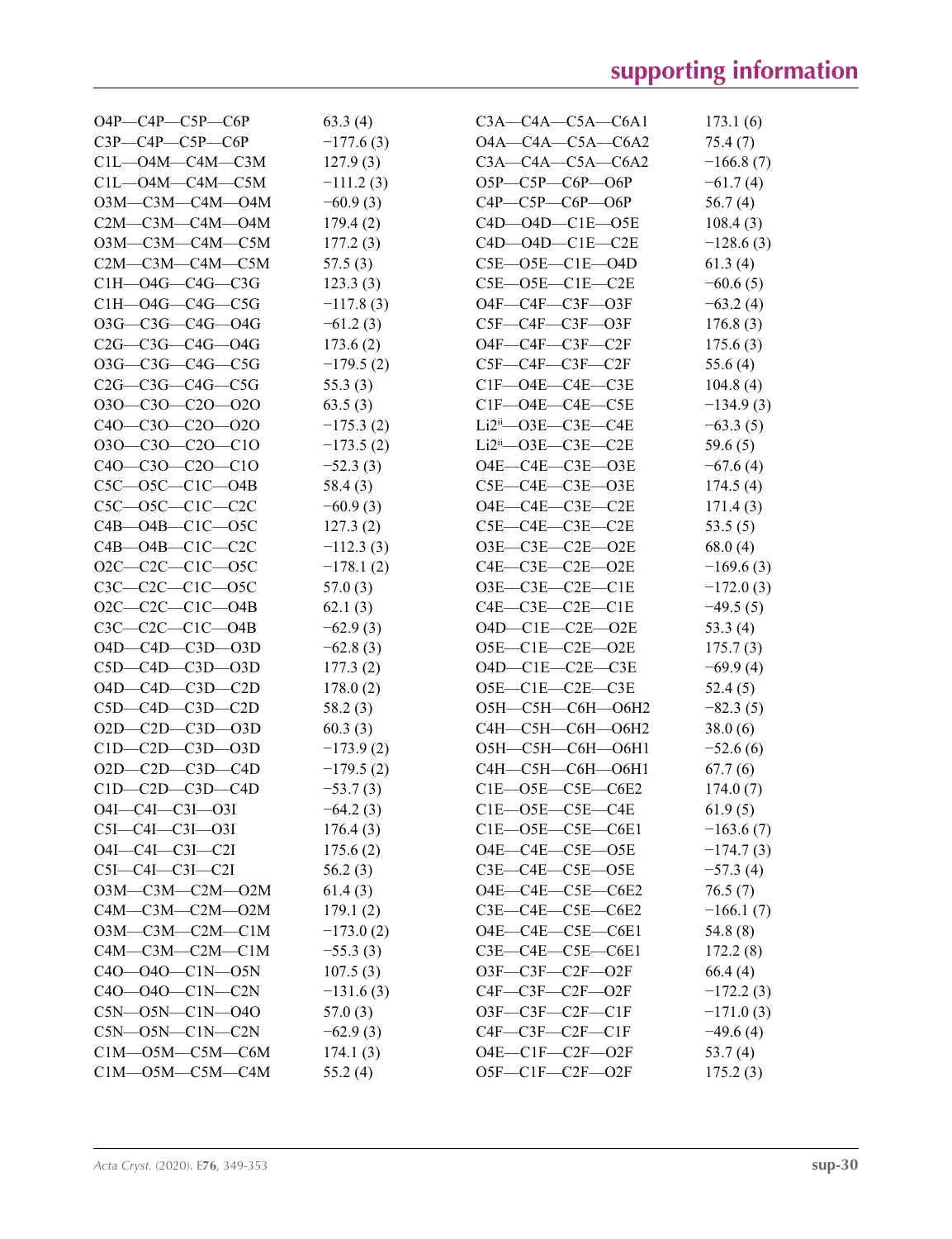| $O4M - C4M - C5M - O5M$       | $-177.8(2)$ | $O4E$ — $ClF$ — $C2F$ — $C3F$   | $-70.6(4)$   |
|-------------------------------|-------------|---------------------------------|--------------|
| C3M-C4M-C5M-05M               | $-57.1(3)$  | O5F-C1F-C2F-C3F                 | 50.9(4)      |
| O4M-C4M-C5M-C6M               | 68.8(3)     | $O5D$ — $C5D$ — $COD$           | $-62.1(4)$   |
| C3M-C4M-C5M-C6M               | $-170.5(3)$ | $C4D$ — $C5D$ — $C6D$ — $O6D$   | 56.6 $(4)$   |
| $O5I - C5I - COI - O6I$       | $-57.5(3)$  | $C1J$ — $O5J$ — $C5J$ — $C6J$   | $-161.6(5)$  |
| $C4I - C5I - C6I - O6I$       | 63.4(3)     | $C1J$ — $O5J$ — $C5J$ — $C4J$   | 60.6(6)      |
| $O3B$ — $C3B$ — $C2B$ — $O2B$ | 64.2(3)     | $O4J$ — $C4J$ — $C5J$ — $O5J$   | $-178.7(4)$  |
| $C4B - C3B - C2B - O2B$       | $-172.7(2)$ | $C3J-C4J-C5J-O5J$               | $-59.9(6)$   |
| $O3B$ — $C3B$ — $C2B$ — $C1B$ | $-172.1(2)$ | O4J—C4J—C5J—C6J                 | 44.6(7)      |
| $C4B - C3B - C2B - C1B$       | $-49.1(3)$  | $C3J$ — $C4J$ — $C5J$ — $C6J$   | 163.3(6)     |
| $O4A - C1B - C2B - O2B$       | 57.8(3)     | O5N-C5N-C6N-O6N                 | 56.1(6)      |
| $O5B-C1B-C2B-O2B$             | 179.2(2)    | C4N-C5N-C6N-O6N                 | 174.9(5)     |
| $O4A - C1B - C2B - C3B$       | $-67.0(3)$  | $O5A - C5A - C6A2 - O6A2$       | $-56.7(11)$  |
| $O5B-C1B-C2B-C3B$             | 54.3(3)     | $C4A - C5A - C6A2 - 06A2$       | 55.8 (12)    |
| $C50 - 050 - C10 - 04P$       | 65.8(3)     | $O5A-C5A-C6A1-O6A1$             | 61.3(10)     |
| $C50 - 050 - C10 - C20$       | $-57.1(3)$  | $C4A - C5A - C6A1 - 06A1$       | $-173.0(7)$  |
| $C4P - O4P - C1O - O5O$       | 108.7(3)    | $O5J$ — $C5J$ — $C6J$ — $O6J2$  | $-65.2(7)$   |
| $C4P - O4P - C1O - C2O$       | $-127.3(2)$ | $C4J-C5J-C6J-O6J2$              | 68.1(7)      |
| $O2O-C2O-C1O-O5O$             | 178.2(2)    | $O5J-C5J-C6J-O6J1$              | $-10.6(9)$   |
| $C30-C20-C10-050$             | 53.4(3)     | $C4J - C5J - C6J - O6J1$        | 122.6(8)     |
| $O2O-C2O-C1O-O4P$             | 54.1(3)     | O5E-C5E-C6E1-O6E1               | $-65.4(14)$  |
| $C30-C20-C10-04P$             | $-70.8(3)$  | $C4E$ — $C5E$ — $C6E1$ — $O6E1$ | 63.0(14)     |
| O4N-C4N-C3N-O3N               | $-58.9(3)$  | O5E-C5E-C6E2-O6E2               | 75.7(10)     |
| $C5N-C4N-C3N-03N$             | 178.9(3)    | $C4E$ — $C5E$ — $C6E2$ — $O6E2$ | $-171.4(8)$  |
| O4N-C4N-C3N-C2N               | 175.1(2)    | O5K-C5K-C6K1-O6K1               | 70.5(16)     |
| $C5N$ — $C4N$ — $C3N$ — $C2N$ | 52.9(4)     | C4K—C5K—C6K1—O6K1               | $-166.1(14)$ |
| $C1I$ — $O4J$ — $C4J$ — $C3J$ | 127.9(3)    | O5K-C5K-C6K2-O6K2               | 63.8(19)     |
| $C1I$ — $O4J$ — $C4J$ — $C5J$ | $-112.4(4)$ | C4K-C5K-C6K2-O6K2               | 177.9(15)    |
| $O4J - C4J - C3J - O3J$       | $-58.8(3)$  |                                 |              |

Symmetry codes: (i) *x*, *y*+1, *z*+1; (ii) *x*, *y*−1, *z*−1.

### *Hydrogen-bond geometry (Å, º)*

| $D$ —H… $A$                       | $D - H$ | $H \cdots A$ | $D \cdots A$ | $D$ —H… $A$ |
|-----------------------------------|---------|--------------|--------------|-------------|
| $O2K$ —H171… $O3B$ <sup>iii</sup> | 0.82    | 1.89         | 2.688(3)     | 165         |
| $O2P$ —H154…O4I                   | 0.82    | 2.35         | 2.757(3)     | 112         |
| $O2P$ —H154…O3I                   | 0.82    | 2.07         | 2.799(4)     | 148         |
| $O3B$ —H79…O2C                    | 0.82    | 2.20         | 2.698(3)     | 119         |
| $O3C$ —H83… $O3P$ <sup>ii</sup>   | 0.82    | 1.99         | 2.774(3)     | 161         |
| $O3L$ —H170… $O2K$                | 0.82    | 2.04         | 2.788(3)     | 152         |
| $O3H$ —H70…O2A                    | 0.82    | 2.07         | 2.533(3)     | 116         |
| $O3O$ -H157… $O4O$                | 0.82    | 2.46         | 2.847(3)     | 110         |
| $O3O$ —H157… $O2N$                | 0.82    | 2.11         | 2.915(3)     | 168         |
| $O2O$ —H158…O3Bi                  | 0.82    | 1.64         | 2.450(3)     | 167         |
| $O3G$ —H67…O2Piv                  | 0.82    | 2.00         | 2.714(3)     | 146         |
| $O3D$ —H88… $O2E$                 | 0.82    | 2.15         | 2.702(4)     | 125         |
| $O2D$ —H87…O4C                    | 0.82    | 2.36         | 2.781(3)     | 113         |
|                                   |         |              |              |             |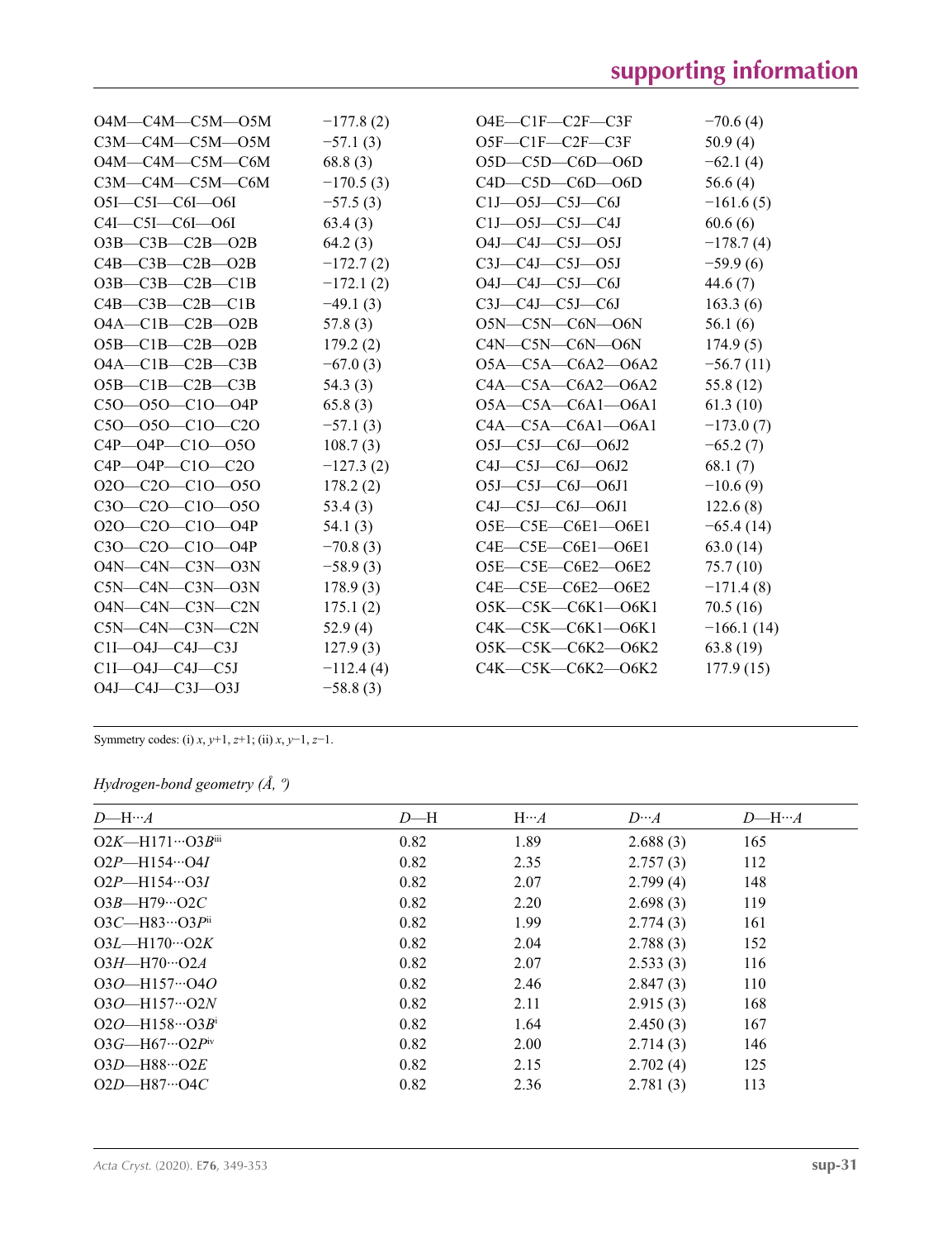| O2D-H87…O3C                                               | 0.82         | 2.05         | 2.819(3) | 156        |
|-----------------------------------------------------------|--------------|--------------|----------|------------|
| $O3M$ —H165…O3 $Gi$                                       | 0.82         | 2.04         | 2.820(3) | 160        |
| O6G-H65…O6M                                               | 0.82         | 1.87         | 2.636(4) | 154        |
| $O3P - H153 \cdots O4P$                                   | 0.82         | 2.47         | 2.868(3) | 111        |
| 03P-H153…020                                              | 0.82         | 1.82         | 2.611(3) | 163        |
| $O2B$ —H80…O3Oii                                          | 0.82         | 1.98         | 2.772(3) | 161        |
| $O2L$ —H169…O4M                                           | 0.82         | 2.35         | 2.774(3) | 113        |
| $O2L - H169 \cdots O3M$                                   | 0.82         | 2.15         | 2.888(4) | 149        |
| $O2C$ —H84…O3 $W^{vi}$                                    | 0.82         | 2.42         | 3.116(4) | 144        |
| $O1W$ —H18B…O2Gvii                                        | 0.86         | 1.93         | 2.781(4) | 169        |
| $O2H$ -H71… $O3H$                                         | 0.82         | 2.38         | 2.813(3) | 113        |
| $O2H$ —H71… $O2M$ <sup>ii</sup>                           | 0.82         | 2.61         | 3.072(3) | 118        |
| O6I-H148…O6Cviii                                          | 0.82         | 1.95         | 2.735(4) | 161        |
| $O2I - H149 \cdots O4J$                                   | 0.82         | 2.43         | 2.818(3) | 110        |
| $O2I - H149 \cdots O3J$                                   | 0.82         | 1.92         | 2.689(4) | 156        |
| $O3J$ —H176… $O2E^i$                                      | 0.82         | 1.78         | 2.570(4) | 161        |
| $O2A - H73 \cdots O3J$                                    | 0.82         | 1.64         | 2.448(3) | 167        |
| $O2N$ —H162…O2 $A^{i}$                                    | 0.82         | 1.96         | 2.768(3) | 170        |
| $O6L$ —H168…O7 $W^{ix}$                                   | 0.82         | 1.98         | 2.771(4) | 161        |
| O6C-H82…O5C                                               | 0.82         | 2.43         | 2.818(3) | 110        |
| O6C-H82…O17Wvi                                            | 0.82         | 2.18         | 2.838(6) | 137        |
| $O3I$ —H150… $O3D^i$                                      | 0.82         | 2.03         | 2.817(3) | 160        |
| $O6F$ —H61… $O5B$ iv                                      | 0.82         | 1.93         | 2.674(3) | 151        |
| $O2G$ —H66…O3F                                            | 0.82         | 2.17         |          | 146        |
|                                                           | 0.87         |              | 2.883(5) |            |
| $O11W - H18C \cdots O2C$ iii<br>$O11W - H18D \cdots O16W$ | 0.86         | 1.96<br>2.35 | 2.753(4) | 151        |
|                                                           |              |              | 2.793(9) | 112        |
| $O2W$ —H17A… $O8W$                                        | 0.87<br>0.87 | 2.03<br>2.53 | 2.723(4) | 135<br>149 |
| $O2W$ —H17B… $O10W$                                       |              |              | 3.306(9) |            |
| $O2J$ -H174… $O3H$                                        | 0.86(1)      | 1.85(1)      | 2.677(3) | 160(2)     |
| $O2M$ —H166…O3N                                           | 0.82         | 2.10         | 2.852(4) | 153        |
| $O6B$ —H78…O9 $W^x$                                       | 0.82         | 1.93         | 2.732(4) | 164        |
| $O3E$ -H59… $O2F$                                         | 0.82         | 2.04         | 2.705(4) | 137        |
| $O2E$ —H57…O3J <sup>ii</sup>                              | 0.82         | 1.77         | 2.570(4) | 163        |
| O6D-H86…O5D                                               | 0.82         | 2.38         | 2.789(4) | 112        |
| $O6D$ —H86…O5 $W^v$                                       | 0.82         | 2.15         | 2.767(5) | 132        |
| O6P-H152…O6Bviii                                          | 0.82         | 1.89         | 2.710(4) | 179        |
| C1L-H109…O6Iiii                                           | 0.98         | 2.60         | 3.554(4) | 165        |
| C1H-H29…O3Ciii                                            | 0.98         | 2.52         | 3.432(4) | 156        |
| $C4K$ —H101…O3W                                           | 0.98         | 2.61         | 3.409(4) | 138        |
| $C3L$ —H107…O3 $Fi$                                       | 0.98         | 2.64         | 3.515(4) | 149        |
| $C1D-H1\cdots$ O6Gvi                                      | 0.98         | 2.53         | 3.474(4) | 161        |
| $C3K$ —H100…O2 $Fi$                                       | 0.98         | 2.59         | 3.419(5) | 142        |
| $ClP$ —H133…O3 $M$ <sup>vi</sup>                          | 0.98         | 2.55         | 3.450(4) | 152        |
| C3A-H24…O2Nii                                             | 0.98         | 2.63         | 3.295(4) | 125        |
| $C4G$ —H39…O2Diii                                         | 0.98         | 2.60         | 3.423(4) | 141        |
| $C1N$ —H119…O6 $Wi$                                       | 0.98         | 2.47         | 3.420(4) | 162        |
| $C6I$ —H14B…O5P                                           | 0.97         | 2.52         | 3.349(4) | 144        |
| $C2J$ -H93…O3H                                            | 0.98         | 2.62         | 3.144(4) | 114        |